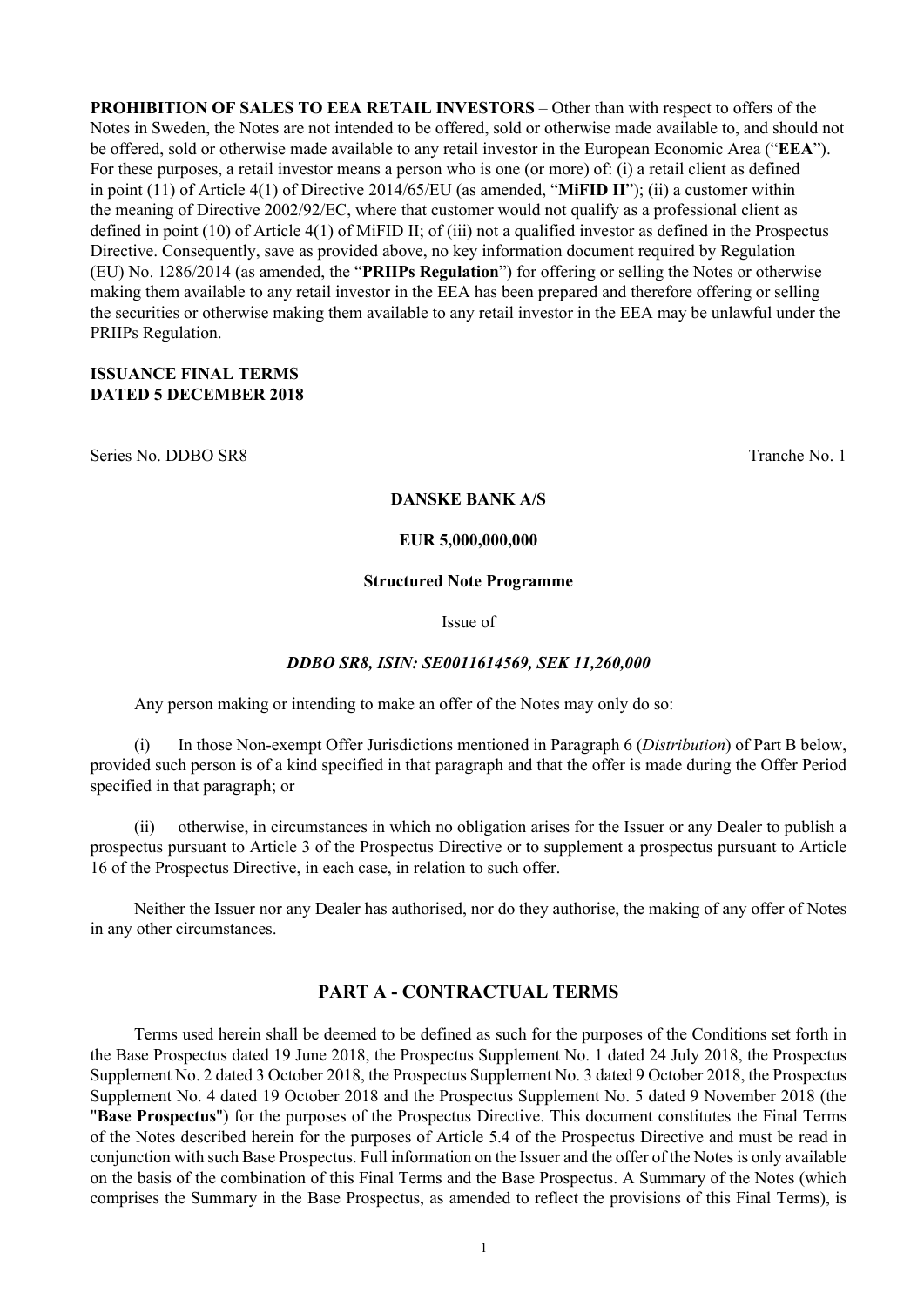annexed to this Final Terms. The Base Prospectus and this Final Terms is available for viewing at and copies may be obtained from the Central Bank of Ireland's website at www.centralbank.ie.

| 1.  | Issuer:                   |                                                                              | Danske Bank A/S                                                                                                         |  |
|-----|---------------------------|------------------------------------------------------------------------------|-------------------------------------------------------------------------------------------------------------------------|--|
| 2.  | (i)                       | Series Number:                                                               | <b>DDBO SR8</b>                                                                                                         |  |
|     | (ii)                      | Tranche Number:                                                              | $\mathbf{1}$                                                                                                            |  |
|     | (iii)                     | Date on which the Notes will be<br>consolidated and form a single<br>Series: | Not Applicable                                                                                                          |  |
| 3.  |                           | Specified Currency or Currencies:                                            | <b>SEK</b>                                                                                                              |  |
| 4.  |                           | <b>Aggregate Principal Amount:</b>                                           | SEK 11,260,000                                                                                                          |  |
| 5.  | <b>Issue Price:</b>       |                                                                              | 100.00 per cent. of the Aggregate Principal Amount                                                                      |  |
| 6.  | (i)                       | <b>Specified Denominations:</b>                                              | SEK 10,000.00                                                                                                           |  |
|     | (ii)                      | <b>Calculation Amount:</b>                                                   | SEK 10,000.00                                                                                                           |  |
| 7.  | (i)                       | Issue Date:                                                                  | 18 December 2018                                                                                                        |  |
|     | (ii)                      | <b>Interest Commencement Date:</b>                                           | 18 December 2018                                                                                                        |  |
|     | (iii)                     | Trade Date:                                                                  | 18 December 2018                                                                                                        |  |
| 8.  |                           | <b>Maturity Date:</b>                                                        | 18 December 2023, subject to adjustment in accordance<br>with the Business Day Convention specified in item 41<br>below |  |
| 9.  |                           | <b>Interest Basis:</b>                                                       | 0.50 per cent. Fixed Rate per annum payable annually in<br>arrear                                                       |  |
| 10. | Redemption/Payment Basis: |                                                                              | Equity-Linked Redemption Notes (further particular<br>specified at item 34 and 36(iv) below)                            |  |
| 11. |                           | Put/Call Options:                                                            | Not Applicable                                                                                                          |  |
| 12. |                           | Tax Gross-Up:                                                                | General Condition 8.1 (Gross-up) applicable                                                                             |  |
| 13. |                           | Date of Board approval for issuance of<br>Notes obtained:                    | Not Applicable                                                                                                          |  |

# **PROVISIONS RELATING TO REFERENCE ITEMS AND FX PRINCIPAL/OPTION CONVERSION**

| 14 | <b>Rate-Linked Provisions</b>      | Not Applicable |
|----|------------------------------------|----------------|
| 15 | <b>Inflation Linked Provisions</b> | Not Applicable |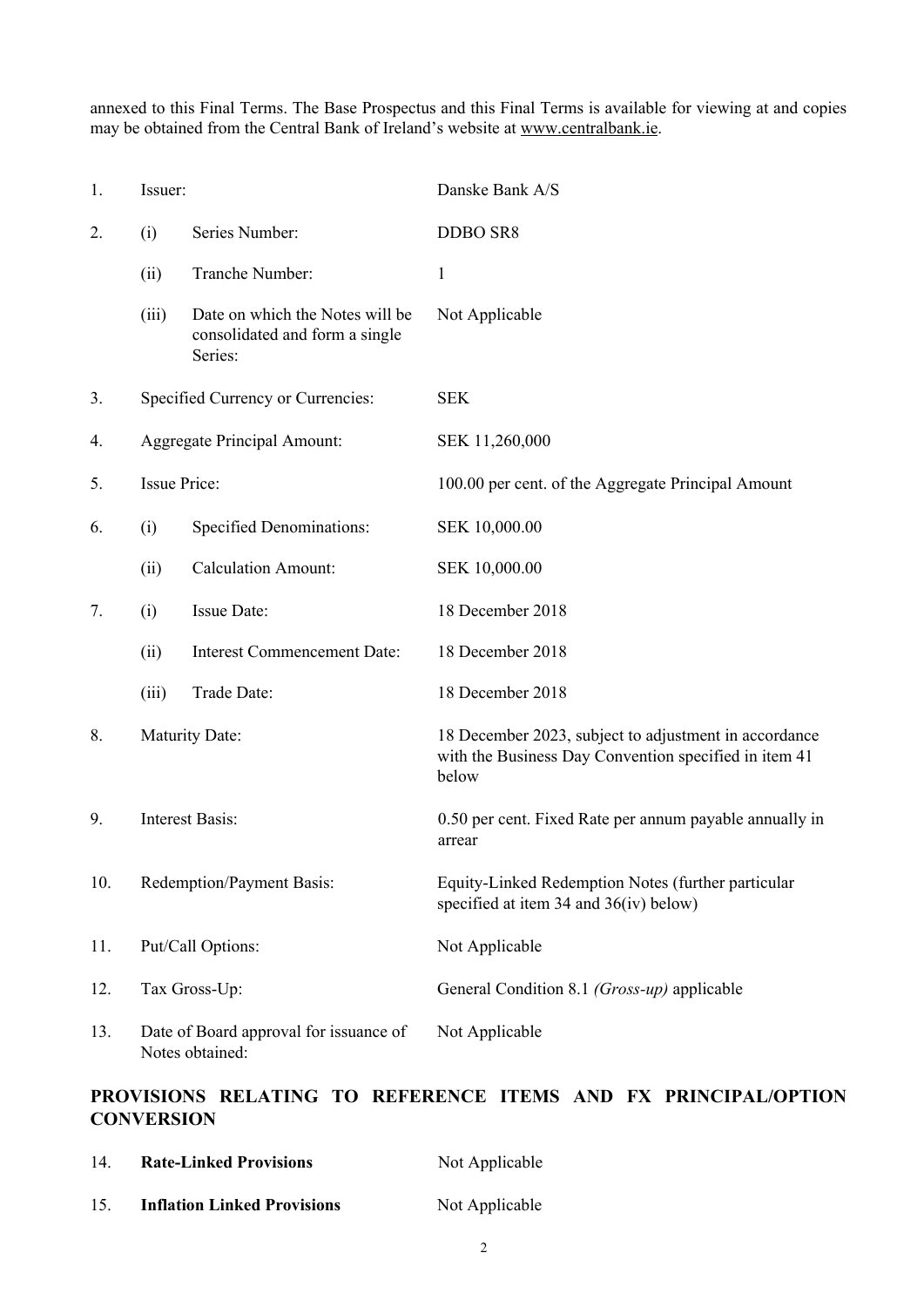| 16. |        | <b>Index-Linked Provisions</b>                                                  | Not Applicable                                                                                             |  |  |
|-----|--------|---------------------------------------------------------------------------------|------------------------------------------------------------------------------------------------------------|--|--|
| 17. |        | <b>Equity-Linked Provisions</b>                                                 | Applicable                                                                                                 |  |  |
|     | (i)    | Whether the Notes relate to a<br>basket                                         | <b>Basket of Underlying Equities</b>                                                                       |  |  |
|     |        | of equity securities or a single<br>equity<br>security, details relating to the | The Underlying Equities are as specified in the Table<br>below                                             |  |  |
|     |        | the relevant issuer(s) of the<br>Underlying Equities, whether any               | Underling Equities, the identity of Each Underlying Equity is an ETF if so specified in the<br>Table below |  |  |
|     |        | such Underlying Equity is an ETF<br>share and (if applicable) the<br>relevant   | The Equity Issuer of each Underlying Equity is the<br>entity specified in the Table below                  |  |  |
|     |        | weightings:                                                                     | $W_i$ , the weighting, for each Underlying Equity is as<br>specified in the Table below                    |  |  |
|     | (ii)   | Initial Price:                                                                  | Not Applicable                                                                                             |  |  |
|     | (iii)  | Exchange(s):                                                                    | As specified in the Table below                                                                            |  |  |
|     | (iv)   | Related Exchange(s):                                                            | As specified in the Table below                                                                            |  |  |
|     | (v)    | Valuation Time:                                                                 | As specified in the Table below                                                                            |  |  |
|     | (vi)   | Potential Adjustment Events:                                                    | Applicable in respect of each Underlying Equity                                                            |  |  |
|     | (vii)  | <b>Extraordinary Events:</b>                                                    | Applicable in respect of each Underlying Equity                                                            |  |  |
|     | (viii) | Correction of Underlying Equity<br>Prices:                                      | Correction of Underlying Equity Prices applies                                                             |  |  |
|     |        | Correction Cut-Off Date:                                                        | In relation to a Relevant Determination Date, 2 Business<br>Days after such Relevant Determination Date    |  |  |

|              | TADLE                        |                |                                    |                                    |                                   |                               |        |
|--------------|------------------------------|----------------|------------------------------------|------------------------------------|-----------------------------------|-------------------------------|--------|
| $\mathbf{i}$ | <b>Underlying Equity ETF</b> | <b>Share</b>   | <b>Equity Issuer</b>               | <b>Exchange</b>                    | <b>Related</b><br><b>Exchange</b> | Valuation Time W <sub>i</sub> |        |
|              | <b>CNALN</b>                 | No             | Centrica PLC                       | London<br><b>Stock</b><br>Exchange | All<br>Exchanges                  | Scheduled<br>Closing Time     | 10.00% |
| 2            | <b>ROG SE</b>                | No             | Roche Holding AG SIX Swiss         | Exchange                           | All<br>Exchanges                  | Scheduled<br>Closing Time     | 10.00% |
| 3            | <b>SEBA SS</b>               | No             | Skandinaviska<br>Enskilda Banken   | Nasdaq<br>Stockholm                | All<br>Exchanges                  | Scheduled<br>Closing Time     | 10.00% |
| 4            | <b>ENGIFP</b>                | No             | Engie SA                           | Euronext<br>Paris                  | All<br>Exchanges                  | Scheduled<br>Closing Time     | 10.00% |
| 5            | <b>HSBALN</b>                | N <sub>0</sub> | <b>HSBC</b> Holdings<br><b>PLC</b> | London<br><b>Stock</b><br>Exchange | All<br>Exchanges                  | Scheduled<br>Closing Time     | 10.00% |
| 6            | <b>SIE GY</b>                | No             | Siemens AG                         | <b>XETRA</b>                       | All<br>Exchanges                  | Scheduled<br>Closing Time     | 10.00% |

**TABLE**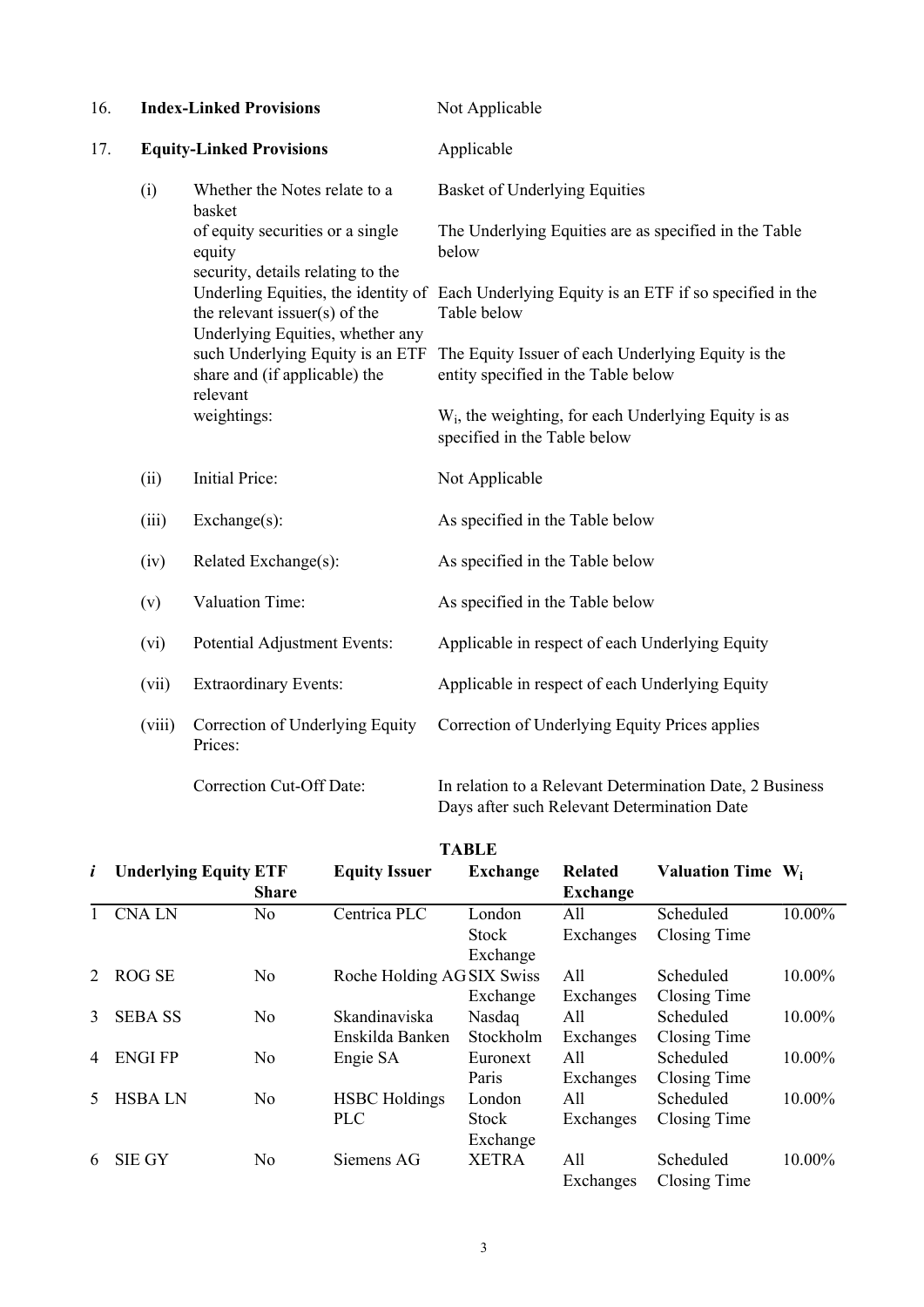| 7   | <b>GSK LN</b><br>N <sub>0</sub><br><b>PLC</b> |                                                  | GlaxoSmithKline              | London<br><b>Stock</b><br>Exchange                                                                                                                                       |                                          | All<br>Exchanges              | Scheduled<br><b>Closing Time</b>                                                                  | 10.00% |  |
|-----|-----------------------------------------------|--------------------------------------------------|------------------------------|--------------------------------------------------------------------------------------------------------------------------------------------------------------------------|------------------------------------------|-------------------------------|---------------------------------------------------------------------------------------------------|--------|--|
| 8   | <b>SREN SE</b>                                | N <sub>o</sub>                                   | Swiss Re AG                  |                                                                                                                                                                          | <b>SIX Swiss</b>                         | All                           | Scheduled<br>Closing Time<br>Scheduled<br><b>Closing Time</b><br>Scheduled<br><b>Closing Time</b> | 10.00% |  |
| 9   | <b>SAMPO FH</b>                               | N <sub>0</sub>                                   | Sampo Oyj                    |                                                                                                                                                                          | Exchange<br>Nasdaq                       | Exchanges<br>All              |                                                                                                   | 10.00% |  |
|     | 10 ZURN SE                                    | N <sub>0</sub>                                   | Zurich Insurance<br>Group AG |                                                                                                                                                                          | Helsinki<br><b>SIX Swiss</b><br>Exchange | Exchanges<br>All<br>Exchanges |                                                                                                   | 10.00% |  |
| 18. |                                               | <b>Fund-Linked Provisions</b>                    |                              |                                                                                                                                                                          | Not Applicable                           |                               |                                                                                                   |        |  |
| 19. |                                               | <b>Currency-Linked Provisions</b>                |                              |                                                                                                                                                                          | Not Applicable                           |                               |                                                                                                   |        |  |
| 20. |                                               | <b>Commodity-Linked Provisions</b>               |                              |                                                                                                                                                                          | Not Applicable                           |                               |                                                                                                   |        |  |
| 21  |                                               | <b>Additional Disruption Events:</b>             |                              |                                                                                                                                                                          | Applicable                               |                               |                                                                                                   |        |  |
|     | (i)                                           | Change in Law:                                   |                              |                                                                                                                                                                          | Applicable                               |                               |                                                                                                   |        |  |
|     | (ii)                                          | Hedging Disruption:                              |                              |                                                                                                                                                                          | Applicable                               |                               |                                                                                                   |        |  |
|     | (iii)                                         | Increased Cost of Hedging:                       |                              |                                                                                                                                                                          | Applicable                               |                               |                                                                                                   |        |  |
|     | (iv)                                          | <b>Increased Cost of Stock Borrow:</b>           |                              |                                                                                                                                                                          | Not Applicable                           |                               |                                                                                                   |        |  |
|     | (v)                                           | Insolvency Filing:                               |                              |                                                                                                                                                                          | Not Applicable                           |                               |                                                                                                   |        |  |
|     | (vi)                                          | Loss of Stock Borrow:                            |                              |                                                                                                                                                                          | Not Applicable                           |                               |                                                                                                   |        |  |
|     | <b>Credit-Linked Provisions:</b><br>22.       |                                                  |                              |                                                                                                                                                                          | Not Applicable                           |                               |                                                                                                   |        |  |
|     |                                               | PROVISIONS RELATING TO INTEREST (IF ANY) PAYABLE |                              |                                                                                                                                                                          |                                          |                               |                                                                                                   |        |  |
|     | <b>FX Interest Conversion</b><br>23.          |                                                  |                              |                                                                                                                                                                          | Not Applicable                           |                               |                                                                                                   |        |  |
| 24. | <b>Fixed Rate Note Provisions</b>             |                                                  |                              | Applicable in respect of the Interest Periods falling<br>during the period from (but excluding) the Interest<br>Commencement Date to (and including) 18 December<br>2023 |                                          |                               |                                                                                                   |        |  |
|     | (i)                                           | Rate of Interest:                                |                              |                                                                                                                                                                          |                                          |                               | 0.50 per cent. per annum payable annually in arrear                                               |        |  |
|     | (ii)                                          | Interest Period Date(s):                         |                              |                                                                                                                                                                          |                                          |                               | 18 December 2019, 18 December 2020, 18 December<br>2021, 18 December 2022 and 18 December 2023    |        |  |
|     | (iii)                                         | Interest Payment Date(s):                        |                              |                                                                                                                                                                          | Each Interest Period Date                |                               |                                                                                                   |        |  |
|     | (iv)                                          | Accrual:                                         |                              |                                                                                                                                                                          | Applicable                               |                               |                                                                                                   |        |  |
|     |                                               | (A) Day Count Fraction:                          |                              |                                                                                                                                                                          | 30/360                                   |                               |                                                                                                   |        |  |
| 25. |                                               | <b>Variable Rate Note Provisions</b>             |                              |                                                                                                                                                                          | Not Applicable                           |                               |                                                                                                   |        |  |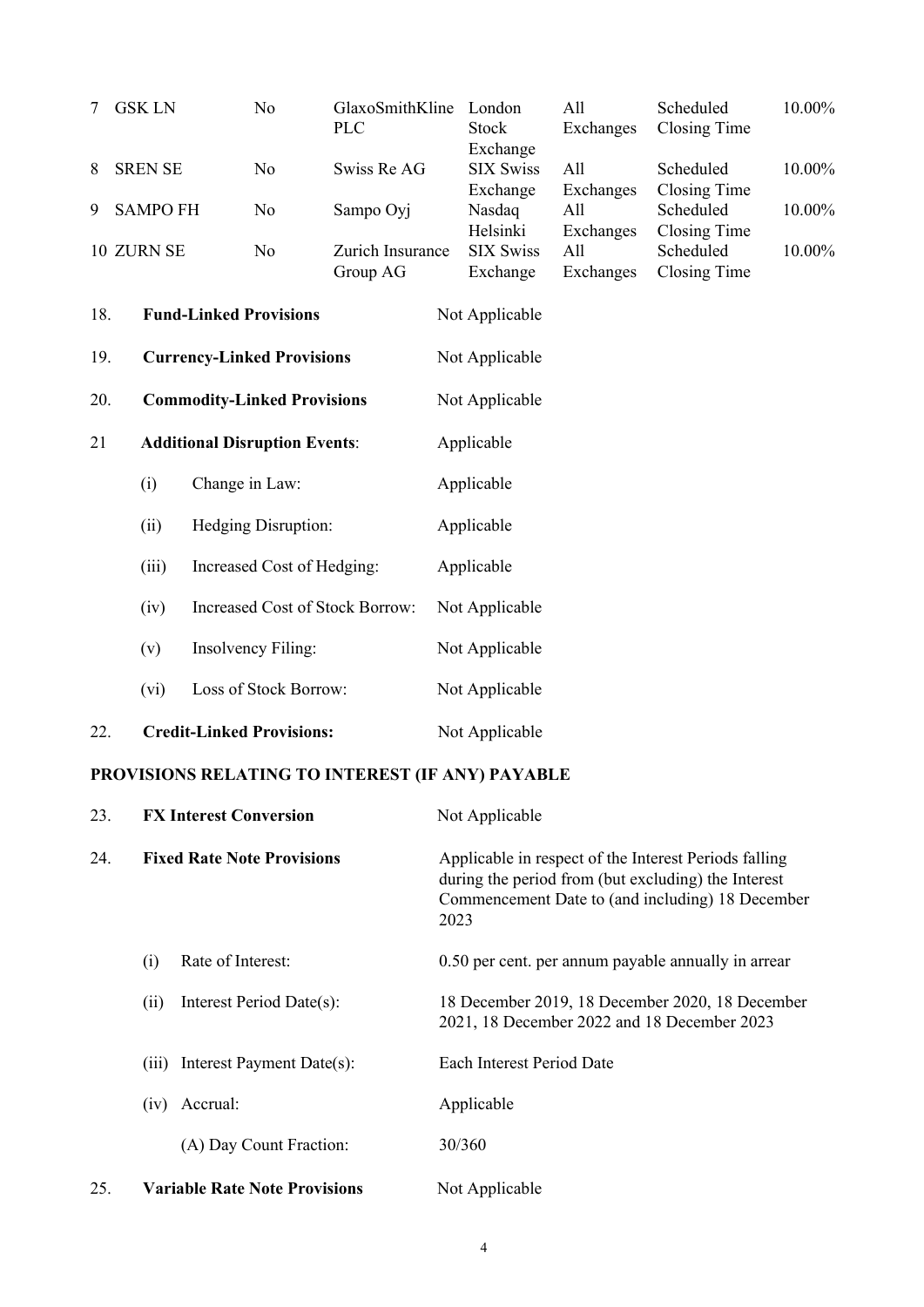| 26.<br>Provisions for specific types of<br>Not Applicable<br><b>Variable Rate Notes</b><br>27.<br><b>Reference Item-Linked Interest</b><br>Not Applicable<br><b>Provisions</b><br>28.<br><b>Zero Coupon Note Provisions</b><br>Not Applicable<br><b>Credit-Linked Interest Provisions</b><br>29.<br>Not Applicable<br><b>PROVISIONS RELATING TO REDEMPTION</b><br><b>Call Option</b><br>30.<br>Not Applicable<br>31.<br><b>Put Option</b><br>Not Applicable<br>32.<br><b>Early Redemption</b> |  |
|-----------------------------------------------------------------------------------------------------------------------------------------------------------------------------------------------------------------------------------------------------------------------------------------------------------------------------------------------------------------------------------------------------------------------------------------------------------------------------------------------|--|
|                                                                                                                                                                                                                                                                                                                                                                                                                                                                                               |  |
|                                                                                                                                                                                                                                                                                                                                                                                                                                                                                               |  |
|                                                                                                                                                                                                                                                                                                                                                                                                                                                                                               |  |
|                                                                                                                                                                                                                                                                                                                                                                                                                                                                                               |  |
|                                                                                                                                                                                                                                                                                                                                                                                                                                                                                               |  |
|                                                                                                                                                                                                                                                                                                                                                                                                                                                                                               |  |
|                                                                                                                                                                                                                                                                                                                                                                                                                                                                                               |  |
|                                                                                                                                                                                                                                                                                                                                                                                                                                                                                               |  |
| Early redemption for tax reasons:<br>Applicable<br>(i)                                                                                                                                                                                                                                                                                                                                                                                                                                        |  |
| Notice Period relating to early<br>(ii)<br>Minimum Period: 15 days<br>redemption for tax reasons:                                                                                                                                                                                                                                                                                                                                                                                             |  |
| Maximum Period: Not Applicable                                                                                                                                                                                                                                                                                                                                                                                                                                                                |  |
| (iii)<br>Early Redemption Amount<br>payable (a) on redemption for<br>taxation reasons or (b) on an<br>illegality or (c) on an Event of<br>Default or (d) in the case of<br>Reference Item-Linked Notes,<br>following an early redemption<br>pursuant to the provisions of the<br>relevant Reference Item Schedule: As set out in the General Conditions                                                                                                                                       |  |
| (iv)<br>Early Redemption Amount<br>Not Applicable<br>includes amount in respect of<br>interest:                                                                                                                                                                                                                                                                                                                                                                                               |  |
| 33.<br><b>Autocall Early Redemption:</b><br>Not Applicable                                                                                                                                                                                                                                                                                                                                                                                                                                    |  |
| 34.<br><b>Final Redemption Amount</b><br>The Final Redemption Amount shall be the Reference<br>Item-Linked Redemption Amount as specified in item<br>36 below                                                                                                                                                                                                                                                                                                                                 |  |
| <b>FX Principal Conversion:</b><br>35.<br>Not Applicable                                                                                                                                                                                                                                                                                                                                                                                                                                      |  |
| 36.<br><b>Reference Item-Linked Redemption</b><br>Applicable. The Notes are Equity-Linked Redemption<br><b>Provisions:</b><br><b>Notes</b>                                                                                                                                                                                                                                                                                                                                                    |  |
| Final Redemption Amount:<br>The Final Redemption Amount for the purposes of<br>(i)<br>General Condition 6.1 (Scheduled redemption) is the<br>Reference Item-Linked Redemption Amount, being the:                                                                                                                                                                                                                                                                                              |  |

Call Redemption Amount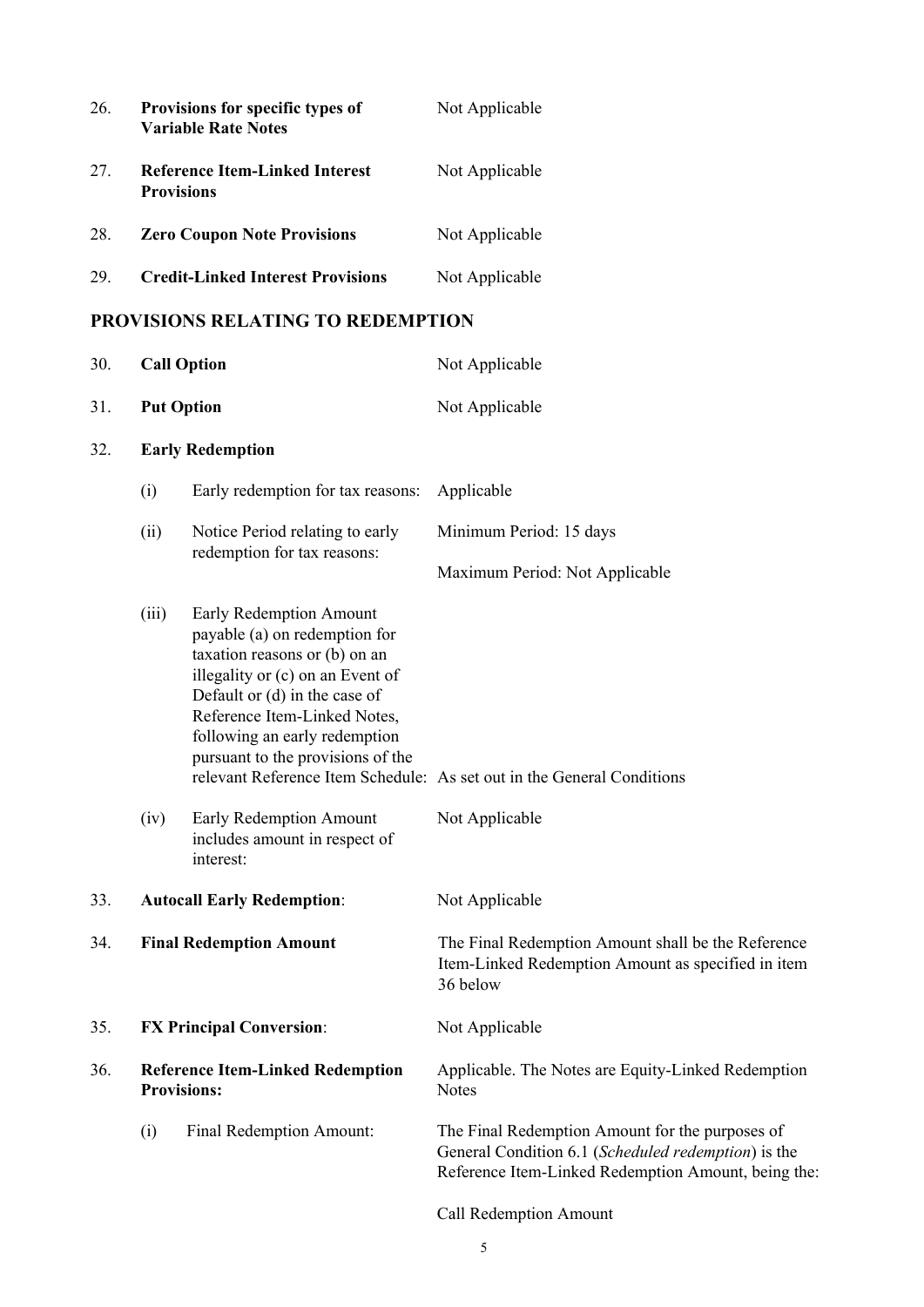|     | (ii)  |     | Provisions relating to Relevant<br>Principal Amount:                    | Applicable                                                                    |
|-----|-------|-----|-------------------------------------------------------------------------|-------------------------------------------------------------------------------|
|     |       | (A) | Redemption Factor:                                                      | 100 per cent.                                                                 |
|     |       | (B) | FX Principal Conversion:                                                | Not Applicable                                                                |
|     | (iii) |     | Provisions relating to Nth<br>Performance:                              | Not Applicable                                                                |
|     | (iv)  |     | Call Redemption Amount:                                                 | Applicable: Redemption Payout Condition 4 (Call<br>Redemption Amount) applies |
|     |       | (A) | Strike:                                                                 | 100%                                                                          |
|     |       | (B) | Participation Rate (PR):                                                | 50.00 per cent.                                                               |
|     |       | (c) | Performance Floor:                                                      | $0\%$                                                                         |
| 37. |       | (d) | FX Option Conversion:<br><b>Redemption Valuation Provisions</b>         | Not Applicable                                                                |
|     | (i)   |     | Initial valuation to determine<br>Reference Item Initial <sub>i</sub> : | Applicable                                                                    |
|     |       |     | <b>Initital Valuation Date:</b>                                         | 4 December 2018                                                               |
|     |       |     | Adjustment provisions:                                                  | In the event of a Disrupted Day/Market Disruption<br>Event:                   |
|     |       |     |                                                                         | Postponement applies                                                          |
|     | (ii)  |     | Final Valuation to determine<br>Reference Item Final <sub>i</sub> :     | Applicable                                                                    |
|     |       |     | Final Averaging Dates:                                                  | As set out in the Table below:                                                |
|     |       |     | Adjustment provisions:                                                  | In the event of a Disrupted Day/Market Disruption<br>Event:                   |
|     |       |     |                                                                         | <b>Final Averaging Dates</b><br>t                                             |
|     |       |     |                                                                         | 4 June 2022<br>$\mathbf{1}$                                                   |
|     |       |     |                                                                         | 4 July 2022<br>$\overline{2}$<br>4 August 2022                                |
|     |       |     |                                                                         | 3<br>4 September 2022<br>4                                                    |
|     |       |     |                                                                         | 4 October 2022<br>5                                                           |
|     |       |     |                                                                         | 4 November 2022<br>6                                                          |
|     |       |     |                                                                         | 4 December 2022<br>7                                                          |
|     |       |     |                                                                         | 4 January 2023<br>8                                                           |
|     |       |     |                                                                         | 4 February 2023<br>9                                                          |
|     |       |     |                                                                         | 10 4 March 2023                                                               |
|     |       |     |                                                                         | 4 April 2023<br>11                                                            |
|     |       |     |                                                                         | 12 4 May 2023                                                                 |
|     |       |     |                                                                         | 13 4 June 2023                                                                |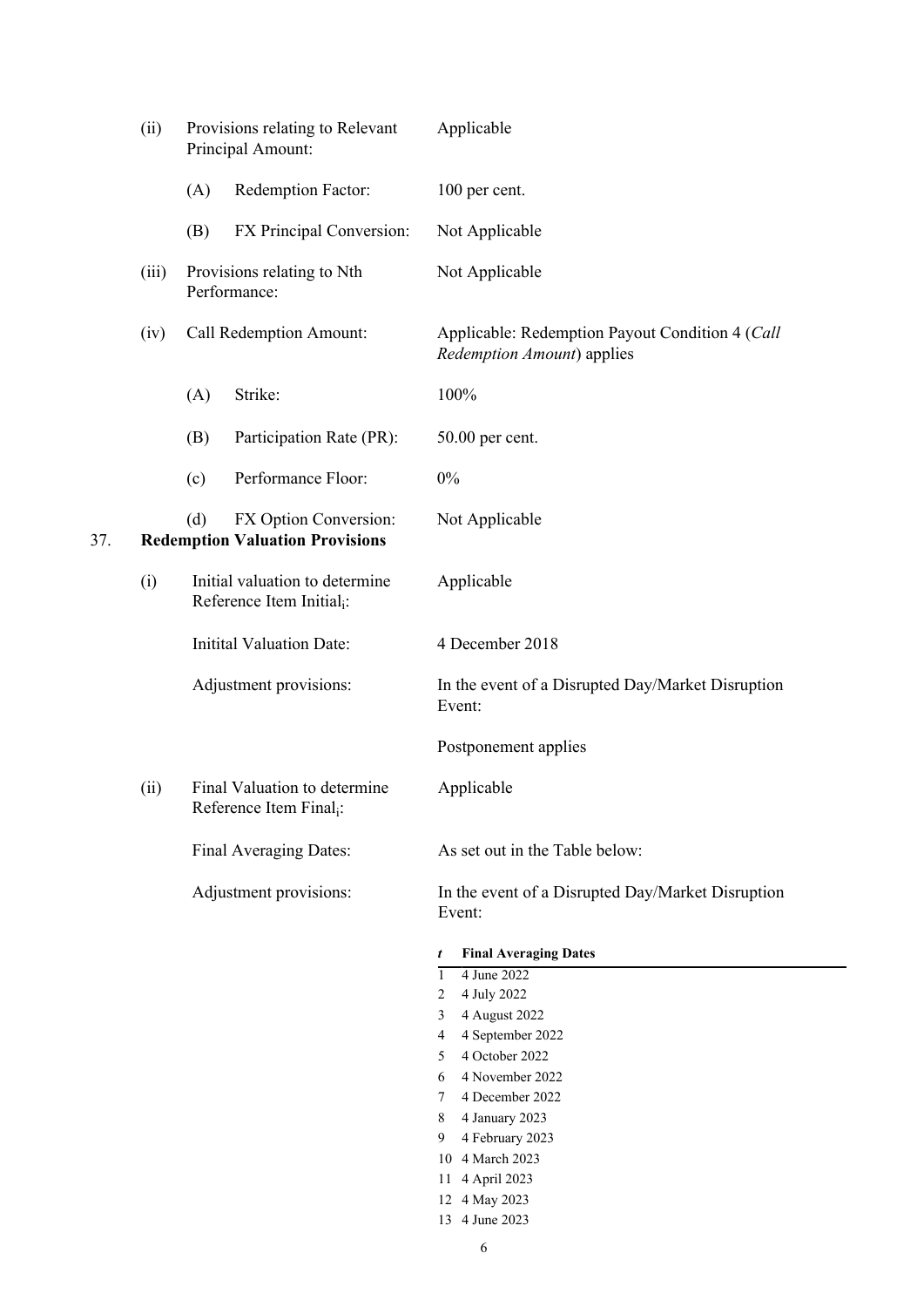|       |                       | 14 4 July 2023<br>15 4 August 2023<br>16 4 September 2023<br>4 October 2023<br>17<br>18 4 November 2023<br>4 December 2023<br>19 |
|-------|-----------------------|----------------------------------------------------------------------------------------------------------------------------------|
|       |                       | Postponement applies                                                                                                             |
| (iii) | Periodic Valuation:   | Not Applicable                                                                                                                   |
| (iv)  | Continuous Valuation: | Not Applicable                                                                                                                   |
| (v)   | Daily Valuation:      | Not Applicable                                                                                                                   |
| (vi)  | FX Valuation:         | Not Applicable                                                                                                                   |

## **GENERAL PROVISIONS APPLICABLE TO THE NOTES**

| 38. | Form of Notes:                                                                                             | VP Systems Notes issued in uncertificated and<br>dematerialised book entry form. See further item 5 of Part<br><b>B</b> below                                         |
|-----|------------------------------------------------------------------------------------------------------------|-----------------------------------------------------------------------------------------------------------------------------------------------------------------------|
| 39. | New Global Note form:                                                                                      | Not Applicable                                                                                                                                                        |
| 40. | Applicable Business Centre(s):                                                                             | Stockholm                                                                                                                                                             |
| 41. | <b>Business Day Convention:</b>                                                                            | Following Business Day Convention                                                                                                                                     |
| 42. | Applicable Financial Centre(s) or other<br>special provisions relating to Payment<br><b>Business Days:</b> | Stockholm                                                                                                                                                             |
| 43. | Notices to be published on:                                                                                | http://www.danskebank.se/sv-se/privat/Spara-och-placera/<br>Placera/Strukturerade-produkter/Utestaende-och-forfallna/<br>Pages/utestaende aktieindexobligationer.aspx |
| 44. | Talons for future Coupons to be attached<br>to Definitive Notes:                                           | N <sub>0</sub>                                                                                                                                                        |
| 45. | Name and address of the Calculation<br>Agent:                                                              | Danske Bank A/S, Holmens Kanal 2-12, 1092 Copenhagen<br>K, Denmark                                                                                                    |

### **THIRD PARTY INFORMATION**

Information on the Underlying Equities has been extracted from Bloomberg. The Issuer confirms that such information has been accurately reproduced and that, so far as it is aware and is able to ascertain from information published by Bloomberg, no facts have been omitted which would render the reproduced information inaccurate or misleading.

Signed on behalf of the Issuer: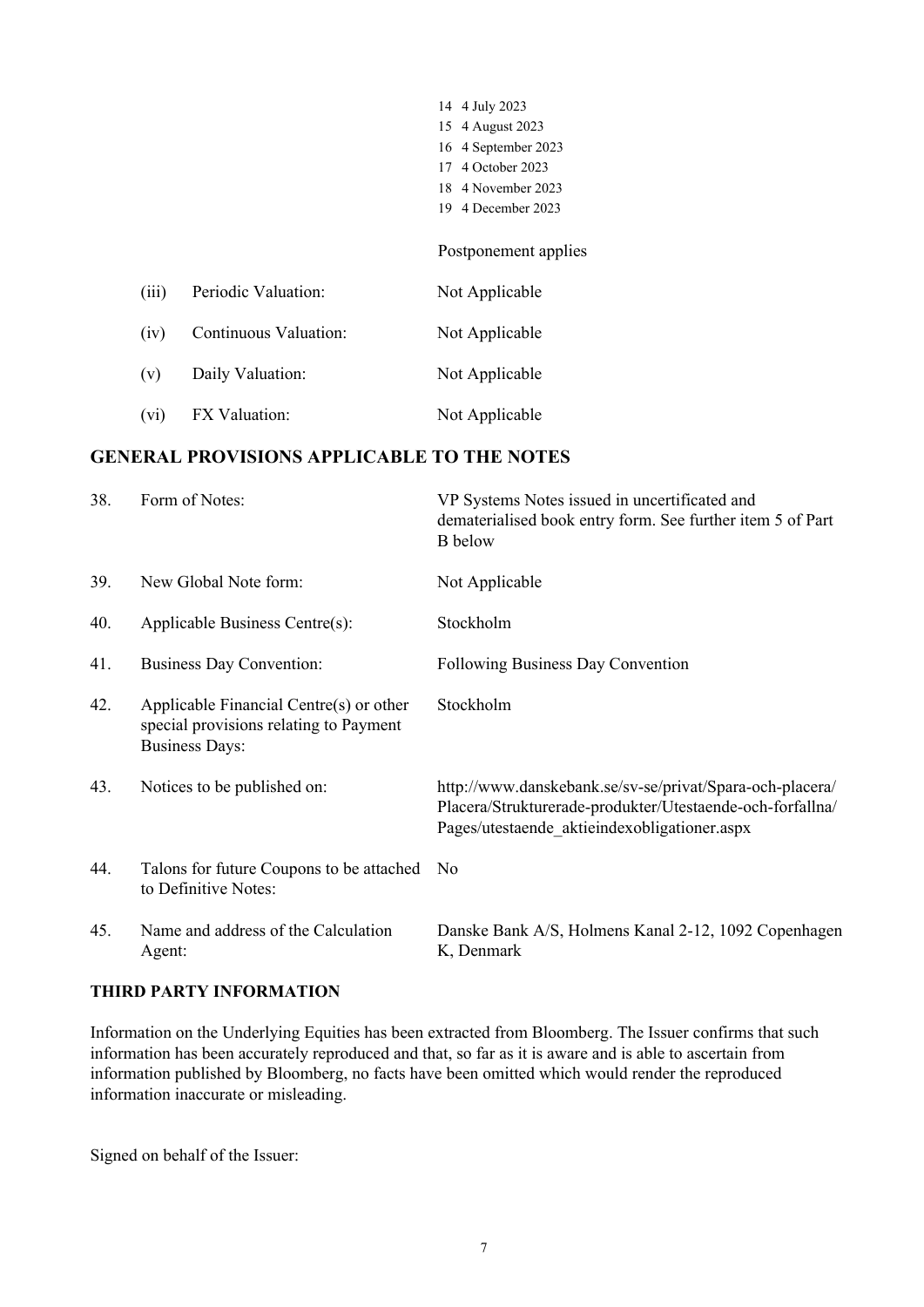Aut Winter

Thomas P

By: By:

Axel Wernbro Thomas Spatafora Andersen

*Duly authorised Duly authorised*

CC: Citibank, N.A., London Branch as Fiscal Agent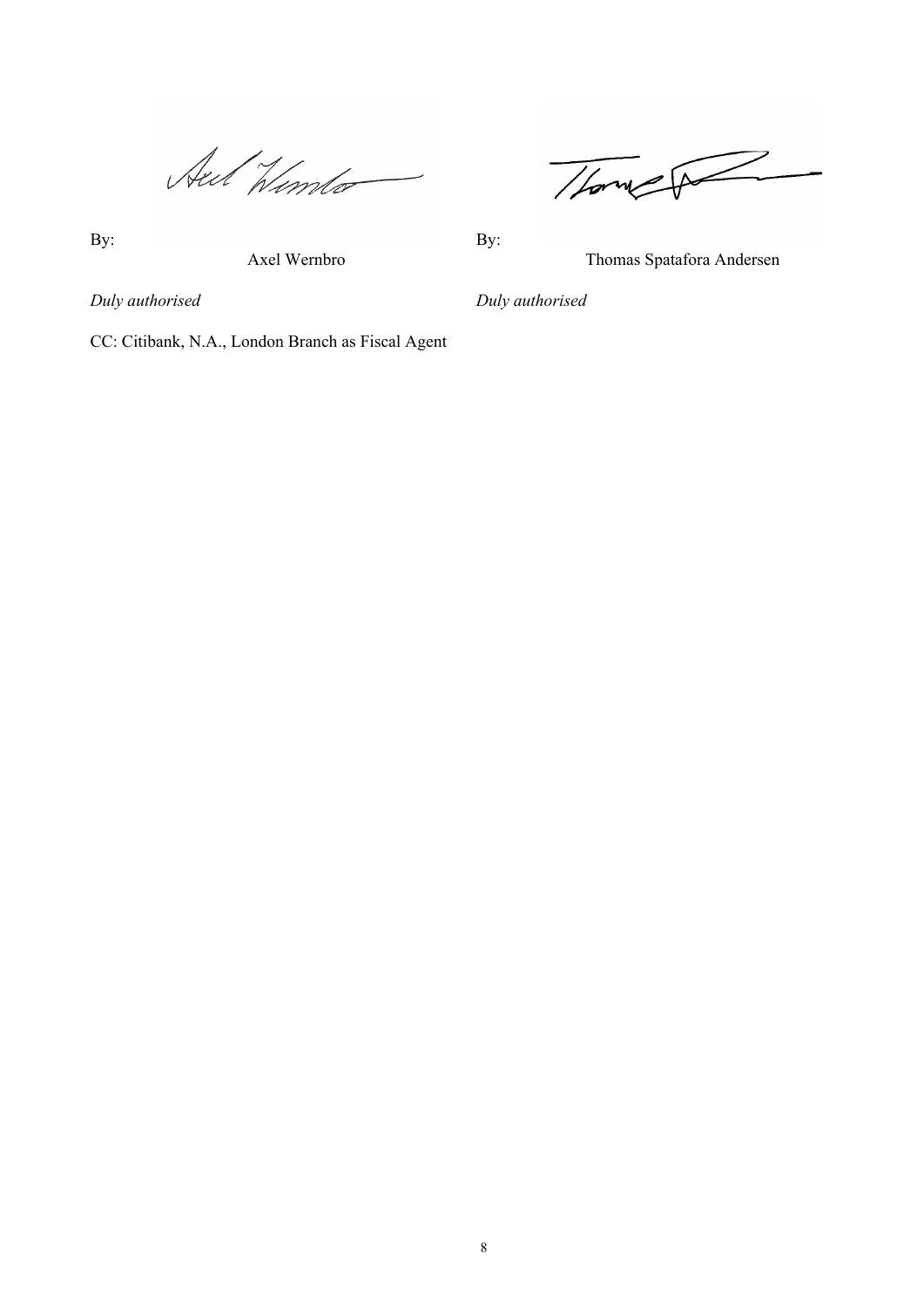# **PART B – OTHER INFORMATION**

| 1. |       | <b>Listing and Admission to Trading</b>                                      |                                                                                                                                                                                                             |  |  |  |  |
|----|-------|------------------------------------------------------------------------------|-------------------------------------------------------------------------------------------------------------------------------------------------------------------------------------------------------------|--|--|--|--|
|    | (i)   | Listing:                                                                     | Nasdaq Stockholm                                                                                                                                                                                            |  |  |  |  |
|    | (ii)  | Admission to trading:                                                        | Application has been made for the Notes to be admitted<br>to trading on the regulated market with effect from on or<br>about the Issue Date                                                                 |  |  |  |  |
|    | (iii) | Estimate of total expenses related<br>to admission to trading:               | <b>SEK 57,500</b>                                                                                                                                                                                           |  |  |  |  |
|    | (iv)  | Market Making:                                                               | Not Applicable                                                                                                                                                                                              |  |  |  |  |
| 2. |       | <b>Interests of Natural and Legal Persons</b><br>involved in the Issue/Offer |                                                                                                                                                                                                             |  |  |  |  |
|    |       |                                                                              | Save as discussed in the "Subscription and Sale" section of<br>the Base Prospectus. so far as the Issuer is aware, no person<br>involved in the offer of the Notes has an interest material to<br>the offer |  |  |  |  |
| 3  |       | Reasons for the Offer Estimated Net                                          |                                                                                                                                                                                                             |  |  |  |  |

#### **3. Reasons for the Offer, Estimated Net Proceeds and Total Expenses**

(i) Reasons for the offer: As set out in the "Use of Proceeds" in the Base Prospectus

## **4. Performance of Basket of Underlying Equities, explanation of effect on value of investment and associated risks and other information concerning the Basket of Underlying Equities:**

The Call Redemption Amount of the Note issued at par and is linked to the performance of the underlying basket of stocks.

The Call Performance is determined as the weighted average Performance of the underlying stocks, (including the nineteen monthly fixings at the end of the maturity) multiplied with the Participation Rate (to be determined on the Issue Date and subject to a minimum of 40 %).

If the weighted average performance of the basket (including the nineteen monthly fixings at the end of the maturity), is positive, the Notes will redeem at a price above par.

If the weighted average performance (including the nineteen monthly fixings at the end of the maturity), is negative, the Notes will redeem at par.

The market value of the Notes during their term may fluctuate and if the Notes are sold in the secondary market prior to maturity they might have to be sold at a substantial loss. Investors should therefore be willing to hold the Notes to maturity. Investors cannot be certain that there will be a secondary market for the Notes and the Notes are not expected to be traded every day. Even if such a market did exist, there is no assurance that the market would operate efficiently, or that the price of the Notes would reflect a theoretical or fair price.

If the Issuer is obliged to redeem the Notes early, due to change in Tax or Legal aspects prohibiting the Notes, or in the event of the Issuer defaulting on its debt, the Notes may be redeemed in accordance with the Conditions at their Early Redemption Amount (see item 32 of the Final Terms). If the Notes are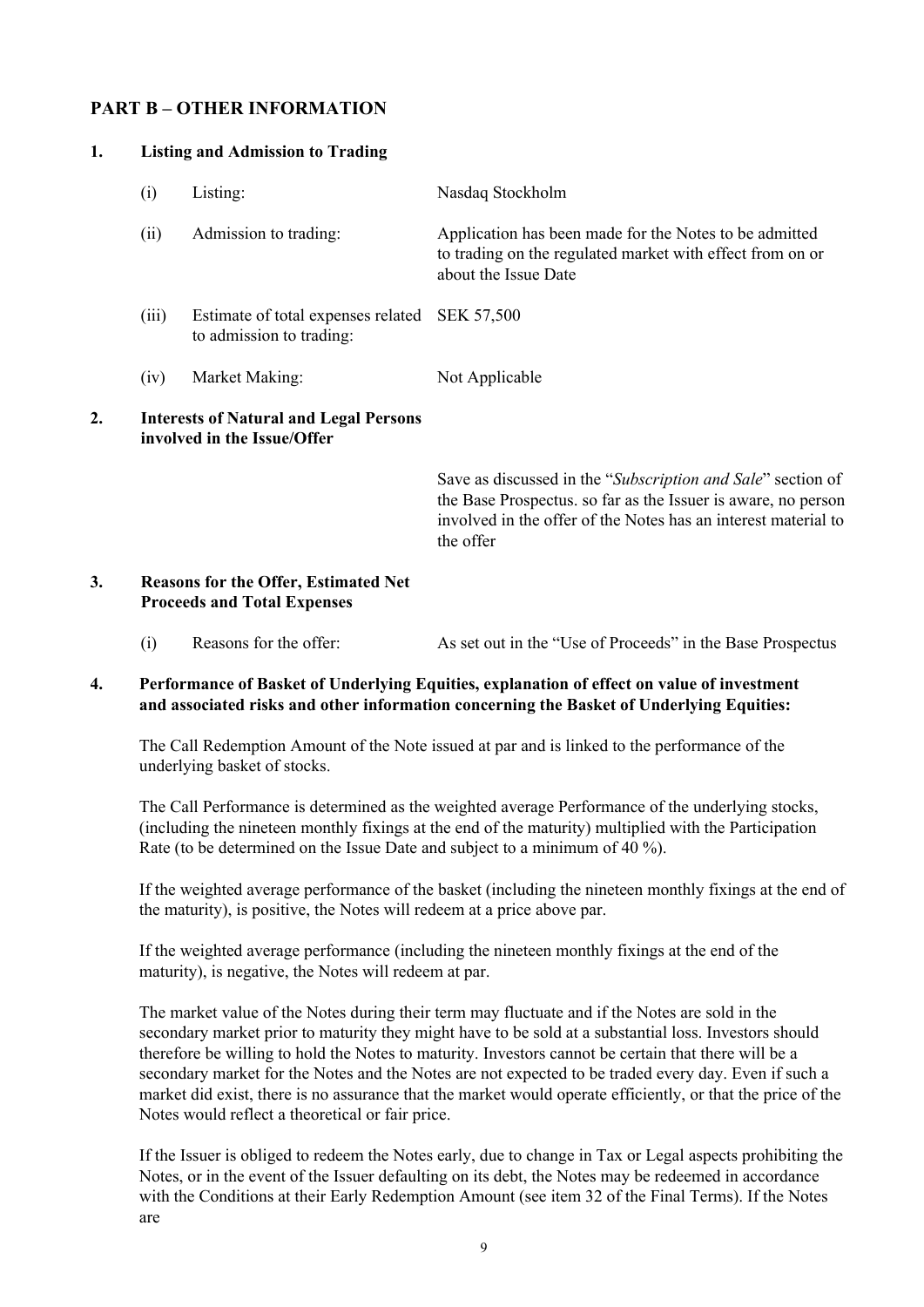redeemed early, there might be redeemed at a substantial loss. There is a risk that an investor may lose some or all of the value of its investment. Thus the partial principal protection does not apply, if the Notes are redeemed early.

Finally the redemption payment of the Note is dependent upon the Issuer being able to meet its obligation on the Maturity Date. If the Issuer is not able to meet its obligation, investor may lose part of or all of the invested amount.

The Share Basket contains the following stocks (as set out in item 17 of the Final Terms). The description of the companies in the below is taken from Bloomberg. Additional information about the Shares can be found by the following links below:

### **Centrica PLC**

Centrica PLC operates as an integrated energy company offering a wide range of home and business energy solutions. The Company sources, generates, processes, stores, trades, saves, and supplies energy and provides a range of related services. www.centrica.com

### **Roche Holding AG**

Roche Holding AG develops and manufactures pharmaceutical and diagnostic products. The Company produces prescription drugs in the areas of cardiovascular, infectious, autoimmune, respiratory diseases, dermatology, metabolic disorders, oncology, transplantation, and the central nervous system. www.roche.com

### **Skandinaviska Ensilda Banken AB**

Skandinaviska Enskilda Banken AB (SEB) is a North European financial banking group. The Bank offers corporate, institutional, and private banking services including savings account, investment banking, securities brokerage services, loans, pensions, and insurance products. SEB has branches throughout Sweden, in Germany and the Baltic States, and is represented in many countries worldwide. www.sebgroup.com

# **Siemens AG**

Siemens AG is an engineering and manufacturing company. The Company focuses on areas of electrification, automation, and digitalization. Siemens also provides engineering solutions in automation and control, power, transportation, and medical diagnosis. www.siemens.com

# **HSBC Holdings PLC**

HSBC Holdings plc is the holding company for the HSBC Group. The Company provides a variety of international banking and financial services, including retail and corporate banking, trade, trusteeship, securities, custody, capital markets, treasury, private and investment banking, and insurance. HSBC Holdings operates worldwide.

www.hsbc.com

### **Engie SA**

Engie SA offers a full range of electricity, gas and associated energy and environment services throughout the world. The Company produces, trades, transports, stores, and distributes natural gas, and offers energy management and climatic and thermal engineering services. www.engie.com

# **GlaxoSmithKline PLC**

GlaxoSmithKline PLC operates as a research-based pharmaceutical company. The Company develops, manufactures, and markets vaccines, prescription, and over-the-counter medicines, as well as healthrelated consumer products. GlaxoSmithKline provides products for infections, depression, skin conditions, asthma, heart and circulatory disease, and cancer.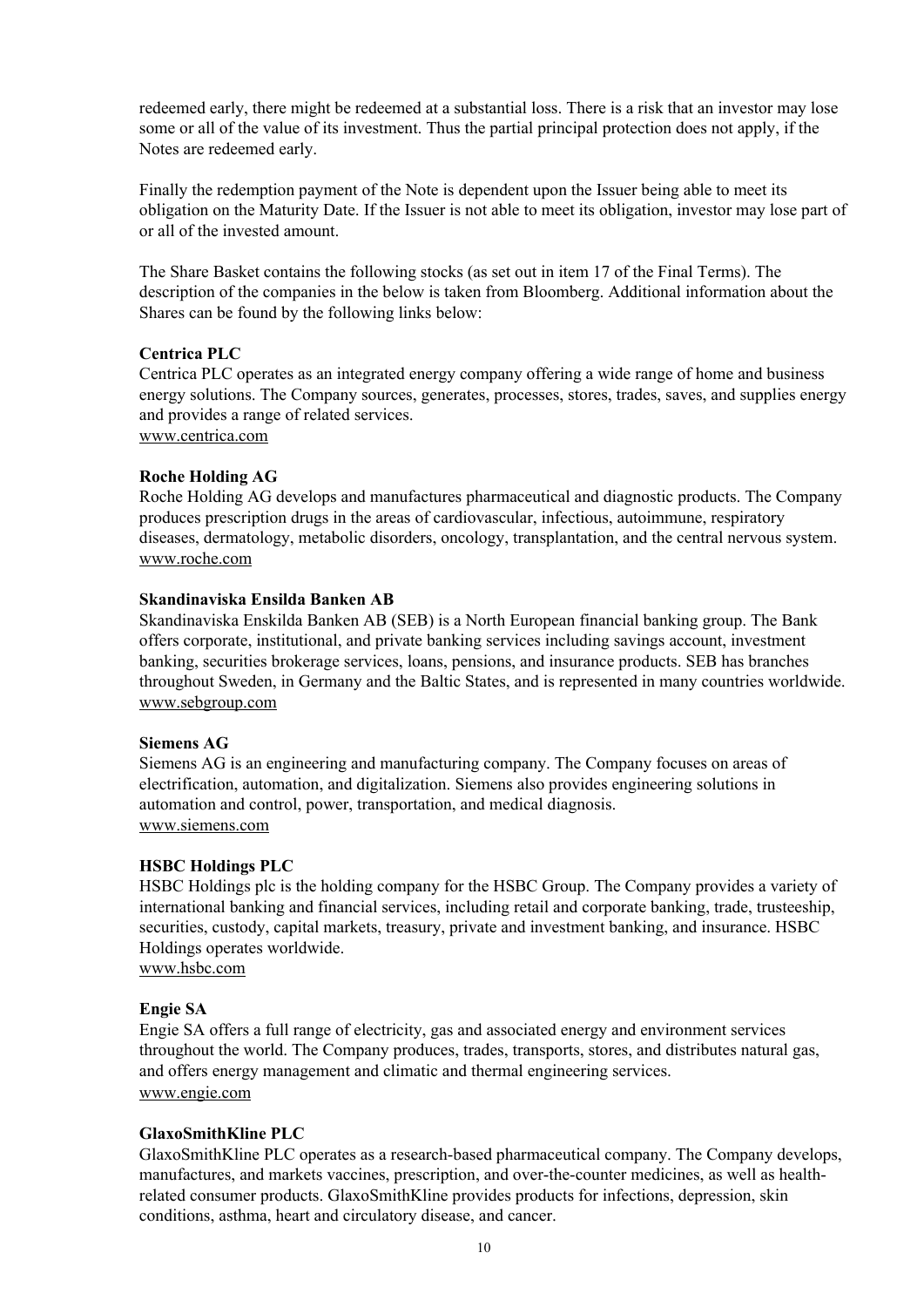#### www.gsk.com

### **Swiss Re AG**

Swiss Re AG offers reinsurance, insurance and insurance linked financial market products. The Company offers automobile, liability, accident, engineering, marine, aviation, life, and health insurance. Swiss Re also manages fixed-income and equity investments for itself and other insurance companies.

www.swissre.com

### **Sampo Oyj**

Sampo Oyj operates as a holding company. The Company, through its subsidiaries, provides commercial and private property and casualty insurance products in the Nordics and the Baltics, as well as life insurance products in Finland and the Baltics. www.sampo.com

### **Zurich Insurance Group AG**

Zurich Insurance Group AG provides insurance-based financial services. The Company offers general and life insurance products and services for individuals, small businesses, commercial enterprises, midsized and large corporations, and multinational companies. www.zurich.com

The Issuer intends to provide post-issuance information on *http://danskebank.se/sv-se/ privat/Spara-och-placera/Placera/Strukturerade-produkter/Utestaende-och-forfallna/Pages/ utestaende\_aktieindexobligationer.aspx*

## **5. Operational Information:**

| The Issuer shall be entitled to obtain certain information<br>from the register maintained by Euroclear Sweden for the<br>purpose of performing its obligations under the issue of VP |
|---------------------------------------------------------------------------------------------------------------------------------------------------------------------------------------|
|                                                                                                                                                                                       |
|                                                                                                                                                                                       |
|                                                                                                                                                                                       |
|                                                                                                                                                                                       |
| Total commission and concession: Structuring fee of approximately to 0.60 per cent. per                                                                                               |
|                                                                                                                                                                                       |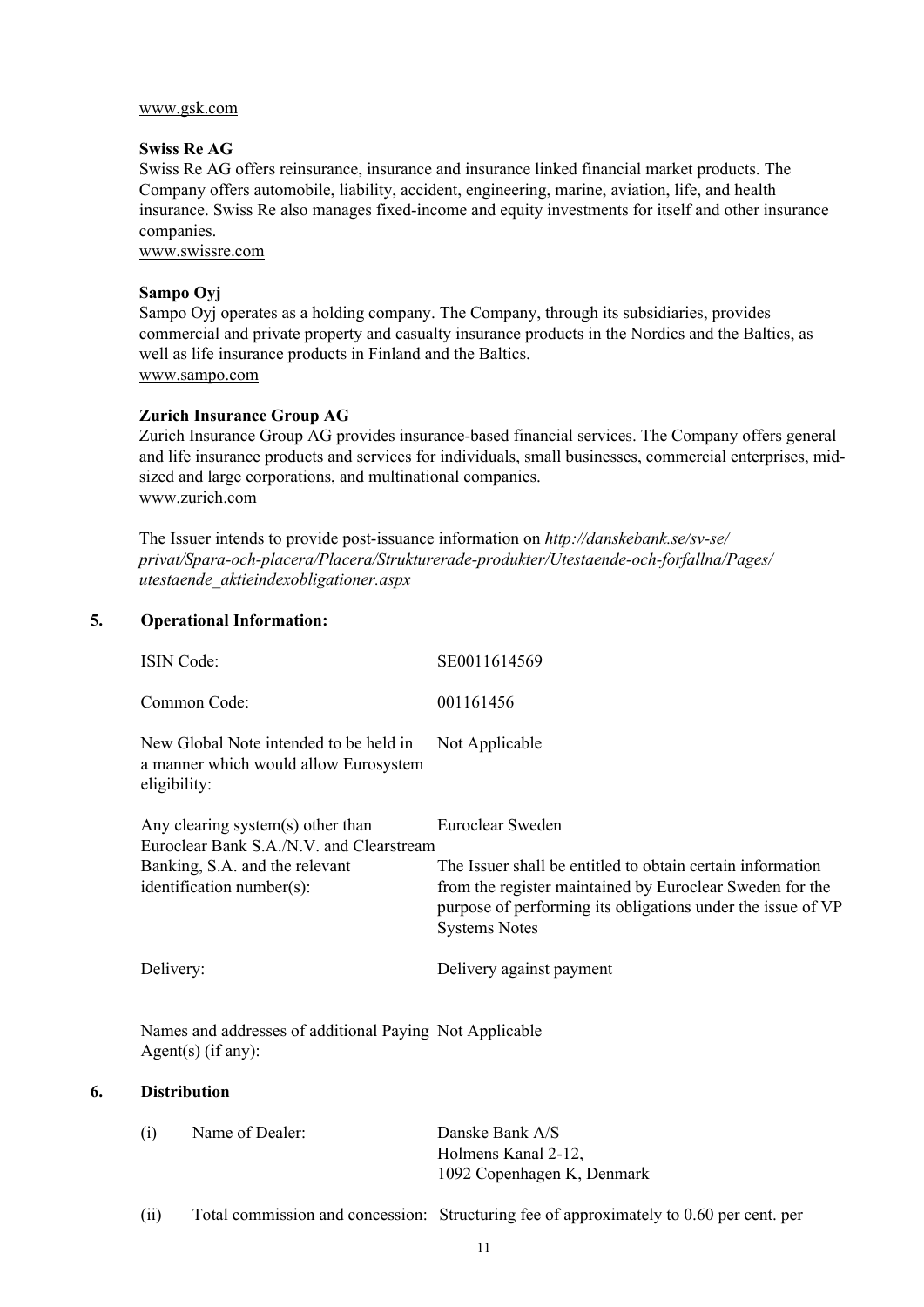|    |            |                                                                                                                                   | annum (i.e. total up to 3.00 per cent.) of the Aggregate<br>Principal Amount in accordance with prevailing market<br>conditions on or about the start of the subscription<br>period including but not limited to listing costs, hedging<br>costs and any other costs arising or related to the<br>administration of the Notes. Structuring fee is included<br>in the Issue Price                                                                                                               |  |  |  |
|----|------------|-----------------------------------------------------------------------------------------------------------------------------------|------------------------------------------------------------------------------------------------------------------------------------------------------------------------------------------------------------------------------------------------------------------------------------------------------------------------------------------------------------------------------------------------------------------------------------------------------------------------------------------------|--|--|--|
|    |            |                                                                                                                                   | Commission of up to 1.00 per cent. of the Aggregate<br>Principal Amount. However, the minimum commission<br>is SEK 250 for clients with a custody account with<br>Danske Bank and SEK 300 for clients with a VP<br>account. Clients that are subscribing online by using the<br>Hembanken pays a commission of 1.00 % on the<br>investment amount, without any minimum commission.<br>Commission is not included in the Issue Price.                                                           |  |  |  |
|    | (iii)      | <b>TEFRA Rules:</b>                                                                                                               | Not Applicable                                                                                                                                                                                                                                                                                                                                                                                                                                                                                 |  |  |  |
|    | (iv)       | Non-exempt Offer where there is<br>no exemption from the obligation<br>under the Prospectus Directive to<br>publish a prospectus: | Applicable                                                                                                                                                                                                                                                                                                                                                                                                                                                                                     |  |  |  |
|    | (v)        | Non-exempt Offer Jurisdictions:                                                                                                   | Sweden                                                                                                                                                                                                                                                                                                                                                                                                                                                                                         |  |  |  |
|    | (vi)       | Offer Period:                                                                                                                     | From and including 5 November 2018 to and including 30<br>Novermber 2018                                                                                                                                                                                                                                                                                                                                                                                                                       |  |  |  |
|    | Investors: | Prohibition of Sales to EEA Retail                                                                                                | Applicable other than with respect to offers of the Notes in<br>Sweden during the period from and including 5 November<br>2018 to and including 30 Novermber 2018                                                                                                                                                                                                                                                                                                                              |  |  |  |
| 7. |            | <b>Terms and Conditions of the Offer:</b>                                                                                         |                                                                                                                                                                                                                                                                                                                                                                                                                                                                                                |  |  |  |
|    |            | Offer Price:                                                                                                                      | <b>Issue Price</b>                                                                                                                                                                                                                                                                                                                                                                                                                                                                             |  |  |  |
|    |            | Conditions to which the offer is subject                                                                                          | The Issuer reserves the right to cancel, in the sole and<br>absolute discretion of the issuer, the Issue of the Notes if (i)<br>the Issuer receives subscriptions for Notes on an Aggregate<br>Principal Amount of less than SEK 10,000,000, or (ii) the<br>Issuer does not determine the Participation Rate to be at<br>least 40 per cent.                                                                                                                                                    |  |  |  |
|    |            |                                                                                                                                   | Further, the Issuer has the right to cancel the offer and the<br>subsequent issue of the Notes if in the sole and absolute<br>discretion of the Issue, during the Offer Period, there is<br>a domestic or international material change in interest<br>levels and/or the volatility in the underlying equities, an<br>economic, financial, political or market related material<br>change, which in the sole and absolute discretion of the<br>Issuer makes the offering of Notes inexpedient. |  |  |  |
|    |            | Description of the application process:                                                                                           | During the Offer Period prospective investors may                                                                                                                                                                                                                                                                                                                                                                                                                                              |  |  |  |
|    |            |                                                                                                                                   |                                                                                                                                                                                                                                                                                                                                                                                                                                                                                                |  |  |  |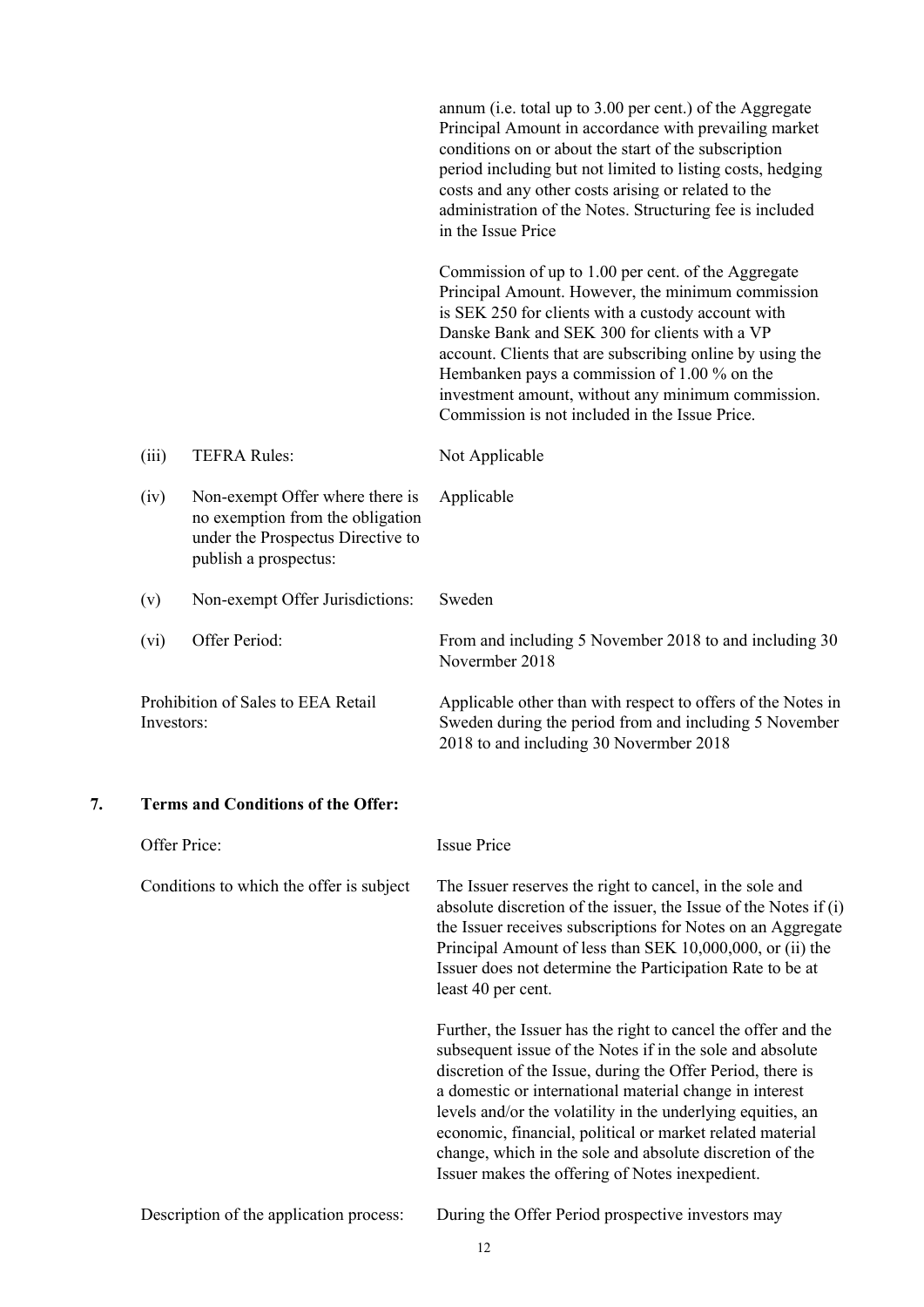|                                                                                                                                                                                                                                    | subscribe to the Notes during normal banking hours in<br>Sweden                                                                                                                                                                         |
|------------------------------------------------------------------------------------------------------------------------------------------------------------------------------------------------------------------------------------|-----------------------------------------------------------------------------------------------------------------------------------------------------------------------------------------------------------------------------------------|
| Details of the minimum and/or maximum<br>amount of application:                                                                                                                                                                    | The Notes may be subscribed in a minimum lot of ten<br>Notes. <sup>3</sup> There is no maximum amount of application                                                                                                                    |
| Description of possibility to reduce<br>subscriptions and manner for refunding<br>excess amount paid by applicants:                                                                                                                | Not Applicable                                                                                                                                                                                                                          |
| Details of the method and time limits for<br>paying up and delivering the Notes:                                                                                                                                                   | The Notes will be made available on a delivery versus<br>payment basis.                                                                                                                                                                 |
|                                                                                                                                                                                                                                    | The Issuer estimates that the Notes will be delivered to the<br>purchaser's respective book-entry securities account(s) on<br>or around the Issue Date.                                                                                 |
| offer are to be made public:                                                                                                                                                                                                       | Manner in and date on which results of the After the Offer Period the results of the offer will be<br>specified in the applicable Final Terms that will be<br>published on a homepage of Danske Bank A/S on or about<br>the Issue Date. |
| Procedure for exercise of any right of pre-Not Applicable<br>emption, negotiability of subscription<br>rights and treatment of subscription rights<br>not exercised:                                                               |                                                                                                                                                                                                                                         |
| Whether tranche(s) have been reserved for Not Applicable<br>certain countries:                                                                                                                                                     |                                                                                                                                                                                                                                         |
| Process for notification to applicants of the Not Applicable<br>amount allotted and the indication whether<br>dealing may begin before notification is<br>made:                                                                    |                                                                                                                                                                                                                                         |
| Amount of any expenses and taxes<br>specifically charged to the subscriber or<br>purchaser:                                                                                                                                        | Subscription fee or purchases fees up to 1.00 per cent.<br>being specified that the Issuer can waive such fees.                                                                                                                         |
| Name(s) and address(es), to the extent<br>known to the Issuer, of the placers in the<br>various countries where the offer takes<br>place:                                                                                          | None                                                                                                                                                                                                                                    |
| Name and address of the entities which<br>have a firm commitment to act as<br>intermediaries in secondary trading,<br>providing liquidity through bid and offer<br>rates and description of the main terms of<br>their commitment: | Not Applicable                                                                                                                                                                                                                          |

3 Changed from "one Note" to "ten Notes" pursuant to an amendment dated 25 October 2018.

# **8. U.S. Federal Income Tax Considerations**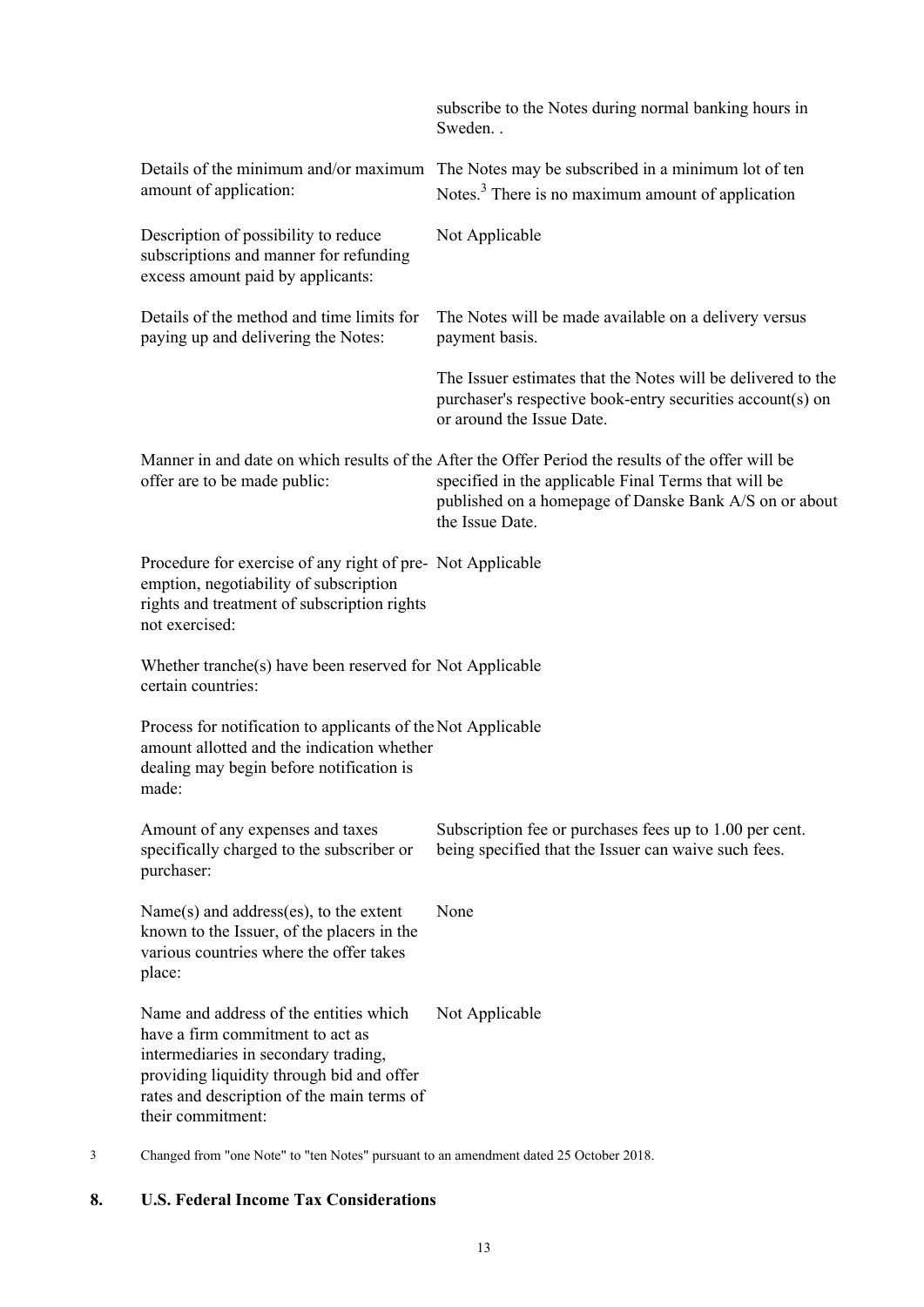(i) The Notes are not Specified Notes for purposes of Section 871(m).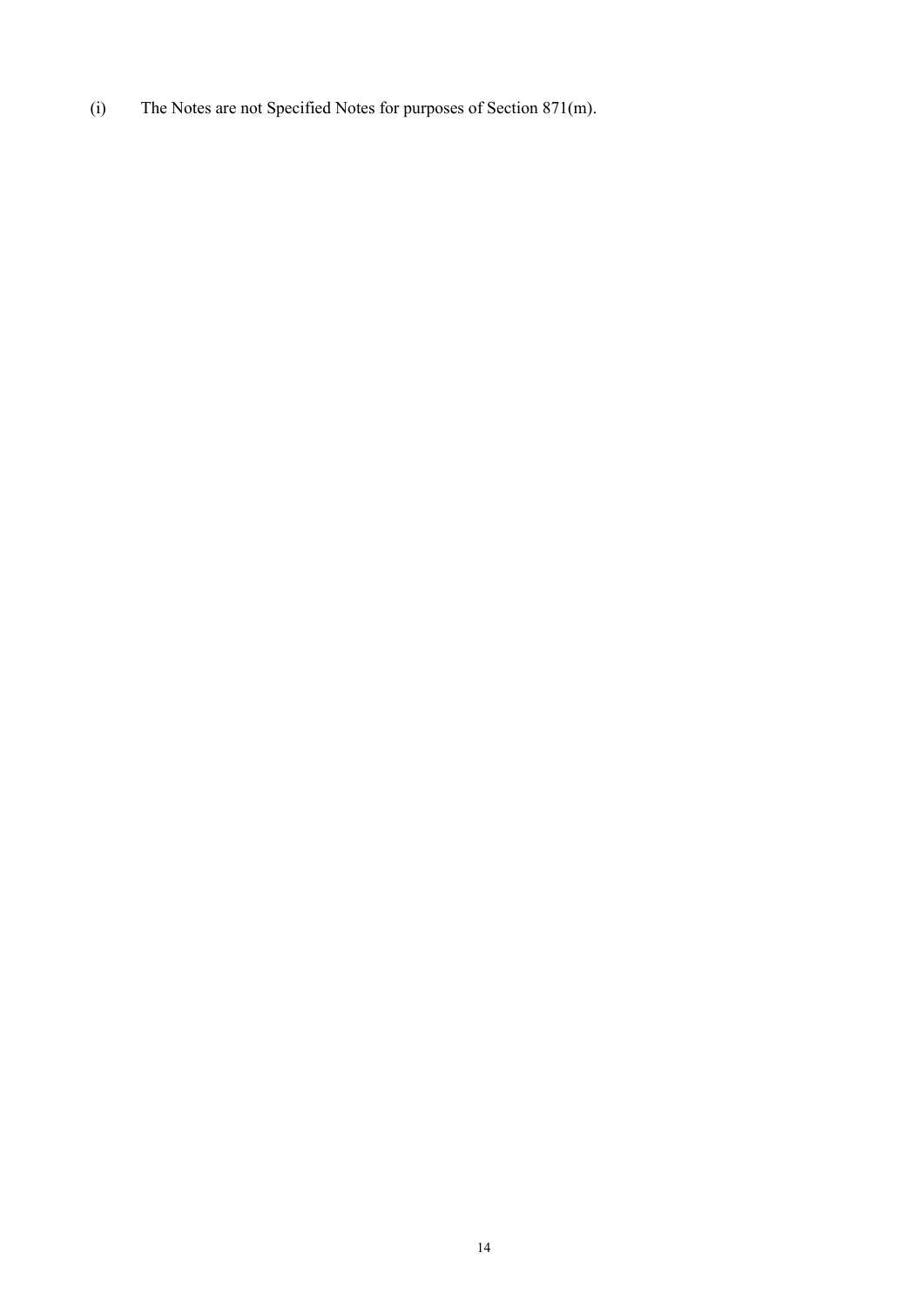# **SUMMARY**

Summaries are made up of disclosure requirements known as "Elements". These Elements are numbered in Sections  $A - E (A.1 - E.7)$ . This Summary contains all the Elements required to be included in a summary for the Notes and the Issuer. Because some Elements are not required to be addressed, there may be gaps in the numbering sequence of the Elements. Even though an Element may be required to be inserted in a summary because of the type of securities and issuer, it is possible that no relevant information can be given regarding the Element. In this case a short description of the Element should be included in the summary explaining why it is not applicable.

## **Section A – Introduction and Warnings**

| $\overline{A.1}$ | This summary should be read as an introduction to the Base Prospectus and the relevant Final                                                                                                                                                                                                                                                                                                                                                                                                                                                                                           |
|------------------|----------------------------------------------------------------------------------------------------------------------------------------------------------------------------------------------------------------------------------------------------------------------------------------------------------------------------------------------------------------------------------------------------------------------------------------------------------------------------------------------------------------------------------------------------------------------------------------|
|                  | Terms.                                                                                                                                                                                                                                                                                                                                                                                                                                                                                                                                                                                 |
|                  | Any decision to invest in any Notes should be based on a consideration of the Base Prospectus as a<br>whole, including any documents incorporated by reference and the relevant Final Terms.                                                                                                                                                                                                                                                                                                                                                                                           |
|                  | Where a claim relating to information contained in the Base Prospectus and the relevant Final<br>Terms is brought before a court in a Member State of the European Economic Area, the plaintiff<br>may, under the national legislation of the Member State where the claim is brought, be required<br>to bear the costs of translating the Base Prospectus and the relevant Final Terms before the legal<br>proceedings are initiated.                                                                                                                                                 |
|                  | No civil liability will attach to the Issuer in any such Member State solely on the basis of this<br>summary, including any translation hereof, unless it is misleading, inaccurate or inconsistent when<br>read together with the other parts of the Base Prospectus and the relevant Final Terms or it does<br>not provide, when read together with the other parts of the Base Prospectus and the relevant Final<br>Terms, key information (as defined in Article 2.1(s) of the Prospectus Directive) in order to aid<br>investors when considering whether to invest in the Notes. |
| $\mathbf{A.2}$   | The Notes may be offered in circumstances where there is no exemption from the obligation under<br>the Prospectus Directive to publish a prospectus (a "Non-exempt Offer").                                                                                                                                                                                                                                                                                                                                                                                                            |

## **Section B – Issuer**

| $\overline{B.1}$  | Legal and             | Danske Bank A/S (the "Issuer").                                                  |
|-------------------|-----------------------|----------------------------------------------------------------------------------|
|                   | Commercial            |                                                                                  |
|                   | Name                  |                                                                                  |
| $\overline{B.2}$  | Domicile/             | The Issuer was founded in Denmark and incorporated on 5 October 1871. The        |
|                   | Legal Form/           | Issuer is a commercial bank with limited liability and carries on business under |
|                   | Legislation/          | the Danish Financial Business Act. The Issuer is registered with the Danish      |
|                   | Country of            | Commerce and Companies Agency and the Danish corporate registration              |
|                   | Incorporation         | number is $61126228$ .                                                           |
| $\overline{B.4b}$ | <b>Known trends</b>   | Not Applicable - There are no known trends, uncertainties, demands,              |
|                   | affecting the         | commitments or events that are reasonably likely to have a material effect on    |
|                   | <b>Issuer and the</b> | the Issuer's prospects for its current financial year.                           |
|                   | industries in         |                                                                                  |
|                   | which it operates     |                                                                                  |
| B.5               | Description of        | The Issuer is the parent company of the Danske Bank Group (the "Group").         |
|                   | the Group             |                                                                                  |
|                   |                       | The Issuer is a modern Nordic universal bank with bridges to the rest of the     |
|                   |                       | world.                                                                           |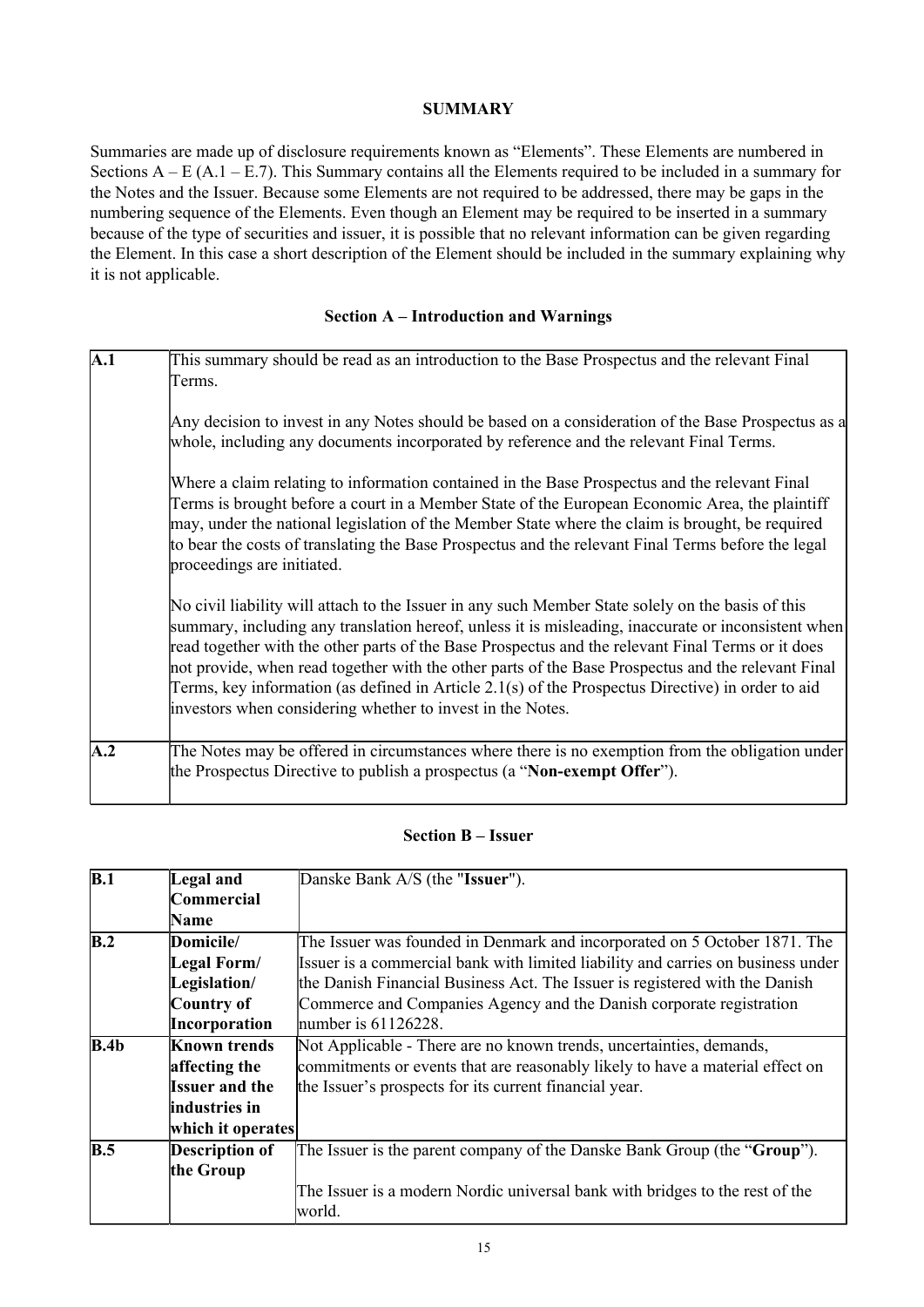| B.9  | <b>Profit forecast</b>             |                                               | Not Applicable - No profit forecast or estimates have been made in the Base |                   |
|------|------------------------------------|-----------------------------------------------|-----------------------------------------------------------------------------|-------------------|
|      | or estimate                        | Prospectus.                                   |                                                                             |                   |
| B.12 |                                    | Selected historical key financial information |                                                                             |                   |
|      | (DDK million)                      |                                               | Twelve months                                                               | Twelve months     |
|      |                                    |                                               | ended                                                                       | ended             |
|      | <b>Danske Bank Group</b>           |                                               | 31 December 2017                                                            | 31 December 2016  |
|      |                                    |                                               |                                                                             |                   |
|      | Total income                       |                                               | 48,149                                                                      | 47,959            |
|      | Operating expenses                 |                                               | 22,722                                                                      | 22,642            |
|      | Loan impairment charges            |                                               | (873)                                                                       | (3)               |
|      | Profit before tax, core            |                                               | 26,300                                                                      | 25,320            |
|      | Profit before tax, Non-core        |                                               | (12)                                                                        | 37                |
|      | Profit before tax                  |                                               | 26,288                                                                      | 25,357            |
|      | Tax                                |                                               | 5,388                                                                       | 5,500             |
|      | Net profit for the period          |                                               | 20,900                                                                      | 19,858            |
|      | <b>Balance sheet:</b>              |                                               |                                                                             |                   |
|      | Loans                              |                                               | 1,723,025                                                                   | 1,689,155         |
|      | Trading portfolio assets           |                                               | 449,292                                                                     | 509,678           |
|      | Assets in Non-core                 |                                               | 4,886                                                                       | 19,039            |
|      | Other assets                       |                                               | 1,362,325                                                                   | 1,265,799         |
|      | <b>Total assets</b>                |                                               |                                                                             | 3,483,670         |
|      |                                    |                                               | 3,539,528                                                                   |                   |
|      | Deposits                           |                                               | 911,852                                                                     | 859,435           |
|      | Bonds issued by Realkredit Danmark |                                               | 758,375                                                                     | 726,732           |
|      | Trading portfolio liabilities      |                                               | 400,596                                                                     | 478,301           |
|      | Liabilities in Non-core            |                                               | 3,094                                                                       | 2,816             |
|      | Other liabilities                  |                                               | 1,297,355                                                                   | 1,249,771         |
|      | <b>Total liabilities</b>           |                                               | 3,371,272                                                                   | 3,317,055         |
|      | <b>Additional tier 1 etc.</b>      |                                               | 14,339                                                                      | 14,343            |
|      | Shareholders' equity               |                                               | 153,917                                                                     | 152,272           |
|      | (DKK million)                      |                                               | Nine months ended                                                           | Nine months ended |
|      |                                    |                                               | 30 September 2018                                                           | 30 September 2017 |
|      | <b>Danske Bank Group</b>           |                                               |                                                                             |                   |
|      | Total income                       |                                               | 33,434                                                                      | 35,930            |
|      | Operating expenses                 |                                               | 18,767                                                                      | 16,965            |
|      | Loan impairment charges            |                                               | (607)                                                                       | (632)             |
|      | Profit before tax, core            |                                               | 15,274                                                                      | 19,597            |
|      | Profit before tax, Non-core        |                                               | 4                                                                           | (39)              |
|      | Profit before tax                  |                                               | 15,278                                                                      | 19,558            |
|      | Tax                                |                                               | 3,692                                                                       | 4,307             |
|      | Net profit for the period          |                                               | 11,586                                                                      | 15,251            |
|      | <b>Balance sheet:</b>              |                                               |                                                                             |                   |
|      | Loans                              |                                               | 1,757,868                                                                   | 1,726,397         |
|      | Trading portfolio assets           |                                               | 443,758                                                                     | 408,537           |
|      | Assets in Non-core                 |                                               | 15,424                                                                      | 2,693             |
|      | Other assets                       |                                               | 1,455,978                                                                   | 1,298,410         |
|      | <b>Total assets</b>                |                                               | 3,673,028                                                                   | 3,382,406         |
|      |                                    |                                               | 908,887                                                                     |                   |
|      | Deposits                           |                                               |                                                                             | 923,352           |
|      | Bonds issued by Realkredit Danmark |                                               | 738,336                                                                     | 749,414           |
|      | Trading portfolio liabilities      |                                               | 401,698                                                                     | 408,537           |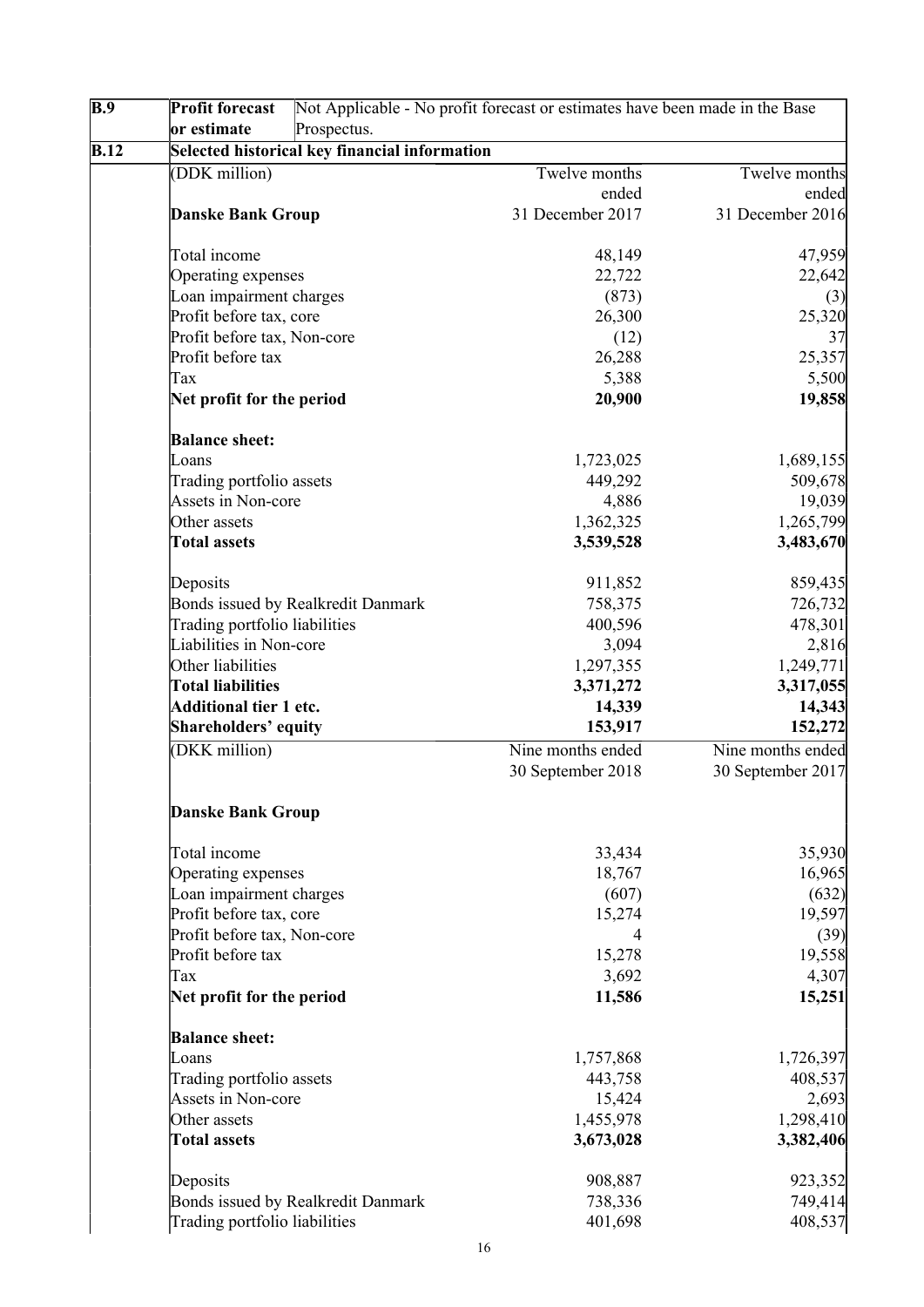| Liabilities in Non-core       |                                          | 5,282                                                                                                                                                                                                                                                                                                                                                                                                                                                                                                                                                                                                                                                                                                                                                                                                                                                                                                                                                                                             | 2,693     |
|-------------------------------|------------------------------------------|---------------------------------------------------------------------------------------------------------------------------------------------------------------------------------------------------------------------------------------------------------------------------------------------------------------------------------------------------------------------------------------------------------------------------------------------------------------------------------------------------------------------------------------------------------------------------------------------------------------------------------------------------------------------------------------------------------------------------------------------------------------------------------------------------------------------------------------------------------------------------------------------------------------------------------------------------------------------------------------------------|-----------|
| Other liabilities             |                                          | 1,458,122                                                                                                                                                                                                                                                                                                                                                                                                                                                                                                                                                                                                                                                                                                                                                                                                                                                                                                                                                                                         | 1,298,410 |
| <b>Total liabilities</b>      |                                          | 3,512,325                                                                                                                                                                                                                                                                                                                                                                                                                                                                                                                                                                                                                                                                                                                                                                                                                                                                                                                                                                                         | 3,382,406 |
| <b>Additional tier 1 etc.</b> |                                          | 14,404                                                                                                                                                                                                                                                                                                                                                                                                                                                                                                                                                                                                                                                                                                                                                                                                                                                                                                                                                                                            | 14,434    |
|                               |                                          | 146,299                                                                                                                                                                                                                                                                                                                                                                                                                                                                                                                                                                                                                                                                                                                                                                                                                                                                                                                                                                                           | 150,945   |
| Shareholders' equity          |                                          |                                                                                                                                                                                                                                                                                                                                                                                                                                                                                                                                                                                                                                                                                                                                                                                                                                                                                                                                                                                                   |           |
| <b>Statement of no</b>        |                                          | On 19 September 2018, the Board of Directors of the Issuer announced that                                                                                                                                                                                                                                                                                                                                                                                                                                                                                                                                                                                                                                                                                                                                                                                                                                                                                                                         |           |
| material adverse              |                                          | it will donate DKK 1.5 billion to an independent foundation which will be                                                                                                                                                                                                                                                                                                                                                                                                                                                                                                                                                                                                                                                                                                                                                                                                                                                                                                                         |           |
| change                        |                                          | set up to support initiatives aimed at combating international financial crime,                                                                                                                                                                                                                                                                                                                                                                                                                                                                                                                                                                                                                                                                                                                                                                                                                                                                                                                   |           |
|                               |                                          | including money laundering, also in Denmark and Estonia. The donation was                                                                                                                                                                                                                                                                                                                                                                                                                                                                                                                                                                                                                                                                                                                                                                                                                                                                                                                         |           |
| <b>Description</b>            |                                          | expensed in the third quarter of 2018. On 4 October 2018, the DFSA ordered                                                                                                                                                                                                                                                                                                                                                                                                                                                                                                                                                                                                                                                                                                                                                                                                                                                                                                                        |           |
| of significant                |                                          | the Board of Directors and the Executive Board to reassess the Issuer's and                                                                                                                                                                                                                                                                                                                                                                                                                                                                                                                                                                                                                                                                                                                                                                                                                                                                                                                       |           |
| changes to                    |                                          | the Group's solvency need in order to ensure an adequate internal capital                                                                                                                                                                                                                                                                                                                                                                                                                                                                                                                                                                                                                                                                                                                                                                                                                                                                                                                         |           |
| financial or                  |                                          | coverage of the increase in compliance and reputational risks as a result of                                                                                                                                                                                                                                                                                                                                                                                                                                                                                                                                                                                                                                                                                                                                                                                                                                                                                                                      |           |
| trading position              |                                          | current developments. The DFSA initially estimated that a Pillar II addon                                                                                                                                                                                                                                                                                                                                                                                                                                                                                                                                                                                                                                                                                                                                                                                                                                                                                                                         |           |
|                               |                                          | should amount to at least an additional DKK 5 billion (over the amount                                                                                                                                                                                                                                                                                                                                                                                                                                                                                                                                                                                                                                                                                                                                                                                                                                                                                                                            |           |
|                               |                                          | assessed in May 2018), thus DKK 10 billion in total, or about 1.30 per cent. of                                                                                                                                                                                                                                                                                                                                                                                                                                                                                                                                                                                                                                                                                                                                                                                                                                                                                                                   |           |
|                               |                                          | the REA (risk exposure amount) at the end of the second quarter of $2018$ <sup>1</sup>                                                                                                                                                                                                                                                                                                                                                                                                                                                                                                                                                                                                                                                                                                                                                                                                                                                                                                            |           |
|                               |                                          | (i) Save as outlined immediately above, there has been no significant change                                                                                                                                                                                                                                                                                                                                                                                                                                                                                                                                                                                                                                                                                                                                                                                                                                                                                                                      |           |
|                               |                                          | in the financial position of the Issuer or of the Issuer and its subsidiaries taken                                                                                                                                                                                                                                                                                                                                                                                                                                                                                                                                                                                                                                                                                                                                                                                                                                                                                                               |           |
|                               |                                          | as a whole since 30 September $20182$ , the last day of the financial period in<br>respect of which the most recent financial statements of the Issuer have been                                                                                                                                                                                                                                                                                                                                                                                                                                                                                                                                                                                                                                                                                                                                                                                                                                  |           |
|                               | prepared; and                            |                                                                                                                                                                                                                                                                                                                                                                                                                                                                                                                                                                                                                                                                                                                                                                                                                                                                                                                                                                                                   |           |
|                               |                                          | (ii) there has been no material adverse change in the prospects of the Issuer                                                                                                                                                                                                                                                                                                                                                                                                                                                                                                                                                                                                                                                                                                                                                                                                                                                                                                                     |           |
|                               |                                          | since 31 December 2017, the last day of the financial period in respect of                                                                                                                                                                                                                                                                                                                                                                                                                                                                                                                                                                                                                                                                                                                                                                                                                                                                                                                        |           |
|                               |                                          | which the most recently audited financial statements of the Issuer have been                                                                                                                                                                                                                                                                                                                                                                                                                                                                                                                                                                                                                                                                                                                                                                                                                                                                                                                      |           |
|                               | prepared. $3$                            |                                                                                                                                                                                                                                                                                                                                                                                                                                                                                                                                                                                                                                                                                                                                                                                                                                                                                                                                                                                                   |           |
|                               |                                          | By virtue of the Prospectus Supplement No. 3 dated 9 October 2018, the words "The donation<br>will be expensed in the third quarter of 2018" in "Statement of no material adverse change"<br>and "Description of significant changes to financial or trading position" have been deleted and<br>the words "The donation was expensed in the third quarter of 2018. On 4 October 2018, the<br>DFSA ordered the Board of Directors and the Executive Board to reassess the Issuer's and the<br>Group's solvency need in order to ensure an adequate internal capital coverage of the increase<br>in compliance and reputational risks as a result of current developments. The DFSA initially<br>estimated that a Pillar II addon should amount to at least an additional DKK 5 billion (over the<br>amount assessed in May 2018), thus DKK 10 billion in total, or about 1.30 per cent. of the REA<br>(risk exposure amount) at the end of the second quarter of 2018." are substituted therefore. |           |
|                               | the publication                          | $^2$ By virtue of the Prospectus Supplement No. 5 dated 9 November 2018, the words "30 June<br>2018" have been deleted and the words "30 September 2018" are substituted therefore and<br>changes have been made in the section "Selected historical key financial information" to reflect                                                                                                                                                                                                                                                                                                                                                                                                                                                                                                                                                                                                                                                                                                        |           |
|                               | in the                                   | of the consolidated unaudited interim financial statements as at and for the first nine months<br>period ended 30 September 2018 (the "Interim report – first nine months 2018"). The income<br>statement first nine months 2018 and balance sheet at 30 September 2018 are taken from page 4                                                                                                                                                                                                                                                                                                                                                                                                                                                                                                                                                                                                                                                                                                     |           |
|                               | Interim report – first nine months 2018. |                                                                                                                                                                                                                                                                                                                                                                                                                                                                                                                                                                                                                                                                                                                                                                                                                                                                                                                                                                                                   |           |
|                               |                                          | By virtue of the Prospectus Supplement No. 2 dated 3 October 2018, the words "There<br>has been no significant change in the financial position of the Issuer or of the Issuer and its<br>subsidiaries taken as a whole since 30 June 2018, the last day of the financial period in respect<br>of which the most recent financial statements of the Issuer have been prepared. There has been<br>no material adverse change in the prospects of the Issuer since 31 December 2017, the last day<br>of the financial period in respect of which the most recently audited financial statements of the<br>Issuer have been prepared." in " Statement of no material adverse change" and "Description                                                                                                                                                                                                                                                                                                |           |
|                               |                                          | of significant changes to financial or trading position" have been deleted and the words "On<br>19 September 2018, the Board of Directors of the Issuer announced that it will donate DKK<br>1.5 billion to an independent foundation which will be set up to support initiatives aimed<br>at combating international financial crime, including money laundering, also in Denmark                                                                                                                                                                                                                                                                                                                                                                                                                                                                                                                                                                                                                |           |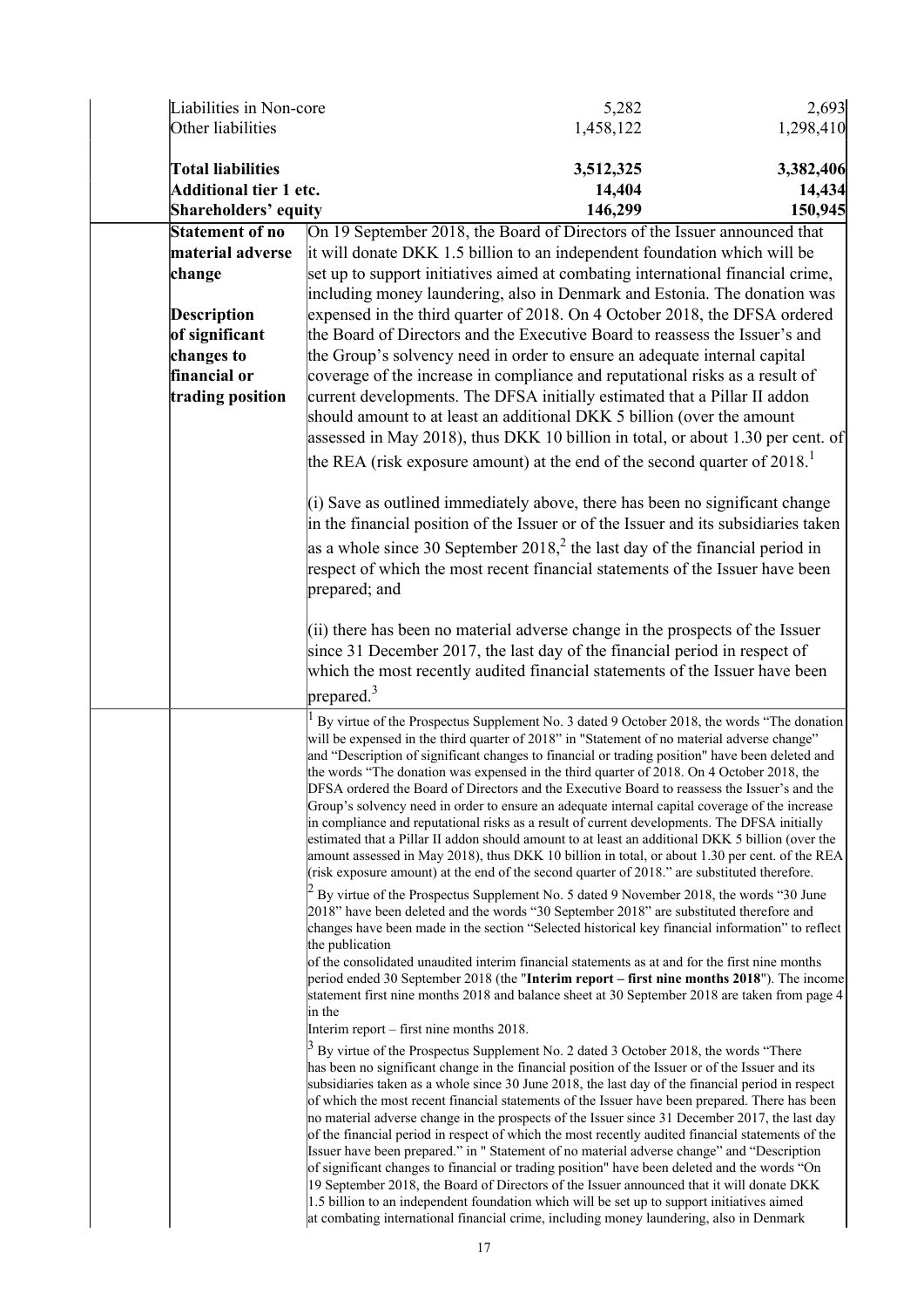|                   |                                       | and Estonia. The donation will be expensed in the third quarter of 2018. (i) Save as outlined<br>immediately above, tere has been no significant change in the financial position of the Issuer<br>or of the Issuer and its subsidiaries taken as a whole since 30 June 2018, the last day of the<br>financial period in respect of which the most recent financial statements of the Issuer have been<br>prepared; and (ii) there has been no material adverse change in the prospects of the Issuer since<br>31 December 2017, the last day of the financial period in respect of which the most recently<br>audited financial statements of the Issuer have been prepared." are substituted therefore. |         |       |                |  |
|-------------------|---------------------------------------|-----------------------------------------------------------------------------------------------------------------------------------------------------------------------------------------------------------------------------------------------------------------------------------------------------------------------------------------------------------------------------------------------------------------------------------------------------------------------------------------------------------------------------------------------------------------------------------------------------------------------------------------------------------------------------------------------------------|---------|-------|----------------|--|
| B.13              | <b>Recent events</b>                  | Not Applicable - There are no recent events particular to the Issuer which are                                                                                                                                                                                                                                                                                                                                                                                                                                                                                                                                                                                                                            |         |       |                |  |
|                   | materially<br>relevant to an          | to a material extent relevant to the evaluation of the Issuer's solvency.                                                                                                                                                                                                                                                                                                                                                                                                                                                                                                                                                                                                                                 |         |       |                |  |
|                   | evaluation of the                     |                                                                                                                                                                                                                                                                                                                                                                                                                                                                                                                                                                                                                                                                                                           |         |       |                |  |
|                   | <b>Issuer's solvency</b>              |                                                                                                                                                                                                                                                                                                                                                                                                                                                                                                                                                                                                                                                                                                           |         |       |                |  |
| B.15              | Principal                             | The Group is the leading financial service provider in Denmark – and one                                                                                                                                                                                                                                                                                                                                                                                                                                                                                                                                                                                                                                  |         |       |                |  |
|                   | activities                            | of the largest in the Nordic region – measured by total assets as at 31 March<br>2018 (Source: Finansrådet (Danish Bankers' Association)). The Group offers<br>its customers in Denmark and in its other markets a broad range of services<br>that, depending on the market, include services in banking, mortgage finance,<br>insurance, trading, leasing, real estate agency and investment management.<br>The Group has a leading market position in Denmark and is one of the<br>larger banks in Northern Ireland and Finland. The Group also has significant                                                                                                                                         |         |       |                |  |
|                   |                                       | operations in its other main markets of Sweden, Norway and the Baltics. <sup>4</sup>                                                                                                                                                                                                                                                                                                                                                                                                                                                                                                                                                                                                                      |         |       |                |  |
|                   |                                       | By virtue of the Prospectus Supplement No. 1 dated 24 July 2018, the words "31 December<br>2016" in "Principal activities" have been deleted and the words "31 March 2018" is substituted<br>therefore.                                                                                                                                                                                                                                                                                                                                                                                                                                                                                                   |         |       |                |  |
| <b>B.14</b>       | Dependence on                         | See Element B.5. Not Applicable – The Issuer is not dependent on any other                                                                                                                                                                                                                                                                                                                                                                                                                                                                                                                                                                                                                                |         |       |                |  |
|                   | other entities                        | entities within the Group.                                                                                                                                                                                                                                                                                                                                                                                                                                                                                                                                                                                                                                                                                |         |       |                |  |
|                   | within the Group                      |                                                                                                                                                                                                                                                                                                                                                                                                                                                                                                                                                                                                                                                                                                           |         |       |                |  |
| $\overline{B.16}$ | <b>Controlling</b>                    | Not Applicable – The Issuer is not aware of any shareholder or group of                                                                                                                                                                                                                                                                                                                                                                                                                                                                                                                                                                                                                                   |         |       |                |  |
| $\overline{B.17}$ | shareholders<br><b>Credit ratings</b> | connected shareholders who directly or indirectly control the Issuer.<br>As at the date of the Base Prospectus, the Issuer has been rated by the                                                                                                                                                                                                                                                                                                                                                                                                                                                                                                                                                          |         |       |                |  |
|                   | assigned to the                       | following rating agencies: Moody's Investors Service Ltd. ("Moody's"),                                                                                                                                                                                                                                                                                                                                                                                                                                                                                                                                                                                                                                    |         |       |                |  |
|                   | Issuer                                | Standard & Poor's Credit Market Services Europe Limited ("S&P") and Fitch<br>Ratings Ltd ("Fitch").                                                                                                                                                                                                                                                                                                                                                                                                                                                                                                                                                                                                       |         |       |                |  |
|                   |                                       | The Issuer ratings are as follows:                                                                                                                                                                                                                                                                                                                                                                                                                                                                                                                                                                                                                                                                        |         |       |                |  |
|                   |                                       |                                                                                                                                                                                                                                                                                                                                                                                                                                                                                                                                                                                                                                                                                                           | Moody's | S&P   | Fitch          |  |
|                   |                                       | senior unsubordinated long-term debt/                                                                                                                                                                                                                                                                                                                                                                                                                                                                                                                                                                                                                                                                     | $A2^5$  | A     | A              |  |
|                   |                                       | long-term Issuer default rating<br>senior unsubordinated short-term debt/                                                                                                                                                                                                                                                                                                                                                                                                                                                                                                                                                                                                                                 | $P-1$   | $A-1$ | F <sub>1</sub> |  |
|                   |                                       | short-term Issuer default rating                                                                                                                                                                                                                                                                                                                                                                                                                                                                                                                                                                                                                                                                          |         |       |                |  |
|                   |                                       | A rating is not a recommendation to buy, sell or hold securities and may be<br>subject to suspension, reduction or withdrawal at any time by the assigning<br>rating agency.                                                                                                                                                                                                                                                                                                                                                                                                                                                                                                                              |         |       |                |  |
|                   |                                       | No ratings have been or are expected to be assigned to the Notes at the request<br>of or with the co-operation of the Issuer in the rating process.                                                                                                                                                                                                                                                                                                                                                                                                                                                                                                                                                       |         |       |                |  |
|                   |                                       | By virtue of the Prospectus Supplement No. 4 dated 19 October 2018, the word "A1" has been<br>deleted and the word "A2" has been substituted therefor.                                                                                                                                                                                                                                                                                                                                                                                                                                                                                                                                                    |         |       |                |  |

#### **Section C – Notes**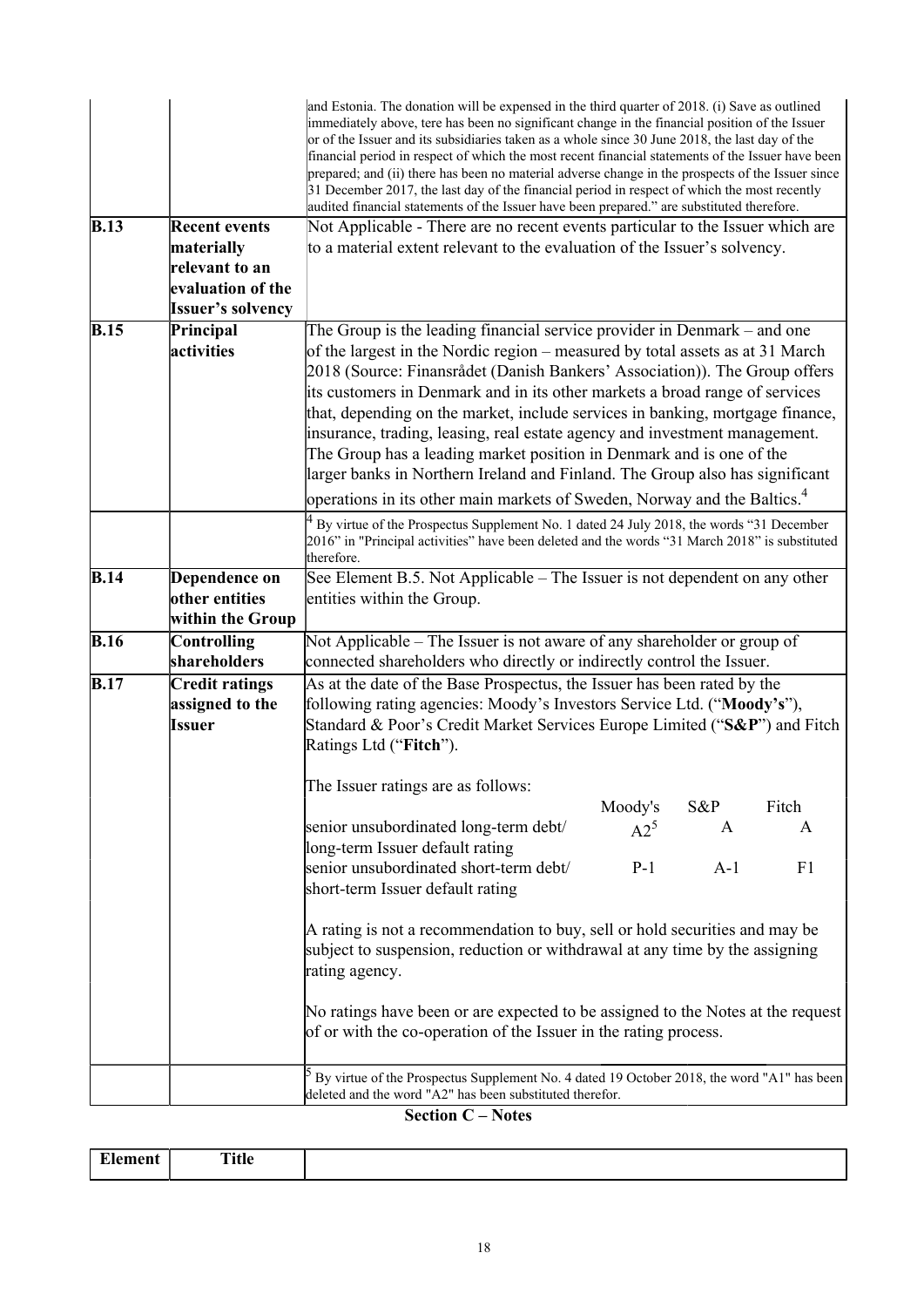| $\overline{C.1}$ | <b>Description of</b>     | The Notes are Equity-Linked Redemption Note.                                                                                                                                                                                                                                                                                                                                                                                                                                                                                                                                                                                                                                                                                               |
|------------------|---------------------------|--------------------------------------------------------------------------------------------------------------------------------------------------------------------------------------------------------------------------------------------------------------------------------------------------------------------------------------------------------------------------------------------------------------------------------------------------------------------------------------------------------------------------------------------------------------------------------------------------------------------------------------------------------------------------------------------------------------------------------------------|
|                  | Notes/ISIN                | The Series number is DDBO SR8. The Tranche number is 1.                                                                                                                                                                                                                                                                                                                                                                                                                                                                                                                                                                                                                                                                                    |
|                  |                           | The International Securities Identification Number (ISIN) is SE0011614569.<br>The Common Code is 001161456.                                                                                                                                                                                                                                                                                                                                                                                                                                                                                                                                                                                                                                |
|                  |                           |                                                                                                                                                                                                                                                                                                                                                                                                                                                                                                                                                                                                                                                                                                                                            |
|                  |                           | Euroclear Sweden identification number is 556112-8074.                                                                                                                                                                                                                                                                                                                                                                                                                                                                                                                                                                                                                                                                                     |
|                  |                           | The calculation amount (" $CA$ ") is SEK 10,000.00.                                                                                                                                                                                                                                                                                                                                                                                                                                                                                                                                                                                                                                                                                        |
| C.2              | <b>Currency</b>           | The notes are denominated in SEK and the specified currency for payments in<br>respect of the Notes is SEK.                                                                                                                                                                                                                                                                                                                                                                                                                                                                                                                                                                                                                                |
| $\overline{C.5}$ | <b>Restrictions</b>       | Transfers of Notes may be effected only through the book entry system and                                                                                                                                                                                                                                                                                                                                                                                                                                                                                                                                                                                                                                                                  |
|                  | on the free               | register maintained by Euroclear Sweden.                                                                                                                                                                                                                                                                                                                                                                                                                                                                                                                                                                                                                                                                                                   |
|                  | transferability of        |                                                                                                                                                                                                                                                                                                                                                                                                                                                                                                                                                                                                                                                                                                                                            |
|                  | the Notes                 | The Notes will be freely transferable, subject to the offering and selling<br>restrictions of the United States, the European Economic Area, the United                                                                                                                                                                                                                                                                                                                                                                                                                                                                                                                                                                                    |
|                  |                           | Kingdom, Denmark, Finland, Norway and Sweden and the laws of any                                                                                                                                                                                                                                                                                                                                                                                                                                                                                                                                                                                                                                                                           |
|                  |                           | jurisdiction in which the Notes are offered or sold.                                                                                                                                                                                                                                                                                                                                                                                                                                                                                                                                                                                                                                                                                       |
| C.8              | <b>Rights attached</b>    | The Notes have terms and conditions relating to, among the other matters:                                                                                                                                                                                                                                                                                                                                                                                                                                                                                                                                                                                                                                                                  |
|                  | to the Notes,             |                                                                                                                                                                                                                                                                                                                                                                                                                                                                                                                                                                                                                                                                                                                                            |
|                  | including ranking Ranking |                                                                                                                                                                                                                                                                                                                                                                                                                                                                                                                                                                                                                                                                                                                                            |
|                  |                           | and limitations on The Notes will constitute direct, unconditional, unsubordinated and unsecured                                                                                                                                                                                                                                                                                                                                                                                                                                                                                                                                                                                                                                           |
|                  | those rights              | obligations of the Issuer and will rank <i>pari passu</i> without any preference                                                                                                                                                                                                                                                                                                                                                                                                                                                                                                                                                                                                                                                           |
|                  |                           | among themselves and at least <i>pari passu</i> with all other unsubordinated                                                                                                                                                                                                                                                                                                                                                                                                                                                                                                                                                                                                                                                              |
|                  |                           | and unsecured obligations of the Issuer, present and future save for certain                                                                                                                                                                                                                                                                                                                                                                                                                                                                                                                                                                                                                                                               |
|                  |                           | mandatory exceptions provided by law, including those required as a result of                                                                                                                                                                                                                                                                                                                                                                                                                                                                                                                                                                                                                                                              |
|                  |                           | the BRRD being implemented into Danish law.                                                                                                                                                                                                                                                                                                                                                                                                                                                                                                                                                                                                                                                                                                |
|                  |                           | <b>Taxation</b>                                                                                                                                                                                                                                                                                                                                                                                                                                                                                                                                                                                                                                                                                                                            |
|                  |                           | All payments in respect of the Notes will be made without withholding or                                                                                                                                                                                                                                                                                                                                                                                                                                                                                                                                                                                                                                                                   |
|                  |                           | deduction for taxes imposed by Denmark. In the event that any such deduction                                                                                                                                                                                                                                                                                                                                                                                                                                                                                                                                                                                                                                                               |
|                  |                           | is made, the Issuer will, save in certain limited circumstances, be required                                                                                                                                                                                                                                                                                                                                                                                                                                                                                                                                                                                                                                                               |
|                  |                           | to pay additional amounts to cover the amounts so deducted. If any such                                                                                                                                                                                                                                                                                                                                                                                                                                                                                                                                                                                                                                                                    |
|                  |                           | additional amounts become payable and cannot be avoided by the Issuer taking                                                                                                                                                                                                                                                                                                                                                                                                                                                                                                                                                                                                                                                               |
|                  |                           | reasonable measures available to it, the Issuer may redeem the Notes early by                                                                                                                                                                                                                                                                                                                                                                                                                                                                                                                                                                                                                                                              |
|                  |                           | payment of the early redemption amount in respect of each calculation amount.                                                                                                                                                                                                                                                                                                                                                                                                                                                                                                                                                                                                                                                              |
|                  |                           | Negative pledge and cross default                                                                                                                                                                                                                                                                                                                                                                                                                                                                                                                                                                                                                                                                                                          |
|                  |                           | The terms of the Notes will not have the benefit of a negative pledge or a<br>cross-default.                                                                                                                                                                                                                                                                                                                                                                                                                                                                                                                                                                                                                                               |
|                  |                           | <b>Events of default</b>                                                                                                                                                                                                                                                                                                                                                                                                                                                                                                                                                                                                                                                                                                                   |
|                  |                           | The terms of the Notes will contain, amongst others, the following events of<br>default: (i) default in payment of any principal or interest due in respect of<br>the Notes, continuing for a period of 5 days after the date on which notice<br>has been given to the Issuer; (ii) default in the performance or observance of<br>any other obligation of the Issuer under the Notes and such default remains<br>unremedied for 30 days after notice requiring remedy has been given to<br>the Issuer; (iii) a legal process is levied or enforced or sued out upon or<br>against any part of the assets of the Issuer which is material in its effect upon<br>the operation of the Issuer and is not discharged or stayed within 60 days |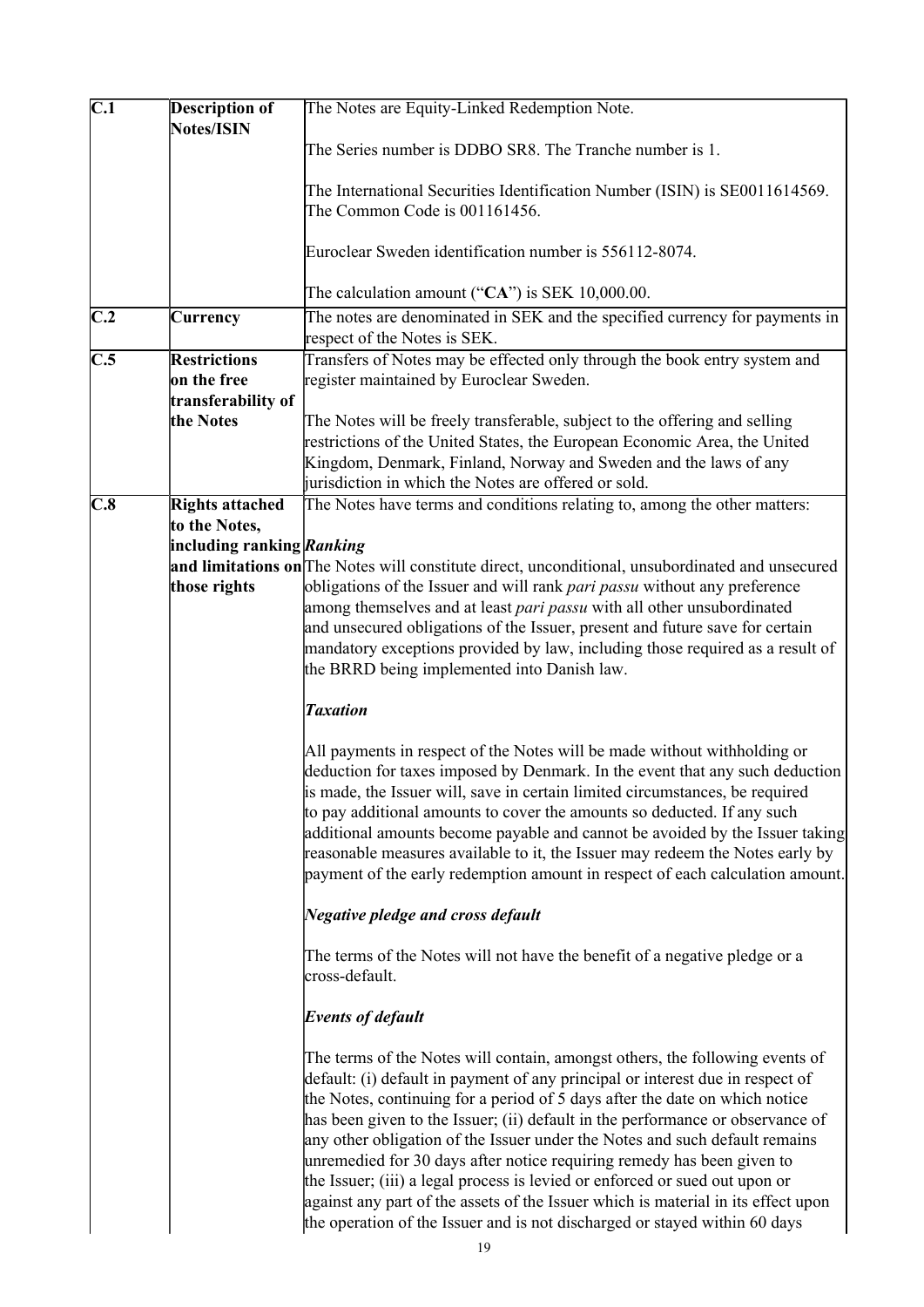|                             |                                                                                                                                                                                                                                                                           | of having been so levied, enforced or sued out, (iv) events relating to the<br>bankruptcy of the Issuer; and (v) the Danish Financial Supervisory Authority<br>files a petition for the suspension of payments of the Issuer.<br><b>Meetings</b><br>The terms of the Notes will contain provisions for calling meetings of holders<br>to consider matters affecting their interests generally. These provisions permit<br>defined majorities to bind all holders, including holders who did not attend and<br>vote at the relevant meeting and holders who voted in a manner contrary to the<br>majority.<br><b>Governing Law</b>                                                                                                                                                                                                                                                                                                                                                                                                                                                                                                                                                                                                                                                                                           |
|-----------------------------|---------------------------------------------------------------------------------------------------------------------------------------------------------------------------------------------------------------------------------------------------------------------------|-----------------------------------------------------------------------------------------------------------------------------------------------------------------------------------------------------------------------------------------------------------------------------------------------------------------------------------------------------------------------------------------------------------------------------------------------------------------------------------------------------------------------------------------------------------------------------------------------------------------------------------------------------------------------------------------------------------------------------------------------------------------------------------------------------------------------------------------------------------------------------------------------------------------------------------------------------------------------------------------------------------------------------------------------------------------------------------------------------------------------------------------------------------------------------------------------------------------------------------------------------------------------------------------------------------------------------|
|                             |                                                                                                                                                                                                                                                                           | English law, except that the registration of the Notes in Euroclear Sweden shall<br>be governed by Swedish law.                                                                                                                                                                                                                                                                                                                                                                                                                                                                                                                                                                                                                                                                                                                                                                                                                                                                                                                                                                                                                                                                                                                                                                                                             |
| C.9<br>Interest,            | <b>Redemption and</b><br><b>Representation:</b><br>The nominal<br>interest rate<br>The date from<br>which interest<br>becomes payable<br>and the due dates<br>for interest<br>Where the rate<br>is not fixed,<br>description of the<br>underlying on<br>which it is based | The Notes bear interest from 18 December 2018 to 18 December 2023 at the<br>fixed rate of 0.50 per cent. per annum payable annually in arrear.                                                                                                                                                                                                                                                                                                                                                                                                                                                                                                                                                                                                                                                                                                                                                                                                                                                                                                                                                                                                                                                                                                                                                                              |
| <b>Maturity</b><br>Date and |                                                                                                                                                                                                                                                                           | <b>Early redemption</b>                                                                                                                                                                                                                                                                                                                                                                                                                                                                                                                                                                                                                                                                                                                                                                                                                                                                                                                                                                                                                                                                                                                                                                                                                                                                                                     |
| repayment<br>procedure      | the amortisation<br>of the loan,<br>including the                                                                                                                                                                                                                         | arrangements for See "Taxation" and "Events of Default" in Element C.8 above for information<br>on early redemption in relation to the Notes.<br>In addition, if the Issuer determines that performance of its obligations under<br>the Notes or that any arrangements made to hedge its obligations under the<br>Notes has or will become illegal in whole or in part as a result of compliance<br>with any applicable present or future law (an "illegality"), the Issuer may<br>redeem the Notes early and, if and to the extent permitted by applicable law,<br>will pay an amount equal to the early redemption amount in respect of each<br>calculation amount.<br>In the circumstances specified above, the "early redemption amount"<br>payable on any such early redemption of the Notes will be an amount<br>determined by the Calculation Agent which represents the fair market value<br>of each calculation amount of the Notes on a day selected by the Issuer (in<br>the case of an early redemption following an illegality, ignoring the relevant<br>illegality), but adjusted (except in the case of an early redemption following<br>an event of default) to account for losses, expenses and costs to the Issuer and/<br>or its affiliates of unwinding any hedging and funding arrangements in respect |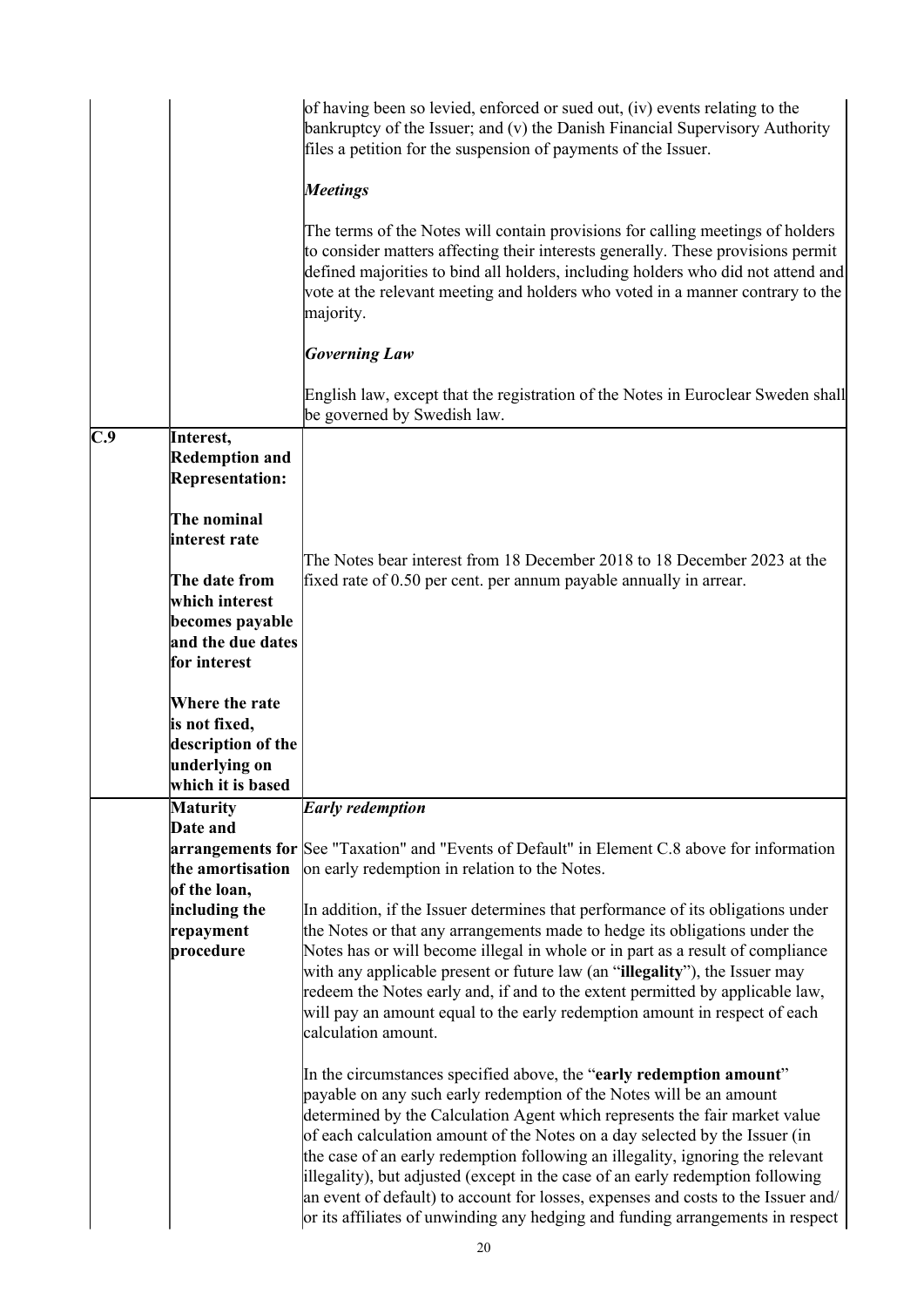|                   |                                                           | of the Notes, provided that, for the purposes of determining the fair market<br>value of each calculation amount of the Notes following an event of default,<br>no account shall be taken of the financial condition of the Issuer which shall be<br>presumed to be able to perform fully its obligations in respect of the Notes. |
|-------------------|-----------------------------------------------------------|------------------------------------------------------------------------------------------------------------------------------------------------------------------------------------------------------------------------------------------------------------------------------------------------------------------------------------|
|                   |                                                           | <b>Redemption at maturity</b>                                                                                                                                                                                                                                                                                                      |
|                   |                                                           | Unless previously redeemed or purchased and cancelled, the Notes will be<br>redeemed at their Final Redemption Amount on the maturity date.                                                                                                                                                                                        |
|                   |                                                           | The maturity date is 18 December 2023.                                                                                                                                                                                                                                                                                             |
|                   | An indication of<br>vield                                 | Not Applicable - the Notes are not fixed rate Notes.                                                                                                                                                                                                                                                                               |
|                   |                                                           | <b>Name of Trustee</b> Not Applicable - There is no trustee.                                                                                                                                                                                                                                                                       |
|                   |                                                           | See also Element C.8 above                                                                                                                                                                                                                                                                                                         |
| $\overline{C.10}$ | <b>Derivative</b><br>component of the<br>interest payment | Not Applicable - there is no derivative component in the interest payments.                                                                                                                                                                                                                                                        |
| $\overline{C.11}$ | <b>Admission to</b>                                       | Application has been made for the Notes to be admitted to trading on the                                                                                                                                                                                                                                                           |
|                   | trading                                                   | regulated market of Nasdaq Stockholm AB with effect from on or about the<br><b>Issue Date.</b>                                                                                                                                                                                                                                     |
| C.15              | <b>Description of</b>                                     | The Notes are Fixed Rate Notes.                                                                                                                                                                                                                                                                                                    |
|                   | how the value of                                          |                                                                                                                                                                                                                                                                                                                                    |
|                   | the investment                                            | The principal amount payable at maturity will be subject to a minimum                                                                                                                                                                                                                                                              |
|                   | is affected by                                            | redemption amount of 100 % of the calculation amount, subject as provided                                                                                                                                                                                                                                                          |
|                   | the value of                                              | below.                                                                                                                                                                                                                                                                                                                             |
|                   | the underlying                                            |                                                                                                                                                                                                                                                                                                                                    |
|                   | instrument(s                                              | See also Element C.18 below.                                                                                                                                                                                                                                                                                                       |
| C.16              | <b>Maturity</b>                                           | The maturity date is 18 December 2023. The final reference date is the final                                                                                                                                                                                                                                                       |
|                   | date and final                                            | averaging date specified in Element C.18 below.                                                                                                                                                                                                                                                                                    |
|                   | reference date                                            |                                                                                                                                                                                                                                                                                                                                    |
| C.17              | Settlement                                                | The Notes are cash settled Notes.                                                                                                                                                                                                                                                                                                  |
|                   | procedure                                                 |                                                                                                                                                                                                                                                                                                                                    |
|                   | of derivative                                             |                                                                                                                                                                                                                                                                                                                                    |
|                   | securities                                                |                                                                                                                                                                                                                                                                                                                                    |
| C.18              | Return on<br>derivative                                   | The Notes do not bear any interest.                                                                                                                                                                                                                                                                                                |
|                   | securities                                                | <b>Interest</b>                                                                                                                                                                                                                                                                                                                    |
|                   |                                                           | The Notes bear interest from 18 December 2018 to 18 December 2023 at the<br>fixed rate of 0.50 per cent. per annum payable annually in arrear.                                                                                                                                                                                     |
|                   |                                                           | Interest, if any, will be paid annually in arrear on 18 December 2019, 18<br>December 2020, 18 December 2021, 18 December 2022 and 18 December<br>2023.<br><b>Early redemption</b>                                                                                                                                                 |
|                   |                                                           | See "Taxation" and "Events of Default" in Element C.8 above for information<br>on early redemption in relation to the Notes.                                                                                                                                                                                                       |
|                   |                                                           | In addition, if the Issuer determines that performance of its obligations under<br>the Notes or that any arrangements made to hedge its obligations under the                                                                                                                                                                      |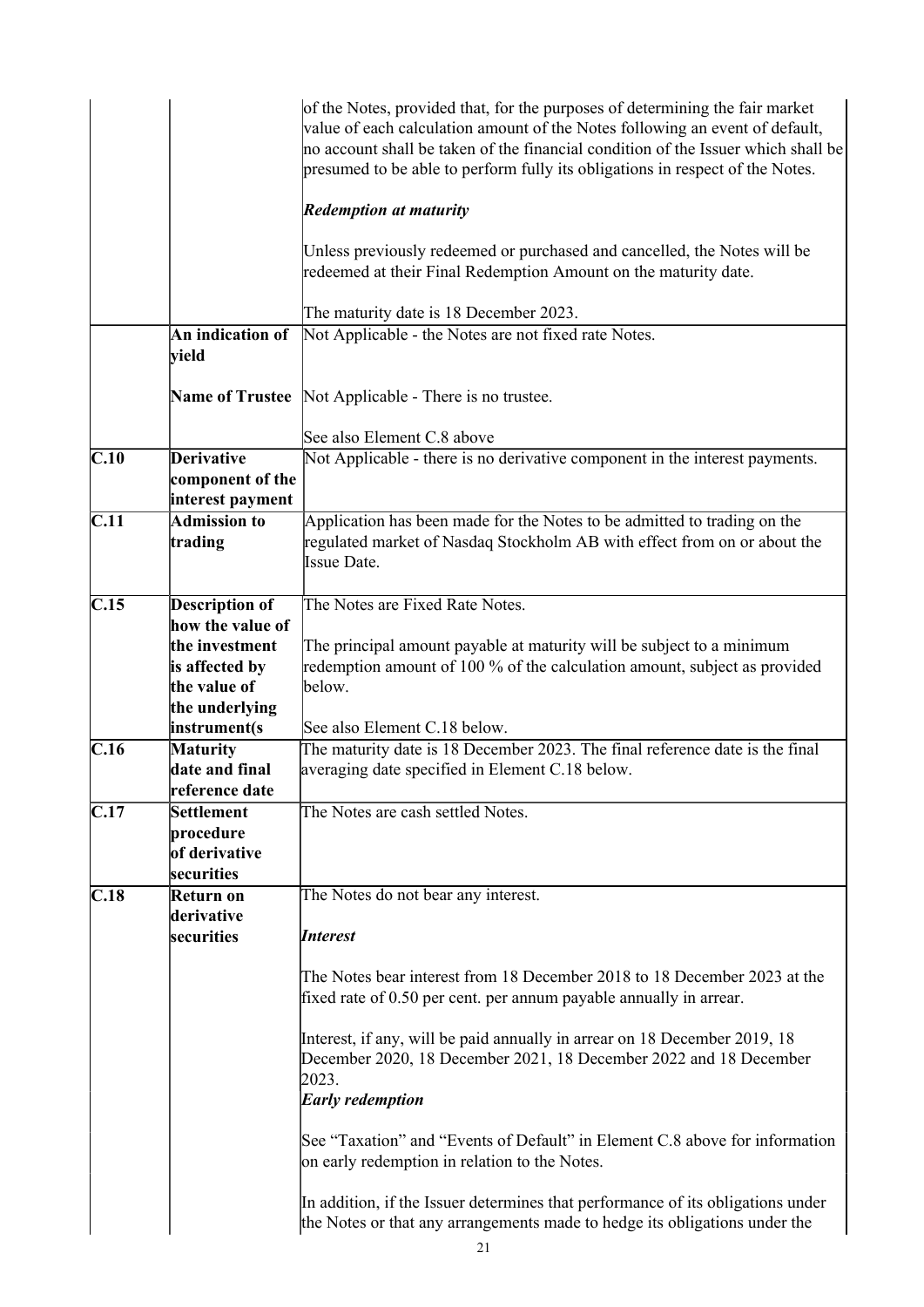Notes has or will become illegal in whole or in part as a result of compliance with any applicable present or future law (an "**illegality**"), the Issuer may redeem the Notes early and, if and to the extent permitted by applicable law, will pay an amount equal to the early redemption amount in respect of each calculation amount

In the circumstances specified above, the "**early redemption amount**" payable on any such early redemption of the Notes will be an amount determined by the Calculation Agent which represents the fair market value of each calculation amount of the Notes on a day selected by the Issuer (in the case of an early redemption following an illegality, ignoring the relevant illegality), but adjusted (except in the case of an early redemption following an event of default) to account for losses, expenses and costs to the Issuer and/or its affiliates of unwinding any hedging and funding arrangements in respect of the Notes, provided that, for the purposes of determining the fair market value of each calculation amount of the Notes following an event of default, no account shall be taken of the financial condition of the Issuer which shall be presumed to be able to perform fully its obligations in respect of the Notes.

## *Redemption at maturity*

Unless previously redeemed or purchased and cancelled, the Notes will be redeemed at their Final Redemption Amount on the Maturity Date.

The maturity date is 18 December 2023.

The Final Redemption Amount in respect of each calculation amount ("**CA**") is linked to the performance of the Reference Item and shall be the Reference Item-Linked Redemption Amount (which shall not be less than zero) determined as set out below:

The Reference Item-Linked Redemption Amount shall be the "**Call Redemption Amount**" determined by reference to the following formula:

RPA + Reference Item Amount

For the purposes of the above:

"**Reference Item Amount**" means an amount determined by reference to the following formula:

CA x Max[Performance Floor; (PR x Call Performance)] x OFX

Where:

"**Call Performance**" means the sum of the weighted Performances for each of the Reference Items MINUS Strike

**'FX Option Conversion**": Not Applicable,  $OFX = 1$ 

"**FX Principal Conversion**": Not Applicable, PFX = 1

"**Performance**" means, in respect of a Reference Item and the specified final averaging dates, the average price of such Reference Item on such specified final averaging dates DIVIDED BY the initial price of such Reference Item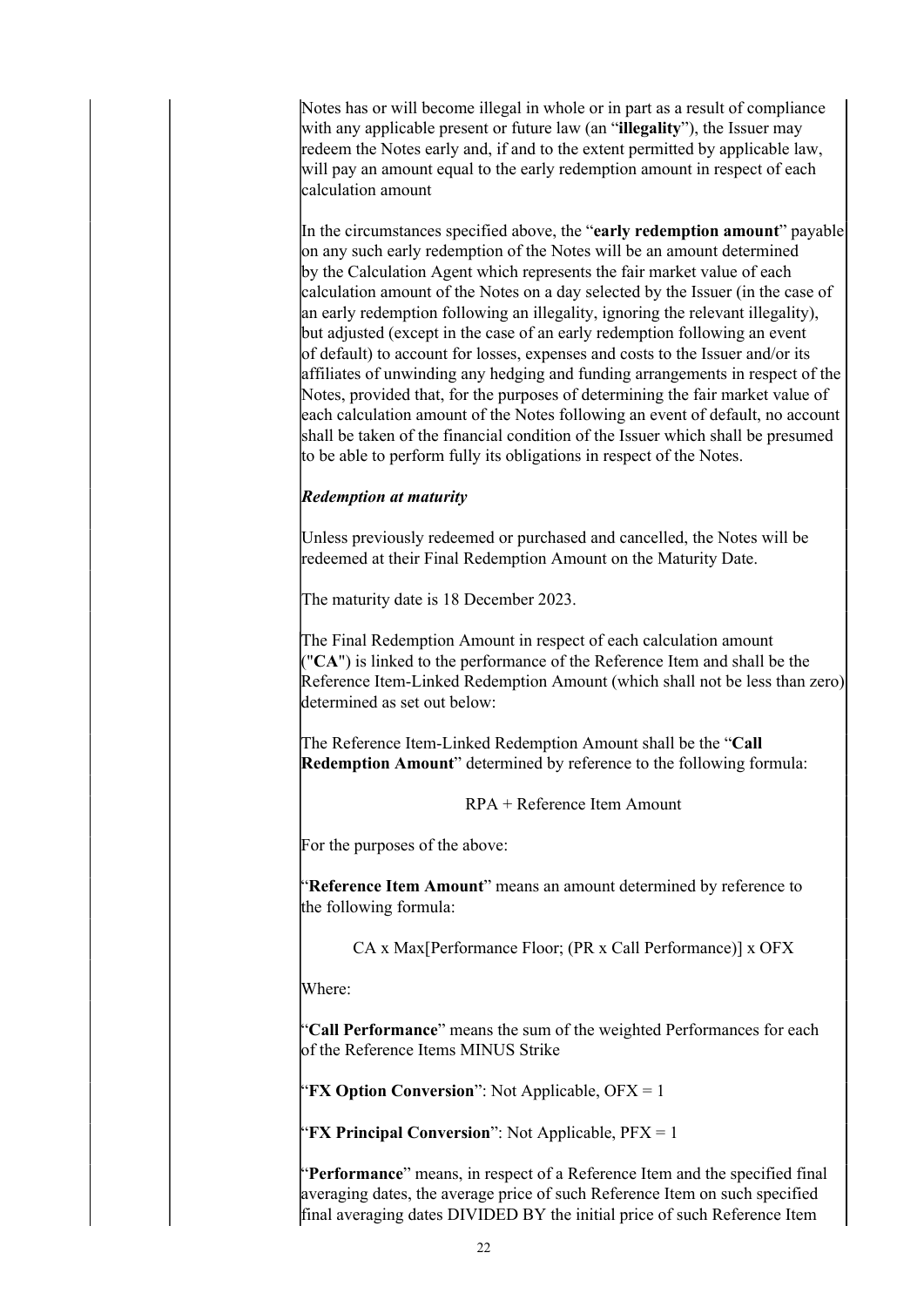|      |                                             | on the initial valuation date, expressed as a percentage                                                                                                                                                                                                                                                                                                                                                                                                                                                                                                                                                                                                                              |     |                                                                                                                                                                                                                                                                                                                                                                           |
|------|---------------------------------------------|---------------------------------------------------------------------------------------------------------------------------------------------------------------------------------------------------------------------------------------------------------------------------------------------------------------------------------------------------------------------------------------------------------------------------------------------------------------------------------------------------------------------------------------------------------------------------------------------------------------------------------------------------------------------------------------|-----|---------------------------------------------------------------------------------------------------------------------------------------------------------------------------------------------------------------------------------------------------------------------------------------------------------------------------------------------------------------------------|
|      |                                             | "Relevant Principal Amount" ("RPA") mean the CA multiplied by $100\%$<br>multiplied by PFX.                                                                                                                                                                                                                                                                                                                                                                                                                                                                                                                                                                                           |     |                                                                                                                                                                                                                                                                                                                                                                           |
|      |                                             | "Performance Floor"                                                                                                                                                                                                                                                                                                                                                                                                                                                                                                                                                                                                                                                                   | $=$ | Zero                                                                                                                                                                                                                                                                                                                                                                      |
|      |                                             | "PR"                                                                                                                                                                                                                                                                                                                                                                                                                                                                                                                                                                                                                                                                                  | $=$ | 50%                                                                                                                                                                                                                                                                                                                                                                       |
|      |                                             | "Strike"                                                                                                                                                                                                                                                                                                                                                                                                                                                                                                                                                                                                                                                                              | $=$ | 100%                                                                                                                                                                                                                                                                                                                                                                      |
|      |                                             | <b><i>Valuation</i></b>                                                                                                                                                                                                                                                                                                                                                                                                                                                                                                                                                                                                                                                               |     |                                                                                                                                                                                                                                                                                                                                                                           |
|      |                                             | "initial valuation date"                                                                                                                                                                                                                                                                                                                                                                                                                                                                                                                                                                                                                                                              | $=$ | 4 December 2018 (subject)<br>to postponement)                                                                                                                                                                                                                                                                                                                             |
|      |                                             | "final averaging dates"                                                                                                                                                                                                                                                                                                                                                                                                                                                                                                                                                                                                                                                               | $=$ | 4 June 2022, 4 July<br>2022, 4 August 2022,<br>4 September 2022,<br>4 October 2022, 4<br>November 2022, 4<br>December 2022, 4<br>January 2023, 4 February<br>2023, 4March 2023,<br>4April 2023, 4 May<br>2023, 4 June 2023, 4<br>July 2023, 4 August<br>2023, 4 September<br>2023, 4 October 2023,<br>4 November 2023 and 4<br>December 2023 (subject<br>to postponement) |
|      |                                             | <b>Disrupted Days, Market Disruption Events and Adjustments</b><br>The terms and conditions of the Notes contain provisions, as applicable,<br>relating to events affecting the Reference Item(s), modification or cessation<br>of the Reference Item(s) and market disruption provisions and provisions<br>relating to subsequent corrections of the level of the Reference Item(s) and<br>details of the consequences of such events. Such provisions may permit the<br>Issuer either to require the calculation agent to determine what adjustments<br>should be made following the occurrence of the relevant event (which may<br>the early redemption amount as specified above. |     | include deferment of any required valuation or payment or the substitution of a<br>substitute reference item) or to cancel the Notes and to pay an amount equal to                                                                                                                                                                                                        |
| C.19 | Exercise price/<br>final reference<br>price | See Element C.18 above                                                                                                                                                                                                                                                                                                                                                                                                                                                                                                                                                                                                                                                                |     |                                                                                                                                                                                                                                                                                                                                                                           |
| C.20 | <b>Underlying</b>                           | The Reference Entities are specified under the heading "Description of<br>Reference Items" in the Table below, being the type of Reference Item                                                                                                                                                                                                                                                                                                                                                                                                                                                                                                                                       |     |                                                                                                                                                                                                                                                                                                                                                                           |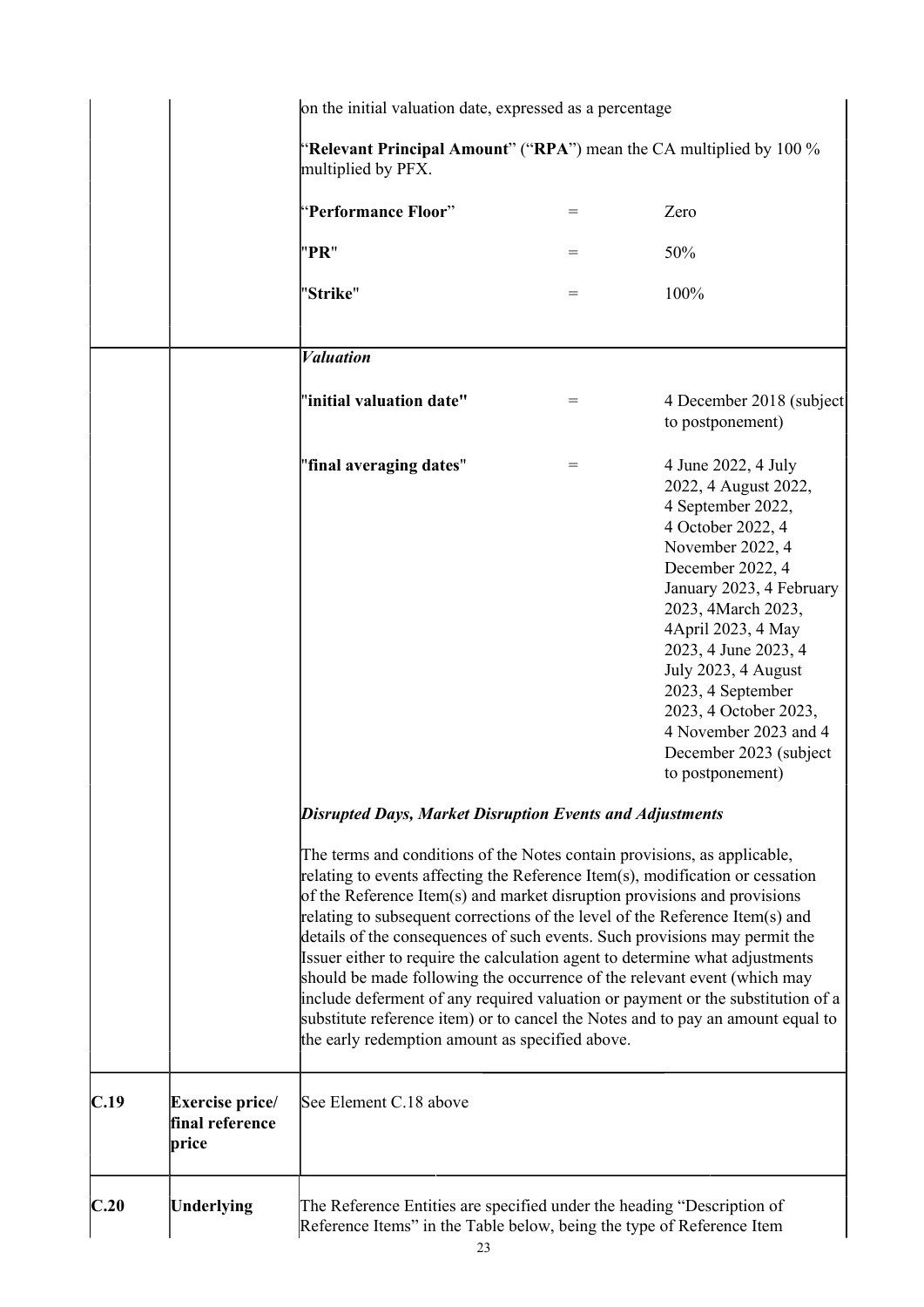| <b>Description of</b>            | <b>Classification</b>  | <b>Electronic Page</b>                                                         | Weight                                                                     |  |  |
|----------------------------------|------------------------|--------------------------------------------------------------------------------|----------------------------------------------------------------------------|--|--|
| <b>Reference Items</b>           |                        |                                                                                |                                                                            |  |  |
| Centrica PLC                     | <b>Equity Security</b> | <b>CNALN</b>                                                                   | 10.00%                                                                     |  |  |
| Roche Holding AG Equity Security |                        | ROG SE                                                                         | 10.00%                                                                     |  |  |
| Skandinaviska                    | <b>Equity Security</b> | <b>SEBA SS</b>                                                                 | 10.00%                                                                     |  |  |
| Enskilda Banken                  |                        |                                                                                |                                                                            |  |  |
| AВ                               |                        |                                                                                |                                                                            |  |  |
| Engie SA                         | <b>Equity Security</b> | <b>ENGIFP</b>                                                                  | 10.00%                                                                     |  |  |
| <b>HSBC</b> Holdings             | <b>Equity Security</b> | <b>HSBALN</b>                                                                  | 10.00%                                                                     |  |  |
| <b>PLC</b>                       |                        |                                                                                |                                                                            |  |  |
| Siemens AG                       | <b>Equity Security</b> | <b>SIE GY</b>                                                                  | 10.00%                                                                     |  |  |
| GlaxoSmithKline                  | <b>Equity Security</b> | <b>GSK LN</b>                                                                  | 10.00%                                                                     |  |  |
| <b>PLC</b>                       |                        |                                                                                |                                                                            |  |  |
| Swiss Re AG                      | <b>Equity Security</b> | <b>SREN SE</b>                                                                 | 10.00%                                                                     |  |  |
| Sampo Oyj                        | <b>Equity Security</b> | <b>SAMPO FH</b>                                                                | 10.00%                                                                     |  |  |
| Zurich Insurance                 | <b>Equity Security</b> | <b>ZURN SE</b>                                                                 | 10.00%                                                                     |  |  |
| Group AG                         |                        |                                                                                |                                                                            |  |  |
|                                  |                        |                                                                                |                                                                            |  |  |
|                                  |                        |                                                                                |                                                                            |  |  |
|                                  |                        | Information relating to the Reference Entity is available from internationally |                                                                            |  |  |
|                                  |                        |                                                                                | recognised published or electronically displayed sources such as Bloomberg |  |  |

# **Section D – Risks**

| $\overline{D.2}$ | <b>Key risks</b> | In purchasing Notes, investors assume the risk that the Issuer may become                                                                                                                                                                                                                                                                                                                                                                                                                                                                                                                          |
|------------------|------------------|----------------------------------------------------------------------------------------------------------------------------------------------------------------------------------------------------------------------------------------------------------------------------------------------------------------------------------------------------------------------------------------------------------------------------------------------------------------------------------------------------------------------------------------------------------------------------------------------------|
|                  | specific to the  | insolvent or otherwise be unable to make all payments due in respect of the                                                                                                                                                                                                                                                                                                                                                                                                                                                                                                                        |
|                  | Issuer           | Notes. There is a wide range of factors which individually or together could                                                                                                                                                                                                                                                                                                                                                                                                                                                                                                                       |
|                  |                  | result in the Issuer becoming unable to make all payments due in respect of the<br>Notes. It is not possible to identify all such factors or to determine which factors<br>are most likely to occur, as the Issuer may not be aware of all relevant factors<br>and certain factors which it currently deems not to be material may become<br>material as a result of the occurrence of events outside the Issuer's control. The<br>Issuer has identified in the Base Prospectus a number of factors which could<br>materially adversely affect its business and ability to make payments due under |
|                  |                  | the Notes. These factors include:                                                                                                                                                                                                                                                                                                                                                                                                                                                                                                                                                                  |
|                  |                  | the Group is exposed to a number of risks, the categories of which are<br>credit risk, market risk, liquidity risk, operational risk, litigation and<br>regulatory risk, insurance risk, pension risk and business risk;<br>regulatory changes could materially affect the Issuer's business;<br>the Issuer will face increased capital and liquidity requirements as a<br>result of the Basel III framework;                                                                                                                                                                                      |
|                  |                  | the implementation of a bank recovery and resolution directive or the<br>taking any action under it could materially affect the value of any Notes;<br>the Group may have to pay additional amounts under deposit guarantee<br>schemes or resolution funds; and                                                                                                                                                                                                                                                                                                                                    |
|                  |                  | the Group may be affected by general economic and geopolitical<br>conditions.                                                                                                                                                                                                                                                                                                                                                                                                                                                                                                                      |
| D.6              | on key risks     | $\mathbf{Key}$ information The Issuer believes that the factors summarised below represent the principal<br>risks inherent in investing in the Notes, but the Issuer may be unable to pay                                                                                                                                                                                                                                                                                                                                                                                                          |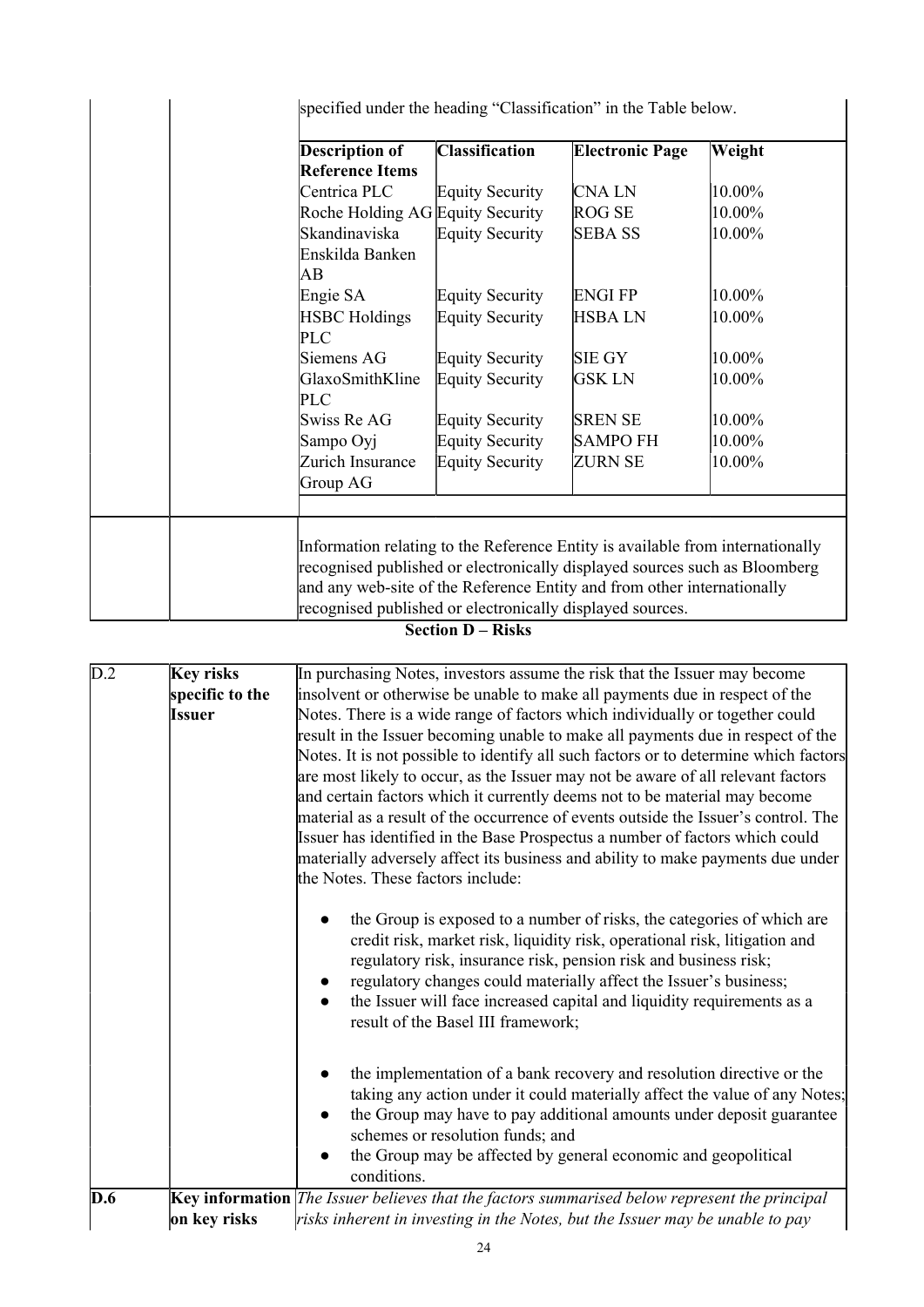| specific to the | amounts on or in connection with any Notes for other reasons which may not            |
|-----------------|---------------------------------------------------------------------------------------|
| <b>Notes</b>    | be considered significant risks by the Issuer based on information currently          |
|                 | available to it and which it may not currently be able to anticipate.                 |
|                 | Notes may involve a high degree of risk. There are certain factors which are          |
|                 | material for the purpose of assessing the market risks associated with investing      |
|                 | in the Notes, which include, without limitation, the following: an active             |
|                 | secondary market in respect of the Notes may never be established or may              |
|                 | illiquid and this would adversely affect the value at which an investor could sell    |
|                 | its Notes, if an investor holds Notes which are not denominated in the investor's     |
|                 | home currency, it will be exposed to movements in exchange rates adversely            |
|                 | affecting the value of its holding and the imposition of exchange controls            |
|                 | could result in an investor not receiving payment on those Notes, the market          |
|                 | value of the Notes will be affected by a number of factors independent of the         |
|                 | creditworthiness of the Issuer, credit ratings assigned to the Issuer may not         |
|                 | reflect all the risks associated with an investment in the Notes, the Notes may       |
|                 | not be a suitable investment for all investors, because the VP Systems Notes          |
|                 | are dematerialised securities, investors will have to rely on the clearing system     |
|                 | procedures for transfer, payment and communication with the Issuer, taxes and         |
|                 | expenses may be payable by holders in connection with the Notes, there may            |
|                 | be withholding under the EU Savings Directive, U.S. Foreign Account Tax               |
|                 | Compliance Act withholding may affect payments on the Notes, the Hiring               |
|                 | Incentives to Restore Employment Act withholding may affect payments on the           |
|                 | Notes, the proposed financial transactions tax may apply in respect of certain        |
|                 | dealings in Notes, the Terms and Conditions of the Notes contain provisions           |
|                 | which may permit their modification without the consent of all investors, the         |
|                 | value of the Notes could be adversely affected by a change in applicable laws or      |
|                 | administrative practice, the Issuer has issued covered bonds and if any relevant      |
|                 | claims in respect of these covered bonds are not met out of the pool of assets or     |
|                 | the proceeds arising from it, any remaining claims will subsequently rank <i>pari</i> |
|                 | <i>passu</i> with the Issuer's obligations under the Notes.                           |
|                 | In addition, there are certain factors which are material for the purpose of          |
|                 | assessing the risks relating to the structure of the Notes, which include, without    |
|                 | limitation, the following: if the Issuer's obligations under the Notes become         |
|                 | illegal, the Issuer may redeem the Notes.                                             |
|                 | There are certain additional risks associated with Notes linked to the Reference      |
|                 | Items: prospective investors in the Notes should understand the risks of              |
|                 | transactions involving the Notes and should reach an investment decision              |
|                 | only after careful consideration, with their advisers, of the suitability of the      |
|                 | Notes in light of their particular financial circumstances, the information set       |
|                 | forth in the Base Prospectus and the information regarding the Notes and the          |
|                 | Reference Items to which the value of, or payments in respect of, the Notes           |
|                 | relate. Fluctuations in the value and/or volatility of the Reference Items may        |
|                 | affect the value of the Notes.                                                        |
|                 | Investors may risk losing their entire investment. Investors will have no claim       |
|                 | against any Reference Item. Hedging arrangements of the Issuer may affect the         |
|                 | value of the Notes and there may be conflicts of interest in respect of the Notes.    |
|                 | Market disruptions or other adjustment events may occur in respect of the             |
|                 | Reference Items which may result in valuations and/or payments being delayed,         |
|                 | the Notes may be subject to adjustment (including, without limitation, that the       |
|                 | relevant Reference Item may be substituted) or the Notes may be redeemed              |
|                 | early.                                                                                |
|                 |                                                                                       |
|                 | The Notes will represent an investment linked to the performance of the               |
|                 | Reference Items and prospective investors should note that the return (if any)        |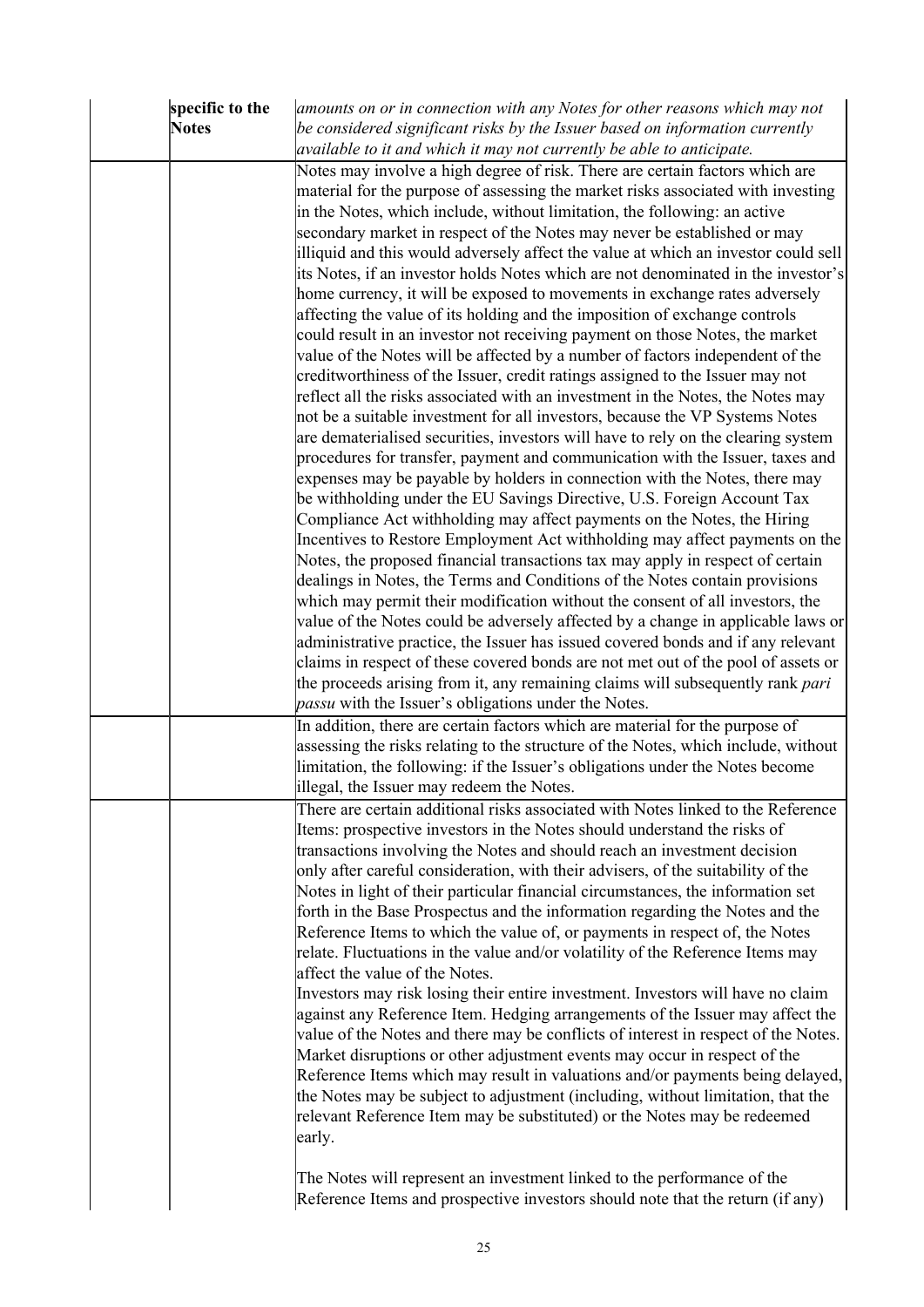|  | on their investment in the Notes will depend upon the performance of the |
|--|--------------------------------------------------------------------------|
|  | Reference Items.                                                         |

## **Section E – Offer**

| <b>Element</b> |                            |                                                                                                                                                                                                                                                                                                                                                                                                                                                                                           |
|----------------|----------------------------|-------------------------------------------------------------------------------------------------------------------------------------------------------------------------------------------------------------------------------------------------------------------------------------------------------------------------------------------------------------------------------------------------------------------------------------------------------------------------------------------|
|                | <b>Title</b>               |                                                                                                                                                                                                                                                                                                                                                                                                                                                                                           |
| E.2b           | <b>Reasons for</b>         | The net proceeds from each issue of Notes will be applied by the Issuer to meet                                                                                                                                                                                                                                                                                                                                                                                                           |
|                | offer and use of           | part of its general financing requirements.                                                                                                                                                                                                                                                                                                                                                                                                                                               |
|                | proceeds when              |                                                                                                                                                                                                                                                                                                                                                                                                                                                                                           |
|                | different from             |                                                                                                                                                                                                                                                                                                                                                                                                                                                                                           |
|                | making profit              |                                                                                                                                                                                                                                                                                                                                                                                                                                                                                           |
|                | and/or hedging             |                                                                                                                                                                                                                                                                                                                                                                                                                                                                                           |
|                | certain risks              |                                                                                                                                                                                                                                                                                                                                                                                                                                                                                           |
| E.3            | <b>Terms</b> and           | This issue of Notes is being offered in a Non-Exempt Offer in Sweden.                                                                                                                                                                                                                                                                                                                                                                                                                     |
|                | conditions of the          |                                                                                                                                                                                                                                                                                                                                                                                                                                                                                           |
|                | offer                      | The issue price of the Notes is 100.00 per cent. of their principal amount.                                                                                                                                                                                                                                                                                                                                                                                                               |
|                |                            | The Issuer reserves the right to cancel, in the sole and absolute discretion of the<br>Issuer, the Issue of the Notes if (i) the Issuer receives subscriptions for Notes on<br>an Aggregate Principal Amount of less than SEK 10,000,000, or (ii) the Issuer<br>does not determine the Participation Rate to the lowest 80 per cent                                                                                                                                                       |
|                |                            | Further, the Issuer has the right to cancel the offer and the subsequent issue of<br>the Notes if in the sole and absolute discretion of the Issue, during the Offer<br>Period, there is a domestic or international material change in interest levels and/<br>or the volatility in the underlying equities, an economic, financial, political or<br>market related material change, which in the sole and absolute discretion of the<br>Issuer makes the offering of Notes inexpedient. |
| E.4            | <b>Interests</b>           | Not Applicable – So far as the Issuer is aware, no person involved in the issue of                                                                                                                                                                                                                                                                                                                                                                                                        |
|                | material to                | the Notes has an interest material to the offer.                                                                                                                                                                                                                                                                                                                                                                                                                                          |
|                | the issue/offer,           |                                                                                                                                                                                                                                                                                                                                                                                                                                                                                           |
|                | including                  |                                                                                                                                                                                                                                                                                                                                                                                                                                                                                           |
|                | conflicting                |                                                                                                                                                                                                                                                                                                                                                                                                                                                                                           |
|                | interests                  |                                                                                                                                                                                                                                                                                                                                                                                                                                                                                           |
| E.7            | <b>Expenses</b>            | The Issuer may charge a subscription fee (commission) of up to 1.00 per cent of                                                                                                                                                                                                                                                                                                                                                                                                           |
|                | charged to the<br>investor | the Aggregate Principal Amount. Commission is not included in the Issue Price.                                                                                                                                                                                                                                                                                                                                                                                                            |
|                |                            | The Issue Price includes a structuring fee of approximately up to 0.60 per cent                                                                                                                                                                                                                                                                                                                                                                                                           |
|                |                            | per annum (i.e. up to 3.00 per cent) of the Aggregate Principal Amount.                                                                                                                                                                                                                                                                                                                                                                                                                   |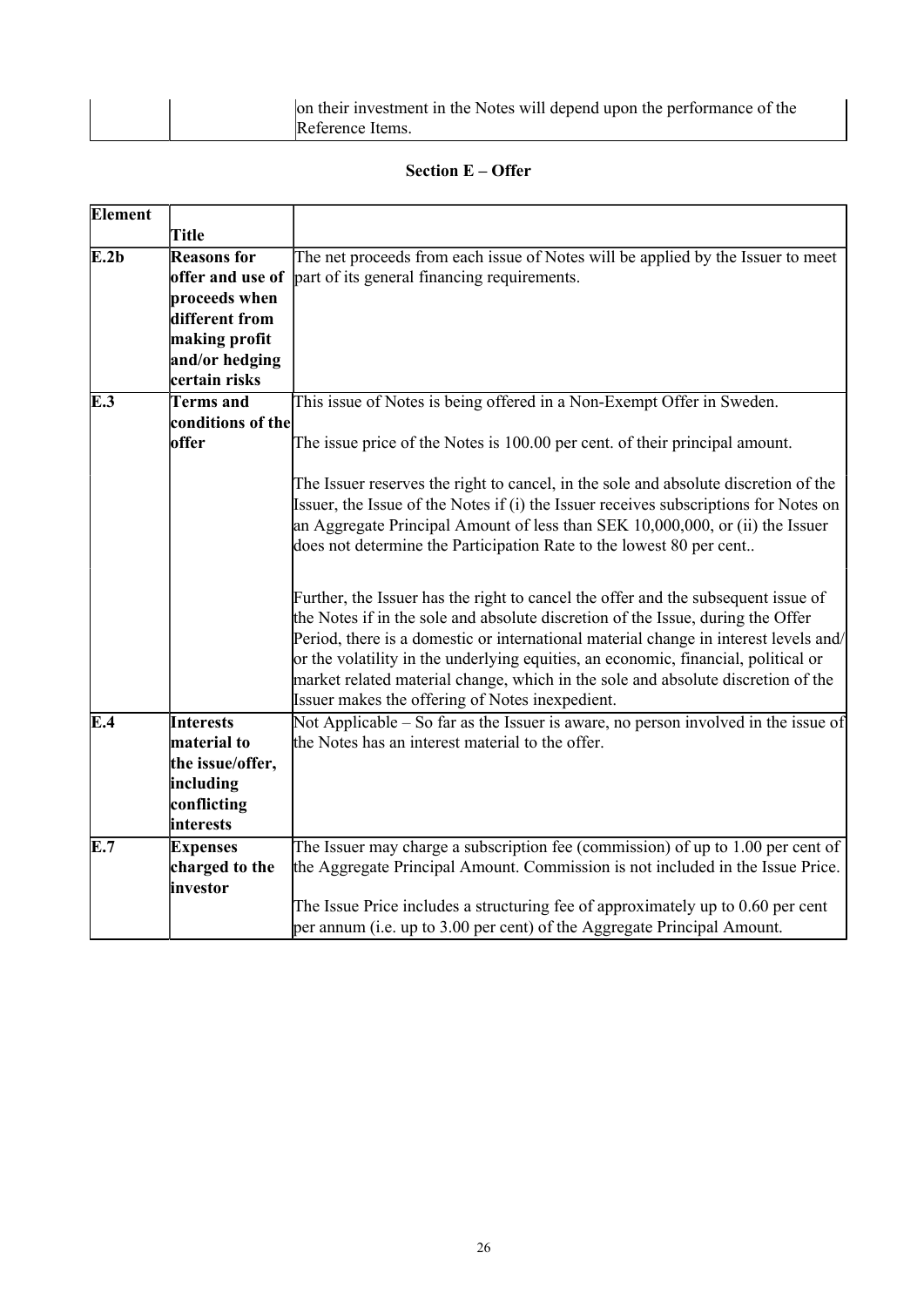#### **SAMMANFATTNING**

Sammanfattningar upprättas utifrån informationspunkter kallade "Punkter". Dessa punkter numreras i Avsnitt A till E (A.1 - E.7). Denna Sammanfattning innehåller alla de Punkter som ska ingå i en sammanfattning för Obligationerna och Emittenten. Eftersom vissa Punkter inte behöver behandlas här så kan det finnas luckor i nummerföljden av Punkterna. Även om en viss Punkt ska ingå i Sammanfattningen mot bakgrund av typen av värdepapper och emittent, kan det förhålla sig så att ingen information finns att återge under den Punkten. I dessa fall anges endast en kort beskrivning av Punkten och med en förklaring varför den inte är tillämplig.

#### **Avsnitt A - Introduktion och varningar**

| Punkt |                                                                                                                                                                                                                                                                                                                                                                                                                                                                                                                                                                                                                                                                                                                                                                       |
|-------|-----------------------------------------------------------------------------------------------------------------------------------------------------------------------------------------------------------------------------------------------------------------------------------------------------------------------------------------------------------------------------------------------------------------------------------------------------------------------------------------------------------------------------------------------------------------------------------------------------------------------------------------------------------------------------------------------------------------------------------------------------------------------|
| A.1   | Denna sammanfattning ska läsas som en introduktion till Grundprospektet och de<br>tillämpliga Slutliga Villkoren.                                                                                                                                                                                                                                                                                                                                                                                                                                                                                                                                                                                                                                                     |
|       | Varje beslut att investera i några Obligationer ska baseras på Grundprospektet i dess<br>helhet, inklusive varje dokument som införlivas genom hänvisning och de tillämpliga<br>Slutliga Villkoren.                                                                                                                                                                                                                                                                                                                                                                                                                                                                                                                                                                   |
|       | Om ett krav avseende information i Grundprospektet och de tillämpliga Slutliga Villkoren<br>framställs i domstol i en Medlemsstat inom det Europeiska Ekonomiska Samarbetsområdet,<br>kan käranden, enligt nationell lagstiftning i den Medlemsstat där kravet framställs, åläggas<br>att bära kostnaden för att översätta Grundprospektet och de tillämpliga Slutliga Villkoren<br>innan den juridiska processen inleds.                                                                                                                                                                                                                                                                                                                                             |
|       | Inget civilrättsligt ansvar kommer att uppkomma för Emittenten i någon sådan<br>Medlemsstat enbart på basis av denna sammanfattning, inklusive varje översättning härav,<br>såvida inte denna är vilseledande, felaktig eller oförenlig när den läses med de övriga<br>delarna av Grundprospektet och de tillämpliga Slutliga Villkoren eller, efter införande<br>av de relevanta bestämmelserna i direktiv 2010/73/EU i den relevanta Medlemsstaten,<br>denna inte ger, när denna läses tillsammans med de övriga delarna av Grundprospektet<br>och de tillämpliga Slutliga Villkoren, nyckelinformation (enligt definitionen i artikel 2.1(s) i<br>Prospektdirektivet) för att bistå investerare när dessa överväger huruvida de ska investera i<br>Obligationerna. |
| A.2   | Obligationerna får erbjudas under omständigheter där det inte finns ett undantag från skyldigheten<br>under Prospektdirektivet att offentliggöra ett prospekt (ett "Icke-Undantaget Erbjudande").                                                                                                                                                                                                                                                                                                                                                                                                                                                                                                                                                                     |

#### **Avsnitt B – Emittent**

| Punkt | Rubrik                                                   |                                                                                                                                                                                                                                                                                                                                                         |
|-------|----------------------------------------------------------|---------------------------------------------------------------------------------------------------------------------------------------------------------------------------------------------------------------------------------------------------------------------------------------------------------------------------------------------------------|
| B.1   | Juridisk firma<br><b>loch kommersiellt</b><br>mamn       | Danske Bank A/S (" <b>Emittenten</b> ")                                                                                                                                                                                                                                                                                                                 |
| B.2   | Säte/ Juridisk<br>form/<br>Lagstiftning/<br>Jurisdiktion | Emittenten bildades i Danmark och inkorporerades den 5 oktober 1871.<br>Emittenten är en kommersiell bank med begränsat ägaransvar och bedriver<br>verksamhet under den danska lagstiftningen om finansiell verksamhet.<br>Emittenten är registrerad hos det danska bolagsverket (Erhvervsstyrelsen) och<br>det danska registreringsnumret är 61126228. |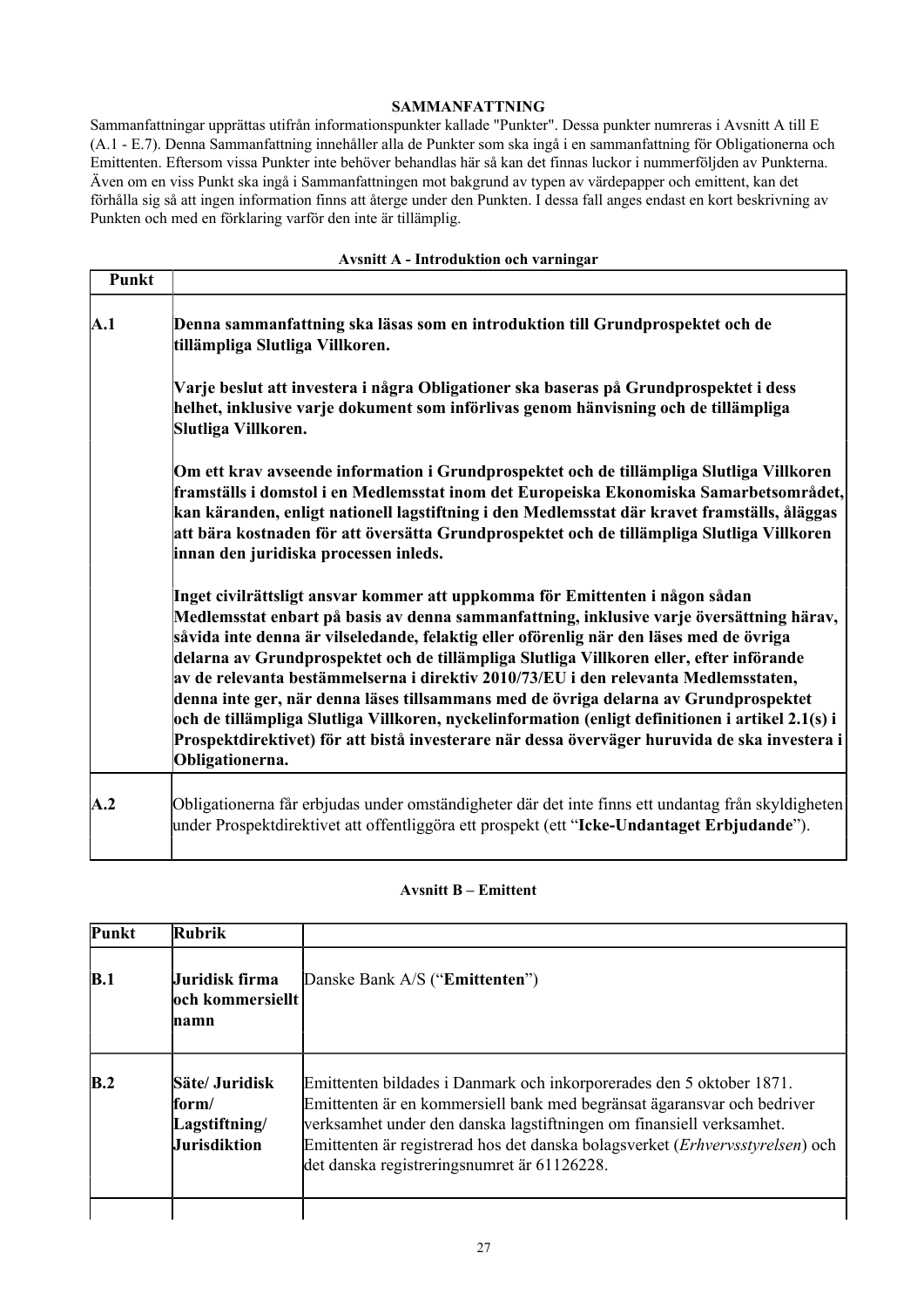| B.4b        | Kända trender<br>som påverkar<br>emittenten och<br>den bransch där<br>emittenten är<br>verksam |                                       | Inte tillämpligt – Det finns inte några kända trender, osäkerheter, åtaganden<br>eller händelser som med rimlig sannolikhet kommer att ha en väsentlig<br>inverkan på Emittentens utsikter för det innevarande räkenskapsåret. |                                           |  |  |
|-------------|------------------------------------------------------------------------------------------------|---------------------------------------|--------------------------------------------------------------------------------------------------------------------------------------------------------------------------------------------------------------------------------|-------------------------------------------|--|--|
| B.5         | <b>Beskrivning av</b><br>Koncernen                                                             |                                       | Emittenten är moderbolaget i Danske Bank-koncernen ("Koncernen").<br>Emittenten är en nordisk universal bank med bryggor till resten av världen.                                                                               |                                           |  |  |
| <b>B.9</b>  | <b>Resultatprognos</b><br>eller förväntat<br>resultat                                          | lämnas i detta Grundprospekt.         | Inte tillämpligt – Ingen resultatprognos eller uppgift om förväntat resultat                                                                                                                                                   |                                           |  |  |
| B.10        | Anmärkningar<br>i revisions-<br>berättelsen                                                    |                                       | Inte tillämpligt – Inga anmärkningar finns i de revisionsberättelser som<br>införlivats genom hänvisning i detta Grundprospekt.                                                                                                |                                           |  |  |
| <b>B.12</b> | <b>Utvald historisk finansiell information</b>                                                 |                                       |                                                                                                                                                                                                                                |                                           |  |  |
|             | (DDK miljoner)                                                                                 |                                       | Toly månader med slut 31<br>december 2017                                                                                                                                                                                      | Tolv månader med slut 31<br>december 2016 |  |  |
|             | <b>Income statement:</b>                                                                       |                                       |                                                                                                                                                                                                                                |                                           |  |  |
|             | Totala intäkter                                                                                |                                       | 48 149                                                                                                                                                                                                                         | 47 959                                    |  |  |
|             | Verksamhetskostnader                                                                           |                                       | 22 7 22                                                                                                                                                                                                                        | 22 642                                    |  |  |
|             | Reserveringar för kreditförluster                                                              |                                       | (873)                                                                                                                                                                                                                          | (3)                                       |  |  |
|             | Vinst före skatt, kärnverksamhet                                                               |                                       | 26 300                                                                                                                                                                                                                         | 25 3 20                                   |  |  |
|             |                                                                                                | Vinst före skatt, icke-kärnverksamhet | (12)                                                                                                                                                                                                                           | 37                                        |  |  |
|             | Vinst före skatt                                                                               |                                       | 26 288                                                                                                                                                                                                                         | 26 357                                    |  |  |
|             | <b>Skatt</b><br>Nettovinst för året                                                            |                                       | 5 3 8 8<br>20 900                                                                                                                                                                                                              | 5 500<br>19858                            |  |  |
|             |                                                                                                |                                       |                                                                                                                                                                                                                                |                                           |  |  |
|             | Balansräkning:                                                                                 |                                       |                                                                                                                                                                                                                                |                                           |  |  |
|             | Utlåning och förskott                                                                          |                                       | 1 723 025                                                                                                                                                                                                                      | 1 689 155                                 |  |  |
|             | Tillgångar i handelsportföljen                                                                 |                                       | 449 292<br>4886                                                                                                                                                                                                                | 509 678                                   |  |  |
|             | Övriga tillgångar                                                                              | Tillgångar inom icke-kärnverksamhet   | 1 362 325                                                                                                                                                                                                                      | 19 039<br>1 265 799                       |  |  |
|             | Totala tillgångar                                                                              |                                       | 3 539 528                                                                                                                                                                                                                      | 3 483 670                                 |  |  |
|             |                                                                                                |                                       | 911852                                                                                                                                                                                                                         |                                           |  |  |
|             | Insättningar                                                                                   | Obligationer emitterade av Realkredit | 758 375                                                                                                                                                                                                                        | 859 435                                   |  |  |
|             | Danmark                                                                                        |                                       |                                                                                                                                                                                                                                | 726 732                                   |  |  |
|             | Förpliktelser inom handelsportföljen                                                           |                                       | 400 596                                                                                                                                                                                                                        | 478 301                                   |  |  |
|             | Förpliktelser inom icke-                                                                       |                                       | 3 0 9 4                                                                                                                                                                                                                        | 2 8 1 6                                   |  |  |
|             | kärnverksamhet                                                                                 |                                       |                                                                                                                                                                                                                                |                                           |  |  |
|             | Övriga förpliktelser                                                                           |                                       | 1 297 355                                                                                                                                                                                                                      | 1 249 771                                 |  |  |
|             | Totala förpliktelser                                                                           |                                       | 3 371 272                                                                                                                                                                                                                      | 3 3 1 7 0 5 5                             |  |  |
|             | Ytterligare tier 1 etc                                                                         |                                       | 14 3 39                                                                                                                                                                                                                        | 14 3 43                                   |  |  |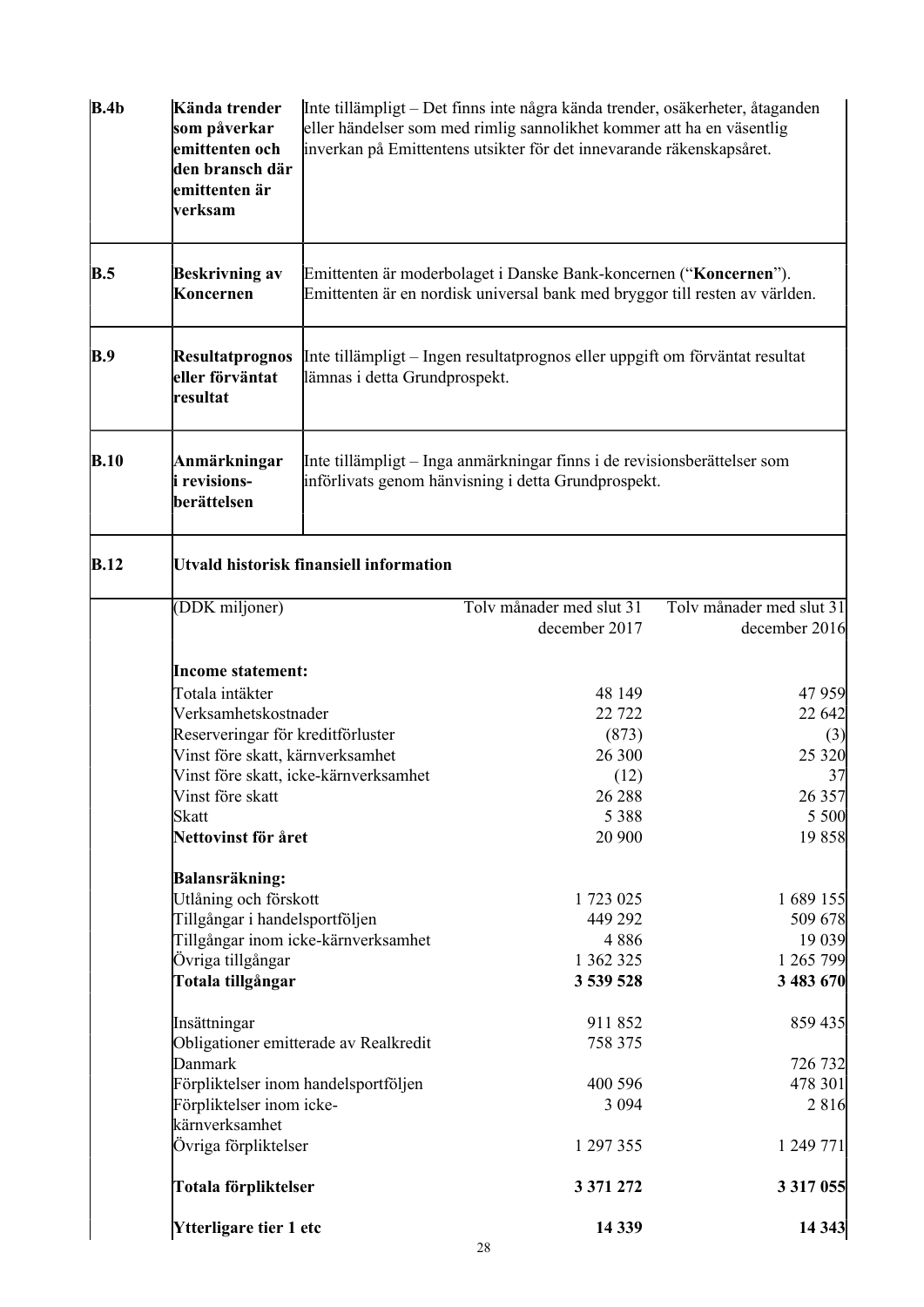| <b>Aktiekapital</b>                                                                                                                                                                     |                                       | 153 917                                                                                                                                                                                                                                                                                                                                                                                                                                                                                                                                                                                                                                                                                                                                                                                                                                                                                                                                                            | 152 272                                            |
|-----------------------------------------------------------------------------------------------------------------------------------------------------------------------------------------|---------------------------------------|--------------------------------------------------------------------------------------------------------------------------------------------------------------------------------------------------------------------------------------------------------------------------------------------------------------------------------------------------------------------------------------------------------------------------------------------------------------------------------------------------------------------------------------------------------------------------------------------------------------------------------------------------------------------------------------------------------------------------------------------------------------------------------------------------------------------------------------------------------------------------------------------------------------------------------------------------------------------|----------------------------------------------------|
| (DDK miljoner)                                                                                                                                                                          |                                       | Första nio månaderna med<br>slut 30 september 2018                                                                                                                                                                                                                                                                                                                                                                                                                                                                                                                                                                                                                                                                                                                                                                                                                                                                                                                 | Första nio månaderna med<br>slut 30 september 2017 |
| <b>Income statement:</b>                                                                                                                                                                |                                       |                                                                                                                                                                                                                                                                                                                                                                                                                                                                                                                                                                                                                                                                                                                                                                                                                                                                                                                                                                    |                                                    |
| Totala intäkter                                                                                                                                                                         |                                       | 22 3 3 4                                                                                                                                                                                                                                                                                                                                                                                                                                                                                                                                                                                                                                                                                                                                                                                                                                                                                                                                                           | 24 3 8 5                                           |
| Verksamhetskostnader                                                                                                                                                                    |                                       | 11 400                                                                                                                                                                                                                                                                                                                                                                                                                                                                                                                                                                                                                                                                                                                                                                                                                                                                                                                                                             | 11 484                                             |
|                                                                                                                                                                                         | Reserveringar för kreditförluster     | (707)                                                                                                                                                                                                                                                                                                                                                                                                                                                                                                                                                                                                                                                                                                                                                                                                                                                                                                                                                              | (466)                                              |
|                                                                                                                                                                                         | Vinst före skatt, kärnverksamhet      | 11 641                                                                                                                                                                                                                                                                                                                                                                                                                                                                                                                                                                                                                                                                                                                                                                                                                                                                                                                                                             | 13 3 68                                            |
|                                                                                                                                                                                         | Vinst före skatt, icke-kärnverksamhet | 48                                                                                                                                                                                                                                                                                                                                                                                                                                                                                                                                                                                                                                                                                                                                                                                                                                                                                                                                                                 | (45)                                               |
| Vinst före skatt                                                                                                                                                                        |                                       | 11 689                                                                                                                                                                                                                                                                                                                                                                                                                                                                                                                                                                                                                                                                                                                                                                                                                                                                                                                                                             | 13 3 23                                            |
| Skatt                                                                                                                                                                                   |                                       | 2 5 8 5                                                                                                                                                                                                                                                                                                                                                                                                                                                                                                                                                                                                                                                                                                                                                                                                                                                                                                                                                            | 3 002                                              |
| Nettovinst för perioden                                                                                                                                                                 |                                       | 9 1 0 4                                                                                                                                                                                                                                                                                                                                                                                                                                                                                                                                                                                                                                                                                                                                                                                                                                                                                                                                                            | 10 321                                             |
| Balansräkning:                                                                                                                                                                          |                                       |                                                                                                                                                                                                                                                                                                                                                                                                                                                                                                                                                                                                                                                                                                                                                                                                                                                                                                                                                                    |                                                    |
| Utlåning                                                                                                                                                                                |                                       | 1748393                                                                                                                                                                                                                                                                                                                                                                                                                                                                                                                                                                                                                                                                                                                                                                                                                                                                                                                                                            | 1707291                                            |
|                                                                                                                                                                                         | Tillgångar i handelsportföljen        | 523 449                                                                                                                                                                                                                                                                                                                                                                                                                                                                                                                                                                                                                                                                                                                                                                                                                                                                                                                                                            | 489 463                                            |
|                                                                                                                                                                                         | Tillgångar inom icke-kärnverksamhet   | 16 905                                                                                                                                                                                                                                                                                                                                                                                                                                                                                                                                                                                                                                                                                                                                                                                                                                                                                                                                                             | 17492                                              |
| Övriga tillgångar                                                                                                                                                                       |                                       | 1 417 672                                                                                                                                                                                                                                                                                                                                                                                                                                                                                                                                                                                                                                                                                                                                                                                                                                                                                                                                                          | 1 358 471                                          |
| Totala tillgångar                                                                                                                                                                       |                                       | 3706419                                                                                                                                                                                                                                                                                                                                                                                                                                                                                                                                                                                                                                                                                                                                                                                                                                                                                                                                                            | 3 572 717                                          |
| Insättningar                                                                                                                                                                            |                                       | 926 794                                                                                                                                                                                                                                                                                                                                                                                                                                                                                                                                                                                                                                                                                                                                                                                                                                                                                                                                                            | 913 639                                            |
|                                                                                                                                                                                         | Obligationer emitterade av Realkredit | 732 106                                                                                                                                                                                                                                                                                                                                                                                                                                                                                                                                                                                                                                                                                                                                                                                                                                                                                                                                                            |                                                    |
| Danmark                                                                                                                                                                                 |                                       |                                                                                                                                                                                                                                                                                                                                                                                                                                                                                                                                                                                                                                                                                                                                                                                                                                                                                                                                                                    | 733 172                                            |
|                                                                                                                                                                                         | Förpliktelser inom handelsportföljen  | 447 006                                                                                                                                                                                                                                                                                                                                                                                                                                                                                                                                                                                                                                                                                                                                                                                                                                                                                                                                                            | 451 663                                            |
| Förpliktelser inom icke-                                                                                                                                                                |                                       | 11 230                                                                                                                                                                                                                                                                                                                                                                                                                                                                                                                                                                                                                                                                                                                                                                                                                                                                                                                                                             | 2499                                               |
| kärnverksamhet                                                                                                                                                                          |                                       |                                                                                                                                                                                                                                                                                                                                                                                                                                                                                                                                                                                                                                                                                                                                                                                                                                                                                                                                                                    |                                                    |
| Övriga förpliktelser                                                                                                                                                                    |                                       | 1 428 386                                                                                                                                                                                                                                                                                                                                                                                                                                                                                                                                                                                                                                                                                                                                                                                                                                                                                                                                                          | 1 308 846                                          |
| Totala förpliktelser                                                                                                                                                                    |                                       | 3 545 522                                                                                                                                                                                                                                                                                                                                                                                                                                                                                                                                                                                                                                                                                                                                                                                                                                                                                                                                                          | 3 409 819                                          |
| Ytterligare tier 1 etc                                                                                                                                                                  |                                       | 14 340                                                                                                                                                                                                                                                                                                                                                                                                                                                                                                                                                                                                                                                                                                                                                                                                                                                                                                                                                             | 14 3 34                                            |
| Aktiekapital                                                                                                                                                                            |                                       | 146 557                                                                                                                                                                                                                                                                                                                                                                                                                                                                                                                                                                                                                                                                                                                                                                                                                                                                                                                                                            | 148 564                                            |
| <b>Uppgift</b> om<br>inga väsentliga<br>negativa<br>förändringar<br><b>Beskrivning</b><br>av väsentliga<br>förändringar<br>i finansiell<br>situation eller<br>ställning på<br>marknaden | andra kvartalet 2018. <sup>6</sup>    | Den 19 september 2018 meddelade styrelsen för Emittenten att Emittenten<br>kommer att donera 1,5 miljarder danska kronor till en självständig stiftelse<br>vilken kommer att grundas för att stödja initativ riktade mot att bekämpa<br>internationella finansiella brott, inklusive pengatvätt, bland annat i Danmark<br>och Estland. Donationen kostnadsfördes under tredje kvartalet 2018. Den<br>4 oktober 2018 förelade DFSA styrelsen och verkställande ledningen att<br>omvärdera Emittentens och Koncernens solvensbehov för att tillförsäkra en<br>adekvat intern kapitaltäckning för de ökade compliance- och renommériskerna,<br>som uppkommit som ett resultat av den aktuella utvecklingen. DFSA's initiala<br>bedömning är att Pelar II tillägget bör ökas med minst DKK 5 miljarder<br>(utöver det i maj 2018 fastställda beloppet), således totalt DKK 10 miljarder<br>eller omkring 1,30 procent av REA (riskexponeringsbelopp) vid slutet av det |                                                    |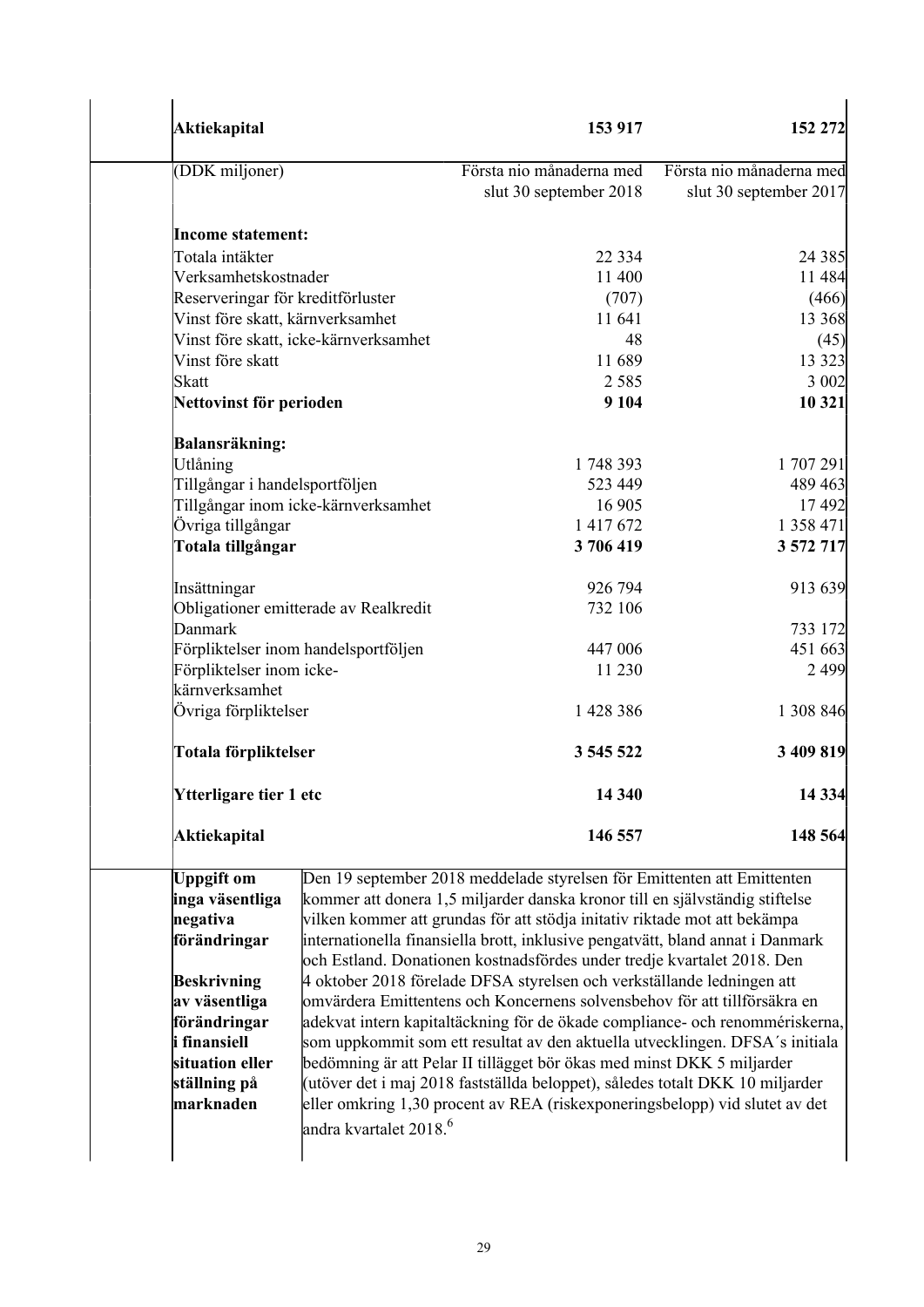|             |                                                                                                               | (i) | Med undantag för vad som anges ovan har det inte inträffat någon<br>väsentlig förändring i Emittentens, eller Emittentens och dess<br>dotterföretag tillsammans, finansiella situation eller ställning på<br>marknaden efter den 30 september 2018, <sup>7</sup> som utgör den sista dagen i<br>den räkenskapsperiod för vilken den senaste räkenskapsrapporten för<br>har framställts; och<br>(ii) Det har inte inträffat någon väsentlig negativ förändring i Emittentens<br>framtidsutsikter efter den 31 december 2017, som utgör den sista<br>dagen i den räkenskapsperiod för vilken den senaste reviderade<br>räkenskapsrapporten har framställts. <sup>8</sup>                                                                                                                                                                                                                                                                                                                                                                                                                                                                                                                                                                                                                                                                                                                                                                                                                                                                                                                                                                                                                                                                                                                                                                                                                                                                                                                                                                                                                                                                                                                                                                                                                                                                                                                                                                                                                                                                                                                                                                                                                                                                                                                                                                                                                                                                                                                                                                                                                                                                                                                                                                                                                                                                                                                                                           |
|-------------|---------------------------------------------------------------------------------------------------------------|-----|----------------------------------------------------------------------------------------------------------------------------------------------------------------------------------------------------------------------------------------------------------------------------------------------------------------------------------------------------------------------------------------------------------------------------------------------------------------------------------------------------------------------------------------------------------------------------------------------------------------------------------------------------------------------------------------------------------------------------------------------------------------------------------------------------------------------------------------------------------------------------------------------------------------------------------------------------------------------------------------------------------------------------------------------------------------------------------------------------------------------------------------------------------------------------------------------------------------------------------------------------------------------------------------------------------------------------------------------------------------------------------------------------------------------------------------------------------------------------------------------------------------------------------------------------------------------------------------------------------------------------------------------------------------------------------------------------------------------------------------------------------------------------------------------------------------------------------------------------------------------------------------------------------------------------------------------------------------------------------------------------------------------------------------------------------------------------------------------------------------------------------------------------------------------------------------------------------------------------------------------------------------------------------------------------------------------------------------------------------------------------------------------------------------------------------------------------------------------------------------------------------------------------------------------------------------------------------------------------------------------------------------------------------------------------------------------------------------------------------------------------------------------------------------------------------------------------------------------------------------------------------------------------------------------------------------------------------------------------------------------------------------------------------------------------------------------------------------------------------------------------------------------------------------------------------------------------------------------------------------------------------------------------------------------------------------------------------------------------------------------------------------------------------------------------------|
|             |                                                                                                               |     | <sup>6</sup> Genom Prospekttillägg nummer 3 daterat 9 oktober 2018 har orden "Donationen kommer att                                                                                                                                                                                                                                                                                                                                                                                                                                                                                                                                                                                                                                                                                                                                                                                                                                                                                                                                                                                                                                                                                                                                                                                                                                                                                                                                                                                                                                                                                                                                                                                                                                                                                                                                                                                                                                                                                                                                                                                                                                                                                                                                                                                                                                                                                                                                                                                                                                                                                                                                                                                                                                                                                                                                                                                                                                                                                                                                                                                                                                                                                                                                                                                                                                                                                                                              |
|             |                                                                                                               |     | kostnadsföras i det tredje kvartalet 2018." i "Uppgift om inga väsentliga negativa förändringar"<br>och "Beskrivning av väsentliga förändringar i finansiell situation eller ställning på marknaden"<br>raderats och orden "Donationen kostnadsfördes under tredje kvartalet 2018. Den 4 oktober 2018<br>förelade DFSA styrelsen och verkställande ledningen att omvärdera Emittentens och Koncernens<br>solvensbehov för att tillförsäkra en adekvat intern kapitaltäckning för de ökade compliance-<br>och renommériskerna, som uppkommit som ett resultat av den aktuella utvecklingen. DFSA's<br>initiala bedömning är att Pelar II tillägget bör ökas med minst DKK 5 miljarder (utöver det i maj<br>2018 fastställda beloppet), således totalt DKK 10 miljarder eller omkring 1,30 procent av REA<br>(riskexponeringsbelopp) vid slutet av det andra kvartalet 2018." har införts istället.<br>Genom prospekttillägg nummer 5 daterat 9 november 2018 har orden "30 juni 2018" ersatts<br>av orden "30 september 2018och ändringar har gjorts till avsnittet "Utvald historisk finansiell<br>information" för att återspegla publiceringen av den konsoliderade icke-reviderade finansiella<br>rapporten för de första nio månaderna med slut den 30 september 2018 (den "Finansiella<br>Rapporten – första nio månaderna 2018"). Resutaträkningen för de första nio månaderna och<br>de balansräknignen per den 30 september 2018 är tagna från sidan 4 i den Finansiella Rapporten<br>första nio månaderna 2018.<br>Genom Prospekttillägg nummer 2 daterat 3 oktober 2018 har orden "Det har inte inträffat<br>någon väsentlig förändring i Emittentens, eller Emittentens och dess dotterföretag tillsammans,<br>finansiella situation eller ställning på marknaden efter den 30 juni 2018, som utgör den sista<br>dagen i den räkenskapsperiod för vilken den senaste räkenskapsrapporten för har framställts.<br>Det har inte inträffat någon väsentlig negativ förändring i Emittentens framtidsutsikter efter<br>den 31 december 2017, som utgör den sista dagen i den räkenskapsperiod för vilken den<br>senaste reviderade räkenskapsrapporten har framställts" i "Uppgifter om inga väsentliga negativa<br>förändringar" och "Beskrivning av väsentlig förändringar i finansiell situation eller ställning på<br>marknaden" tagits bort och orden " Den 19 september 2018 meddelade styrelsen för Emittenten<br>att Emittenten kommer att donera 1,5 miljarder danska kronor till en självständig stiftelse vilken<br>kommer att grundas för att stödja initativ riktade mot att bekämpa internationella finansiella brott,<br>inklusive pengatvätt, ibland annat Danmark och Estland. Donationen kommer att kostnadsföras<br>i det tredje kvartalet 2018. (i) Med undantag för vad som anges ovan har det inte inträffat<br>någon väsentlig förändring i Emittentens, eller Emittentens och dess dotterföretag tillsammans,<br>finansiella situation eller ställning på marknaden efter den 30 juni 2018, som utgör den sista dagen<br>i den räkenskapsperiod för vilken den senaste räkenskapsrapporten för har framställts. (ii) Det<br>har inte inträffat någon väsentlig negativ förändring i Emittentens framtidsutsikter efter den 31<br>december 2017, som utgör den sista dagen i den räkenskapsperiod för vilken den senaste reviderade<br>räkenskapsrapporten har framställts." har införts istället. |
|             |                                                                                                               |     |                                                                                                                                                                                                                                                                                                                                                                                                                                                                                                                                                                                                                                                                                                                                                                                                                                                                                                                                                                                                                                                                                                                                                                                                                                                                                                                                                                                                                                                                                                                                                                                                                                                                                                                                                                                                                                                                                                                                                                                                                                                                                                                                                                                                                                                                                                                                                                                                                                                                                                                                                                                                                                                                                                                                                                                                                                                                                                                                                                                                                                                                                                                                                                                                                                                                                                                                                                                                                                  |
| <b>B.13</b> | Nyligen<br>inträffade<br>händelser som<br>är väsentliga för<br>att utvärdera<br><b>Emittentens</b><br>solvens |     | Inte tillämpligt – Det föreligger inte några nyligen inträffade händelser som är<br>väsentliga för att utvärdera Emittentens solvens.                                                                                                                                                                                                                                                                                                                                                                                                                                                                                                                                                                                                                                                                                                                                                                                                                                                                                                                                                                                                                                                                                                                                                                                                                                                                                                                                                                                                                                                                                                                                                                                                                                                                                                                                                                                                                                                                                                                                                                                                                                                                                                                                                                                                                                                                                                                                                                                                                                                                                                                                                                                                                                                                                                                                                                                                                                                                                                                                                                                                                                                                                                                                                                                                                                                                                            |
|             |                                                                                                               |     |                                                                                                                                                                                                                                                                                                                                                                                                                                                                                                                                                                                                                                                                                                                                                                                                                                                                                                                                                                                                                                                                                                                                                                                                                                                                                                                                                                                                                                                                                                                                                                                                                                                                                                                                                                                                                                                                                                                                                                                                                                                                                                                                                                                                                                                                                                                                                                                                                                                                                                                                                                                                                                                                                                                                                                                                                                                                                                                                                                                                                                                                                                                                                                                                                                                                                                                                                                                                                                  |
| <b>B.14</b> | <b>Beroende</b> av<br>andra företag<br>inom Koncernen                                                         |     | Se Punkt B.5. Inte tillämpligt – Emittenten är inte beroende av andra företag<br>inom Koncernen.                                                                                                                                                                                                                                                                                                                                                                                                                                                                                                                                                                                                                                                                                                                                                                                                                                                                                                                                                                                                                                                                                                                                                                                                                                                                                                                                                                                                                                                                                                                                                                                                                                                                                                                                                                                                                                                                                                                                                                                                                                                                                                                                                                                                                                                                                                                                                                                                                                                                                                                                                                                                                                                                                                                                                                                                                                                                                                                                                                                                                                                                                                                                                                                                                                                                                                                                 |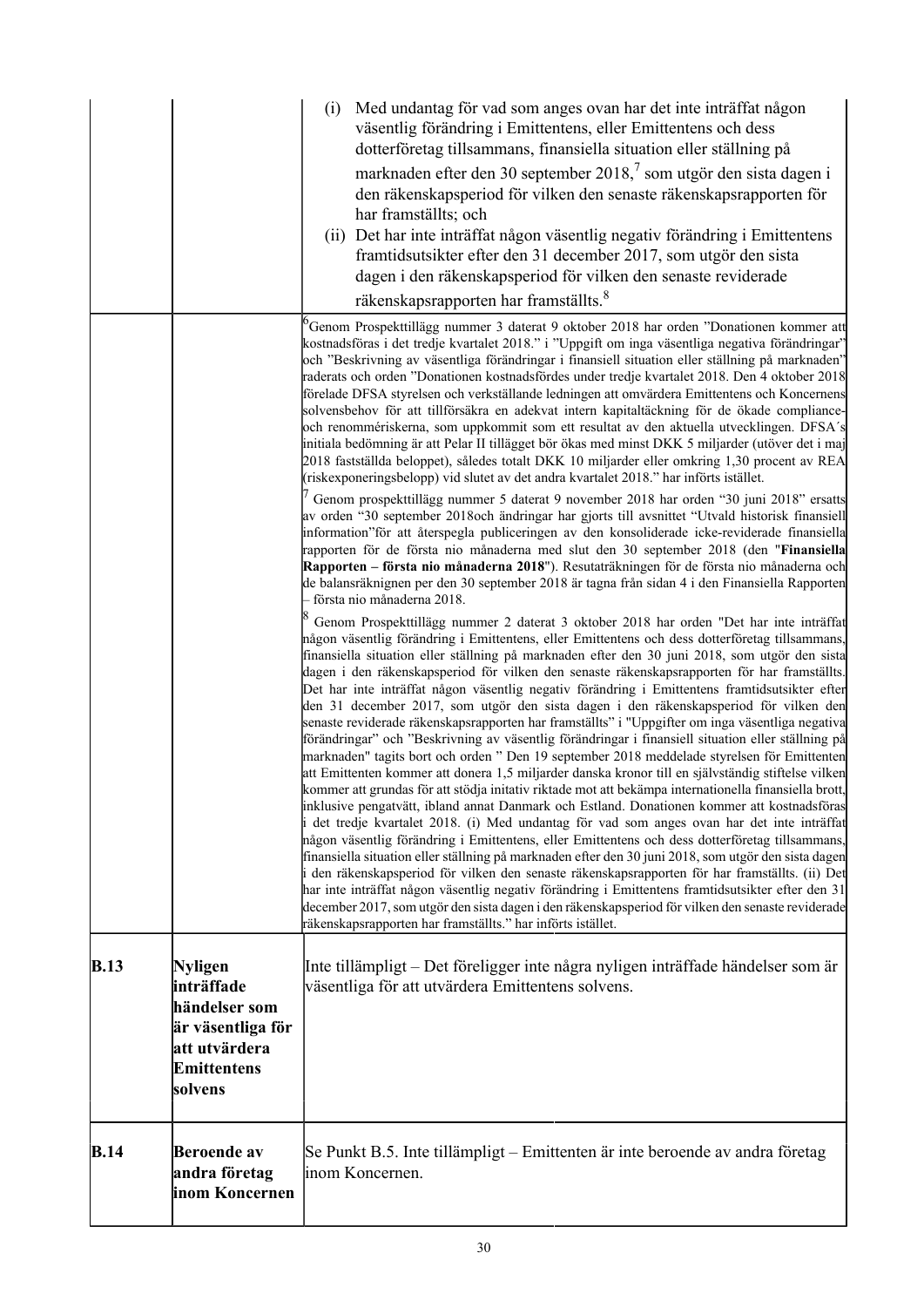| B.15        | <b>Huvudsaklig</b><br>verksamhet                              | Koncernen är den ledande leverantören av finansiella tjänster i Danmark<br>(Källa: danska Finanstilsynet) – och en av de största i Norden – mätt utifrån<br>totala tillgångar per den 31 december 2018. Koncernen tillhandahåller<br>kunder ett brett utbud av tjänster inom bank, bolån, försäkring, pension,<br>fastighetsmäkleri, förmögenhetsförvaltning och handel med ränteprodukter,<br>utländsk valuta och aktier. Koncernen är den största banken i Danmark (Källa:<br>danska Finanstilsynet), är en av de största bankerna i Finland och Nordirland<br>och har utmanarpositioner i Sverige och Norge. <sup>9</sup>                                                                                                                                     |                               |                      |                  |
|-------------|---------------------------------------------------------------|------------------------------------------------------------------------------------------------------------------------------------------------------------------------------------------------------------------------------------------------------------------------------------------------------------------------------------------------------------------------------------------------------------------------------------------------------------------------------------------------------------------------------------------------------------------------------------------------------------------------------------------------------------------------------------------------------------------------------------------------------------------|-------------------------------|----------------------|------------------|
|             |                                                               | Genom Prospekttillägg nummer 1 daterat 24 juli 2018 har orden "31 december 2017" i<br>"Huvudsaklig verksamhet" tagits bort och orden "31 mars 2018" har införts i stället.                                                                                                                                                                                                                                                                                                                                                                                                                                                                                                                                                                                       |                               |                      |                  |
| <b>B.16</b> | Kontrollerande<br>aktieägare                                  | Inte tillämpligt – Emittenten känner inte till någon aktieägare eller gruppering<br>av samverkande aktieägare som direkt eller indirekt kontrollerar Emittenten.                                                                                                                                                                                                                                                                                                                                                                                                                                                                                                                                                                                                 |                               |                      |                  |
| <b>B.17</b> | Kreditvärdig-<br>hetsbetyg<br>tilldelade<br><b>Emittenten</b> | Per dagen för detta Grundprospekt, har Emittenten tilldelats<br>kreditvärdighetsbetyg av följande kreditvärderingsinstitut: Moody's Investors<br>Service Ltd. ("Moody's"), Standard & Poor's Credit Market Services Europe<br>Limited ("S&P") och Fitch Ratings Ltd ("Fitch").                                                                                                                                                                                                                                                                                                                                                                                                                                                                                   |                               |                      |                  |
|             |                                                               | Kreditvärdighetsbetygen för Programmet och Emittenten är som följer:                                                                                                                                                                                                                                                                                                                                                                                                                                                                                                                                                                                                                                                                                             |                               |                      |                  |
|             |                                                               | Icke-säkerställd icke-efterställd<br>långfristig skuld/betyg avseende<br>långsiktig emittentrisk<br>Icke-säkerställd icke-efterställd<br>kortfristig skuld/betyg avseende                                                                                                                                                                                                                                                                                                                                                                                                                                                                                                                                                                                        | Moody's<br>$A2^{10}$<br>$P-1$ | $S\&P$<br>A<br>$A-1$ | Fitch<br>A<br>F1 |
|             |                                                               | kortsiktig emittentrisk<br>Var och en av Moody's, S&P och Fitch är etablerade inom den Europeiska<br>Unionen ("EU") och är registrerade under Förordning (2009/1060/EG)(så som<br> ändrad).<br>Ett kreditvärdighetsbetyg är inte en rekommendation att köpa, sälja eller<br>inneha värdepapper och kan bli föremål tillfällig indragning, sänkning eller<br>återkallelse närsomhelst av det tilldelande kreditvärderingsinstitutet.<br>Inga kreditvärdighetsbetyg har tilldelats eller förväntas att bli tilldelade<br>Obligationerna på begäran av eller i samarbete med Emittenten i<br>kreditvärderingsprocessen.<br><sup>10</sup> Genom Prospekttillägg nummer 4 daterat 19 oktober 2018 har ordet "A1" tagits bort och<br>ordet "A2" har införts i stället. |                               |                      |                  |

## **Avsnitt C – Obligationer**

| Punkt          | <b>Rubrik</b>                             |                                                 |
|----------------|-------------------------------------------|-------------------------------------------------|
| $\mathbf{C}$ . | <b>Beskrivning av</b><br>Obligationerna / | Obligationerna är Aktierelaterade Obligationer. |
|                | <b>ISIN</b>                               | Serienummer är DDBO SR8. Tranchenumret är 1.    |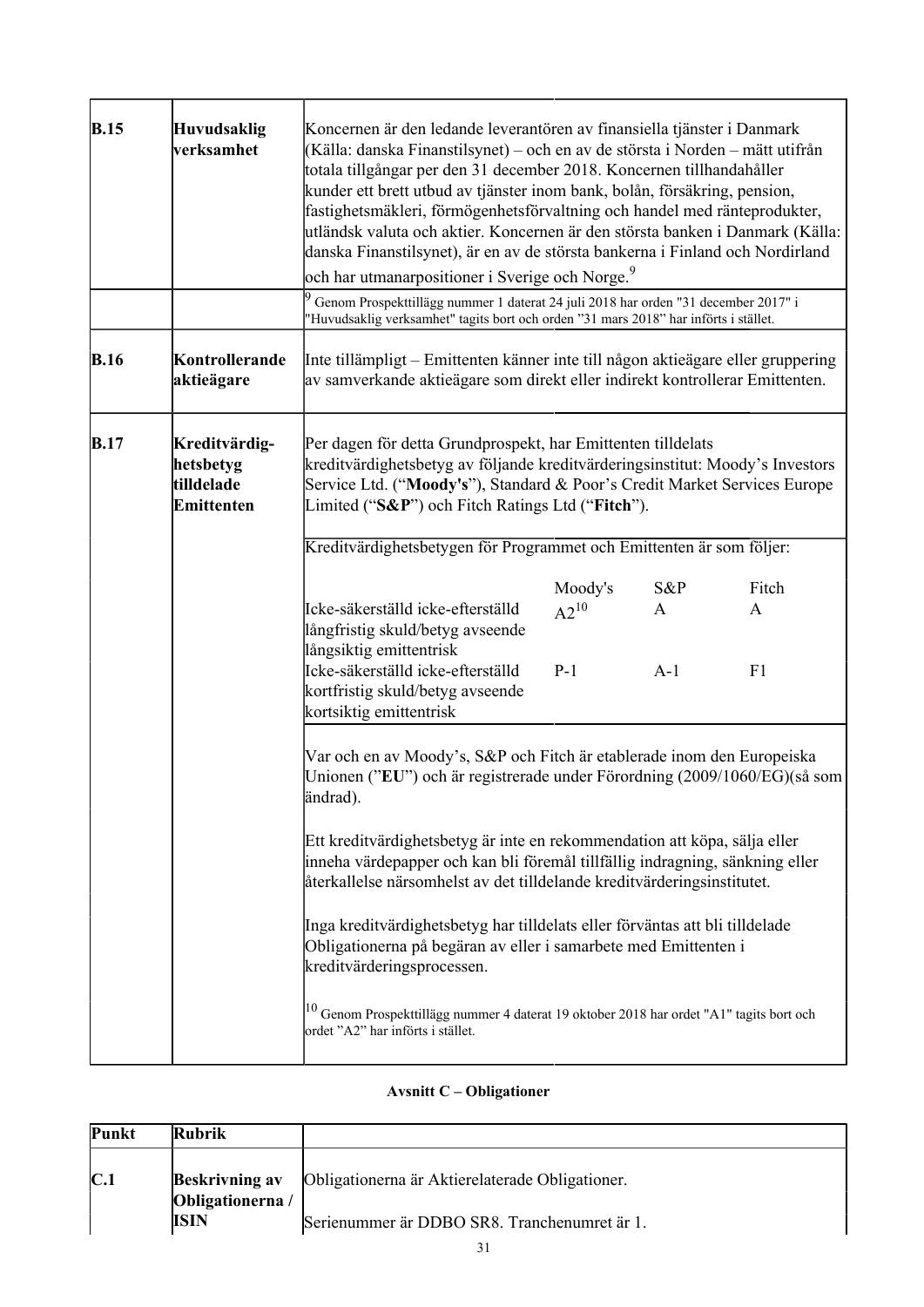|     |                                                                                                     | International Securities Identification Number (ISIN) är SE0011614569.<br>Common Code är 001161456. Euroclear Sweden identifikationsnummer är<br>556112-8074.<br>Beräkningsbeloppet ("BB") är SEK 10 000.                                                                                                                                                                                                                                                                                                                                                                                                                                                                                                                                                                                                                       |
|-----|-----------------------------------------------------------------------------------------------------|---------------------------------------------------------------------------------------------------------------------------------------------------------------------------------------------------------------------------------------------------------------------------------------------------------------------------------------------------------------------------------------------------------------------------------------------------------------------------------------------------------------------------------------------------------------------------------------------------------------------------------------------------------------------------------------------------------------------------------------------------------------------------------------------------------------------------------|
| C.2 | Valuta                                                                                              | Obligationerna är denominerade i SEK och den angivna valutan för betalningar<br>avseende obligationerna är SEK.                                                                                                                                                                                                                                                                                                                                                                                                                                                                                                                                                                                                                                                                                                                 |
| C.5 | <b>Restriktioner</b><br>avseende fri<br>överlåtbarhet:                                              | Överlåtelse av Obligationer kan endast effektueras genom<br>kontoföringssystemet och det register som upprätthålls av Euroclear Sweden.                                                                                                                                                                                                                                                                                                                                                                                                                                                                                                                                                                                                                                                                                         |
|     |                                                                                                     | Obligationerna är fritt överlåtbara, med förbehåll för erbjudande- och<br>försäljningsrestriktioner i USA; inom det Europeiska Ekonomiska<br>Samarbetsområdet, Stobritannien, Danmark, Finland och Sverige samt lagar i<br>de jurisdiktioner som Obligationerna erbjuds eller säljs i.                                                                                                                                                                                                                                                                                                                                                                                                                                                                                                                                          |
| C.8 | Rättigheter<br>förknippade med<br>Obligationerna,<br>inklusive<br>rangordning och<br>begränsningar: | Obligationerna har villkor avseende, bl.a.:<br>Rangordning<br>Obligationerna kommer att utgöra direkta, ovillkorade, icke-efterställda<br>och icke-säkerställda åtaganden för Emittenten och kommer att rankas<br>i likhet sinsemellan och åtminstone jämsides med Emittentens samtliga<br>övriga ordinära, icke-preferens, icke-efterställda och icke-säkerställda<br>(inkluderande åtaganden avseende insättningar) nuvarande och framtida<br>åtaganden (om inte annat anges i tvingande lag), inklusive de som följer av att<br>Resolutionsdirektivet (direktiv 2014/59/EU) såsom implementerat i dansk rätt.                                                                                                                                                                                                                |
|     |                                                                                                     | <b>Skatt</b><br>Samtliga betalningar avseende Obligationerna kommer göras utan avdrag<br>för källskatt eller avdrag för skatter i Danmark. För det fall att något sådant<br>avdrag görs, kommer Emittenten, med vissa begränsade undantag, att åläggas<br>att betala ytterligare belopp för att täcka upp för de belopp som dras av. Om<br>några sådana ytterligare belopp förfaller till betalning och inte kan undvikas<br>av Emittenten, trots att denne vidtar rimliga åtgärder som står till buds, så<br>kan Emittenten lösa in Obligationerna i förtid genom att betala det förtida<br>inlösenbeloppet avseende varje beräkningsbelopp.                                                                                                                                                                                   |
|     |                                                                                                     | Negativåtagande och uppsägningsgrund avseende andra förpliktelser<br>Villkoren för Obligationerna kommer inte innehålla villkor om<br>negativåtagande och uppsägningsgrund avseende andra förpliktelser.<br>Uppsägningsgrundande Händelse<br>Villkoren för Obligationerna innehåller, bl.a., följande uppsägningsgrundande<br>händelser: (i) underlåtelse av betalning av något kapitalbelopp eller ränta under<br>Obligationerna och sådan underlåtelse varar under en period om 5 dagar efter<br>den dag på vilket meddelande har lämnats till Emittenten; (ii) Emittentens<br>underlåtelse att uppfylla eller respektera något av sina andra åtaganden under<br>Obligationerna som fortgår under minst 30 dagar efter meddelande om krav<br>på rättelse har lämnats till Emittenten; (iii) ett juridiskt förfarande avseende |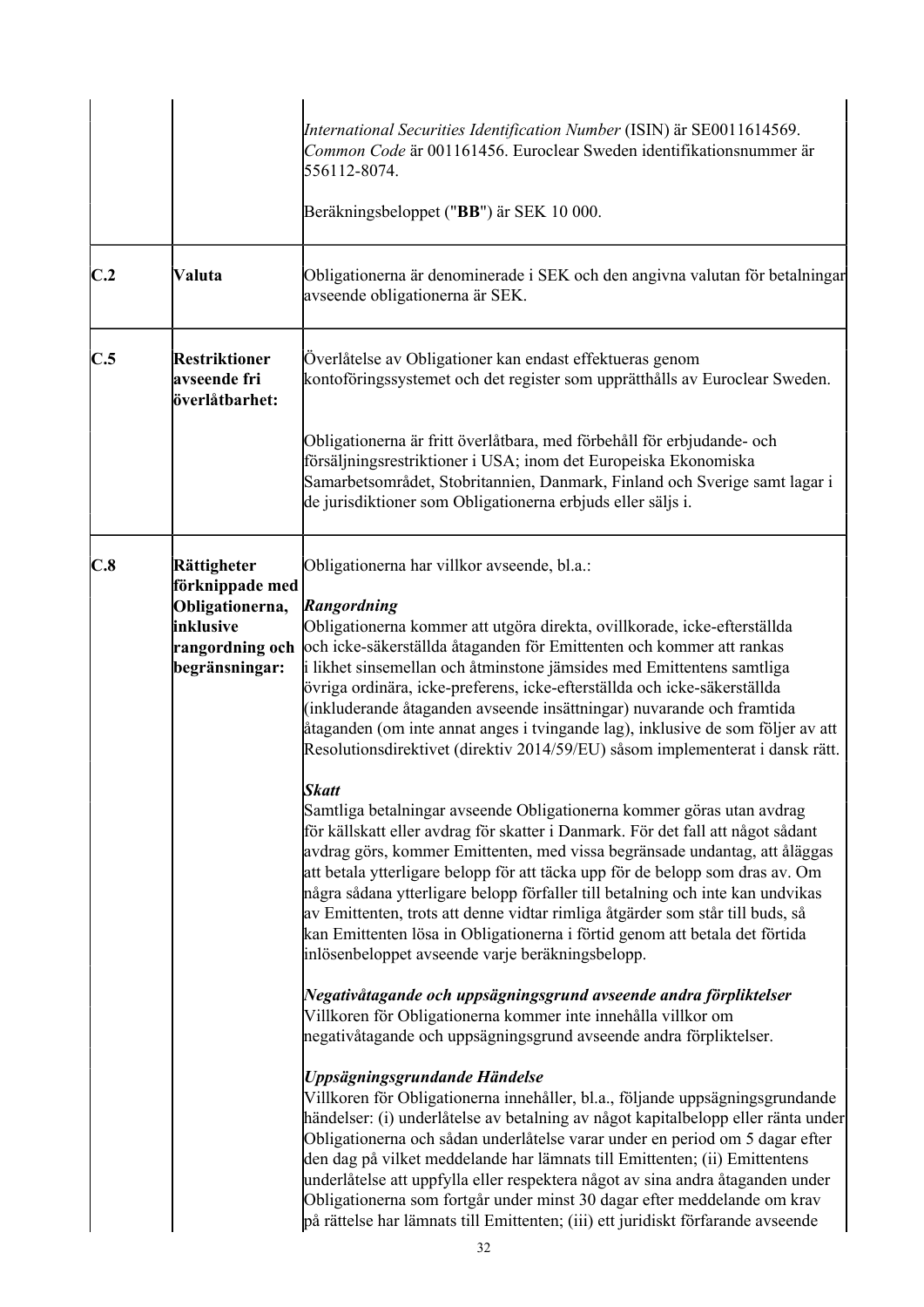|     |                                                                                                            | beskattning eller verkställande eller stämning avseende eller gällande någon<br>del av Emittentens tillgångar företas som är betydande vad gäller dess effekt<br>på Emittentens verksamhet och som inte avslås eller inhiberas inom 60 dagar<br>efter sådant juridiskt förfarande avseende beskattning, verkställande eller<br>stämning, (iv) händelser avseende Emittentens konkurs; och (v) den danska<br>finansinspektionen meddelar beslut om avbrott för betalningar för Emittenten.<br>Innehavarmöten<br>Villkoren för Obligationerna kommer innehålla bestämmelser om kallande<br>till innehavarmöten för att ta ställning till saker som påverkar innehavares<br>intressen generellt. Dessa villkor tillåter vissa definierade majoriteter att binda<br>samtliga innehavare, inklusive innehavare som inte närvarade vid och inte<br>röstade vid det relevanta innehavarmötet samt innehavare som röstade på ett<br>annat sätt än majoriteten.<br>Tillämplig rätt<br>Engelsk rätt, med undantag för registrering av Obligationerna i Euroclear<br>Sweden AB som ska vara underkastat svensk rätt. |
|-----|------------------------------------------------------------------------------------------------------------|-----------------------------------------------------------------------------------------------------------------------------------------------------------------------------------------------------------------------------------------------------------------------------------------------------------------------------------------------------------------------------------------------------------------------------------------------------------------------------------------------------------------------------------------------------------------------------------------------------------------------------------------------------------------------------------------------------------------------------------------------------------------------------------------------------------------------------------------------------------------------------------------------------------------------------------------------------------------------------------------------------------------------------------------------------------------------------------------------------------|
| C.9 | Ränta, inlösen<br>och företrädare:<br>Den nominella<br>räntesatsen<br>Dagen från<br> vilken ränta ska      | Obligationerna löper med ränta från dessas 18 december 2018 till 18 december<br>2023 med en fast räntesats om 0,50 procent per år. Räntan utbetalas årsvis i<br>efterskott.                                                                                                                                                                                                                                                                                                                                                                                                                                                                                                                                                                                                                                                                                                                                                                                                                                                                                                                               |
|     | erläggas och<br>förfallodagarna<br>för ränta                                                               |                                                                                                                                                                                                                                                                                                                                                                                                                                                                                                                                                                                                                                                                                                                                                                                                                                                                                                                                                                                                                                                                                                           |
|     | Där räntesatsen<br>linte är fast,<br>beskrivning<br>av den<br>underliggande<br>på vilken den är<br>baserad |                                                                                                                                                                                                                                                                                                                                                                                                                                                                                                                                                                                                                                                                                                                                                                                                                                                                                                                                                                                                                                                                                                           |
|     | Förfallodag och<br>arrangemang för<br>amortering av<br>lånet, inklusive<br>återbetalnings-<br>förfarande   | Förtida inlösen<br>Se "Skatt" och "Uppsägningsgrundande Händelser" i Punkt C.8 ovan och<br>"Avbrottsdagar, Marknadsavbrottshändelser och Justeringar" nedan för<br>information om förtida inlösen av Obligationerna.<br>Vidare, om Emittenten fastställer att utförandet av dess åtaganden under<br>Obligationerna eller om några arrangemang som företas för att hedga dess<br>åtaganden under Obligationerna, har blivit eller kommer bli olagligt, helt eller<br>delvis, som en följd av efterlevande av tillämpliga lagar eller framtida lagar (en<br>"olaglighet"), så kan Emittenten lösa in Obligationerna i förtid och, om och till<br>den omfattning som tillåts enligt tillämplig lag, betala ett belopp som är lika<br>med det förtida inlösenbeloppet avseende varje beräkningsbelopp.<br>I de situationer som anges ovan, kommer det "förtida inlösenbeloppet"<br>som förfaller till betalning vid sådan förtida inlösen av Obligationerna vara                                                                                                                                              |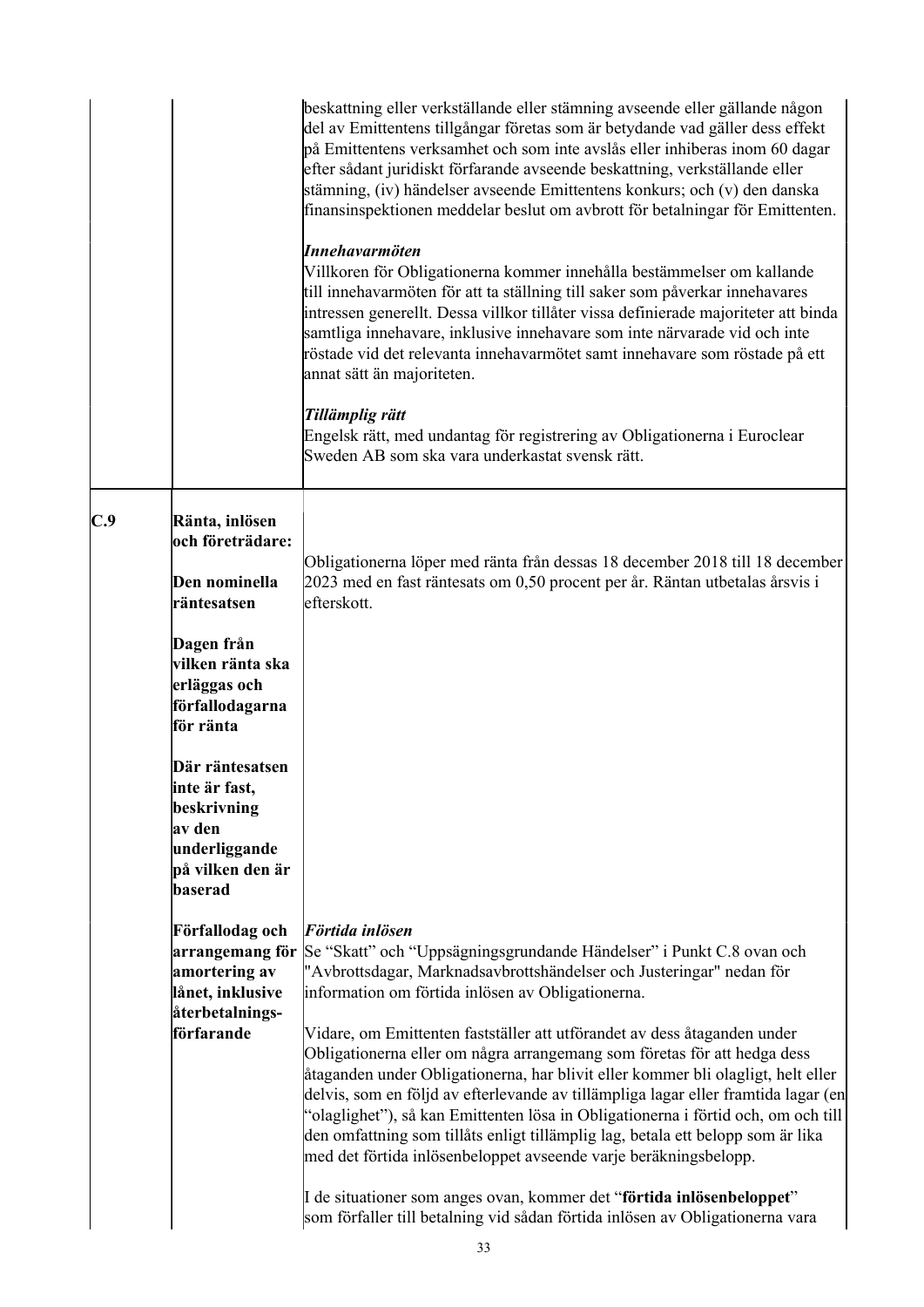|      |                                                                                                                                | ett belopp som fastställs av Beräkningsagenten så som representerande det<br>rimliga marknadsvärdet för varje beräkningsbelopp av Obligationerna (och<br>sådant belopp ska inkludera räntebelopp) på en dag som väljs av Emittenten<br>(i en situation med förtida inlösen pga. en olaglighet, med bortseende från<br>den relevanta olagligheten), men justerat (med undantag för vid en förtida<br>inlösen pga. en uppsägningsgrundande händelse) för att beakta förluster,<br>utgifter och kostnader som Emittenten och/eller dess närstående ådrar sig<br>vid upplösande av hedningsarrangemang och finansieringsarrangemang<br>avseende Obligationerna, med förbehåll för att när det rimliga marknadsvärdet<br>för varje beräkningsbelopp av Obligationerna ska fastställas efter en<br>uppsägningsgrundande händelse, så ska inte de finansiella förhållandena för<br>Emittenten beaktas och Emittenten ska förutsättas kunna utföra sina åtaganden<br>till fullo avseende Obligationerna. |
|------|--------------------------------------------------------------------------------------------------------------------------------|--------------------------------------------------------------------------------------------------------------------------------------------------------------------------------------------------------------------------------------------------------------------------------------------------------------------------------------------------------------------------------------------------------------------------------------------------------------------------------------------------------------------------------------------------------------------------------------------------------------------------------------------------------------------------------------------------------------------------------------------------------------------------------------------------------------------------------------------------------------------------------------------------------------------------------------------------------------------------------------------------|
|      |                                                                                                                                | Inlösen vid förfall<br>Såvida inte dessförinnan inlösta eller köpta och annullerade, kommer<br>Obligationerna att lösas in till dessas Slutliga Inlösenbelopp på förfallodagen.                                                                                                                                                                                                                                                                                                                                                                                                                                                                                                                                                                                                                                                                                                                                                                                                                  |
|      |                                                                                                                                | Förfallodagen är 18 december 2023.                                                                                                                                                                                                                                                                                                                                                                                                                                                                                                                                                                                                                                                                                                                                                                                                                                                                                                                                                               |
|      | En indikation<br>av kalkyl-<br>avkastning                                                                                      | Inte tillämpligt – Obligationerna är inte Obligationer med fast ränta                                                                                                                                                                                                                                                                                                                                                                                                                                                                                                                                                                                                                                                                                                                                                                                                                                                                                                                            |
|      | Namn på                                                                                                                        | Inte tillämpligt – Det finns inte någon företrädare.                                                                                                                                                                                                                                                                                                                                                                                                                                                                                                                                                                                                                                                                                                                                                                                                                                                                                                                                             |
|      | företrädare                                                                                                                    | Se också Punkt C.8 ovan.                                                                                                                                                                                                                                                                                                                                                                                                                                                                                                                                                                                                                                                                                                                                                                                                                                                                                                                                                                         |
| C.10 | Derivat-<br>komponent i<br>ränte-betalningen                                                                                   | Inte tillämpligt – det finns inte någon derivatkomponent i räntebetalningarna.]                                                                                                                                                                                                                                                                                                                                                                                                                                                                                                                                                                                                                                                                                                                                                                                                                                                                                                                  |
| C.11 | Upptagande till<br>handel                                                                                                      | Ansökan har gjorts hos Nasdaq Stockholm AB.                                                                                                                                                                                                                                                                                                                                                                                                                                                                                                                                                                                                                                                                                                                                                                                                                                                                                                                                                      |
| C.15 | <b>Beskrivning av</b><br>hur värdet för<br>investeringen<br>påverkas av<br>värdet för det<br>underliggande<br>instrumentet(en) | Obligationerna löper med fast ränta.<br>Kapitalbeloppet som ska erläggas vid förfallodagen kommer att vara föremål<br>för ett minimiinlösenbelopp om 100 % av beräkningsbeloppet, med<br>förbehåll för vad som anges nedan.                                                                                                                                                                                                                                                                                                                                                                                                                                                                                                                                                                                                                                                                                                                                                                      |
| C.16 | Förfallodag och<br>slutlig<br>referensdag                                                                                      | Förfallodagen är 18 december 2023. Den slutliga referensdagen är den slutliga<br>genomsnittsdagen angiven i Punkt C.18 nedan.                                                                                                                                                                                                                                                                                                                                                                                                                                                                                                                                                                                                                                                                                                                                                                                                                                                                    |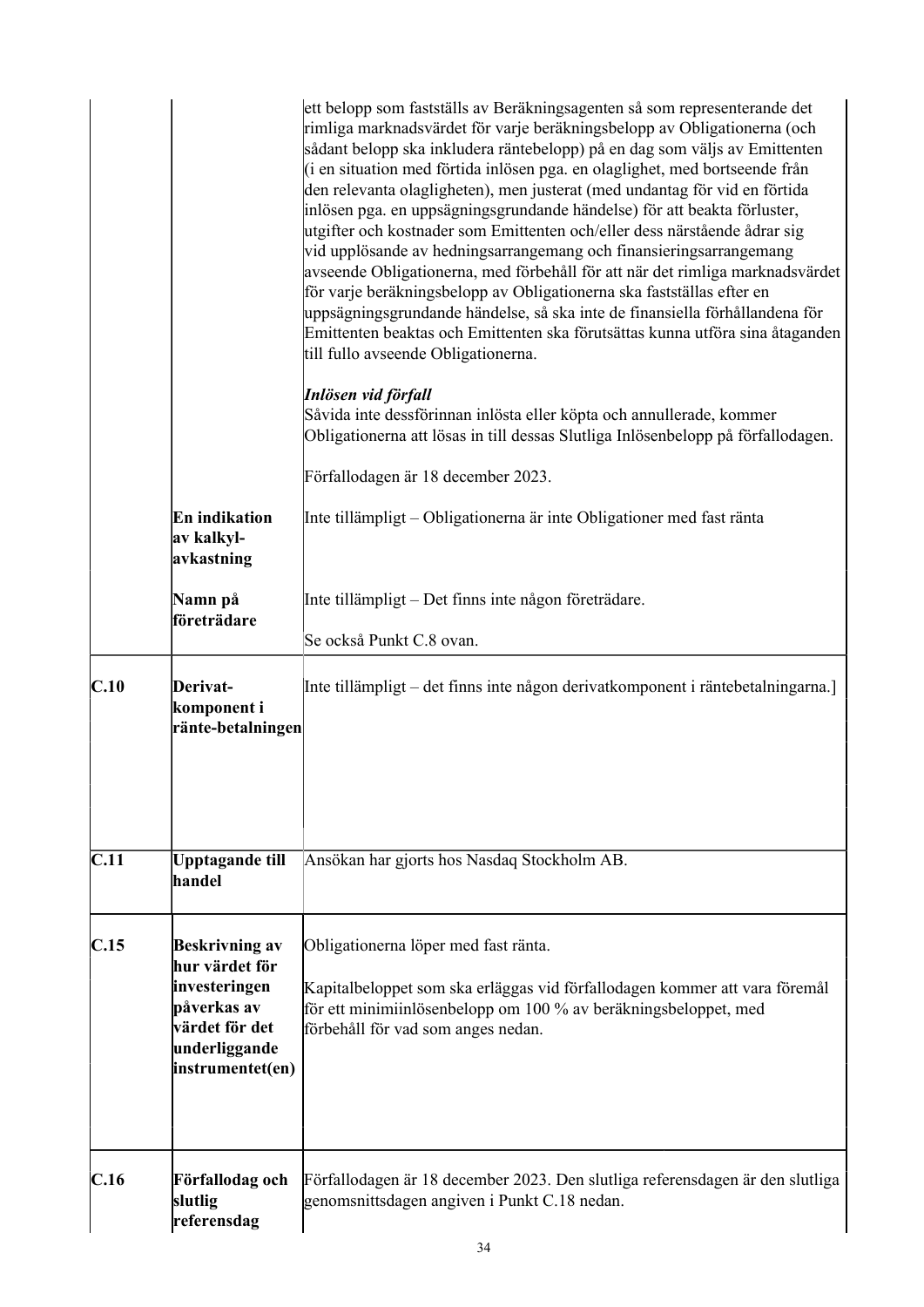| C.17 | <b>Avvecklings-</b><br>förfaranden<br>för derivat-<br>värdepapper | Obligationerna är Obligationer som avvecklas kontant.                                                                                                                                                                                                                                                                                                                                                                                                                                                                                                                                                                                                                                                                                                                                                                                                                                                                                                                                                                                                                                                                                                                                                                                                                                                                                                                                                                                                                                                                                                                                                                                                                                                                                                                                                                                                                                                                                                                                                                                                                                                                                                                                                                                                                                                                                                                                                                                                                                                                                                                                                                                                                           |
|------|-------------------------------------------------------------------|---------------------------------------------------------------------------------------------------------------------------------------------------------------------------------------------------------------------------------------------------------------------------------------------------------------------------------------------------------------------------------------------------------------------------------------------------------------------------------------------------------------------------------------------------------------------------------------------------------------------------------------------------------------------------------------------------------------------------------------------------------------------------------------------------------------------------------------------------------------------------------------------------------------------------------------------------------------------------------------------------------------------------------------------------------------------------------------------------------------------------------------------------------------------------------------------------------------------------------------------------------------------------------------------------------------------------------------------------------------------------------------------------------------------------------------------------------------------------------------------------------------------------------------------------------------------------------------------------------------------------------------------------------------------------------------------------------------------------------------------------------------------------------------------------------------------------------------------------------------------------------------------------------------------------------------------------------------------------------------------------------------------------------------------------------------------------------------------------------------------------------------------------------------------------------------------------------------------------------------------------------------------------------------------------------------------------------------------------------------------------------------------------------------------------------------------------------------------------------------------------------------------------------------------------------------------------------------------------------------------------------------------------------------------------------|
| C.18 | <b>Avkastning</b><br>på derivat-<br>värdepapper                   | Räntebeloppet (om något) och inlösenbeloppet som förfaller vid<br>förfallodagen, fastställs enligt det följande:<br>Ränta<br>Obligationerna löper med ränta från dessas 18 december 2018 till 18 december<br>2023 med en fast räntesats om 0,50 procent per år. Räntan utbetalas årsvis i<br>lefterskott.<br>Ränta, om någon, kommer att betalas årsvis i efterskott 18 december 2019, 18<br>december 2020, 18 december 2021, 18 december 202 och, 18 december 2023,<br>med förbehåll för justering för icke-bankdagar.<br> Förtida inlösen<br>Se "Skatt" och "Uppsägningsgrundande Händelser" i Punkt C.8 ovan och<br>"Avbrottsdagar, Marknadsavbrottshändelser och Justeringar" nedan för<br>information om förtida inlösen av Obligationerna.<br>Vidare, om Emittenten fastställer att utförandet av dess åtaganden under<br>Obligationerna eller om några arrangemang som företas för att hedga dess<br>åtaganden under Obligationerna, har blivit eller kommer bli olagligt, helt eller<br>delvis, som en följd av efterlevande av tillämpliga lagar eller framtida lagar (en<br>"olaglighet"), så kan Emittenten lösa in Obligationerna i förtid och, om och till<br>den omfattning som tillåts enligt tillämplig lag, betala ett belopp som är lika<br>med det förtida inlösenbeloppet avseende varje beräkningsbelopp.<br>I de situationer som anges ovan, kommer det "förtida inlösenbeloppet"<br>som förfaller till betalning vid sådan förtida inlösen av Obligationerna vara<br>ett belopp som fastställs av Beräkningsagenten så som representerande det<br>rimliga marknadsvärdet för varje beräkningsbelopp av Obligationerna (och<br>sådant belopp ska inkludera räntebelopp) på en dag som väljs av Emittenten<br>(i en situation med förtida inlösen pga. en olaglighet, med bortseende från<br>den relevanta olagligheten), men justerat (med undantag för vid en förtida<br>inlösen pga. en uppsägningsgrundande händelse) för att beakta förluster,<br>utgifter och kostnader som Emittenten och/eller dess närstående ådrar sig<br>vid upplösande av hedningsarrangemang och finansieringsarrangemang<br>avseende Obligationerna, med förbehåll för att när det rimliga marknadsvärdet<br>för varje beräkningsbelopp av Obligationerna ska fastställas efter en<br>uppsägningsgrundande händelse, så ska inte de finansiella förhållandena för<br>Emittenten beaktas och Emittenten ska förutsättas kunna utföra sina åtaganden<br>till fullo avseende Obligationerna.<br>Inlösen vid förfall<br>Såvida inte dessförinnan inlösta eller köpta och annullerade, kommer<br>Obligationerna att lösas in till dessas Slutliga Inlösenbelopp på Förfallodagen. |
|      |                                                                   | Förfallodagen är 18 december 2023.                                                                                                                                                                                                                                                                                                                                                                                                                                                                                                                                                                                                                                                                                                                                                                                                                                                                                                                                                                                                                                                                                                                                                                                                                                                                                                                                                                                                                                                                                                                                                                                                                                                                                                                                                                                                                                                                                                                                                                                                                                                                                                                                                                                                                                                                                                                                                                                                                                                                                                                                                                                                                                              |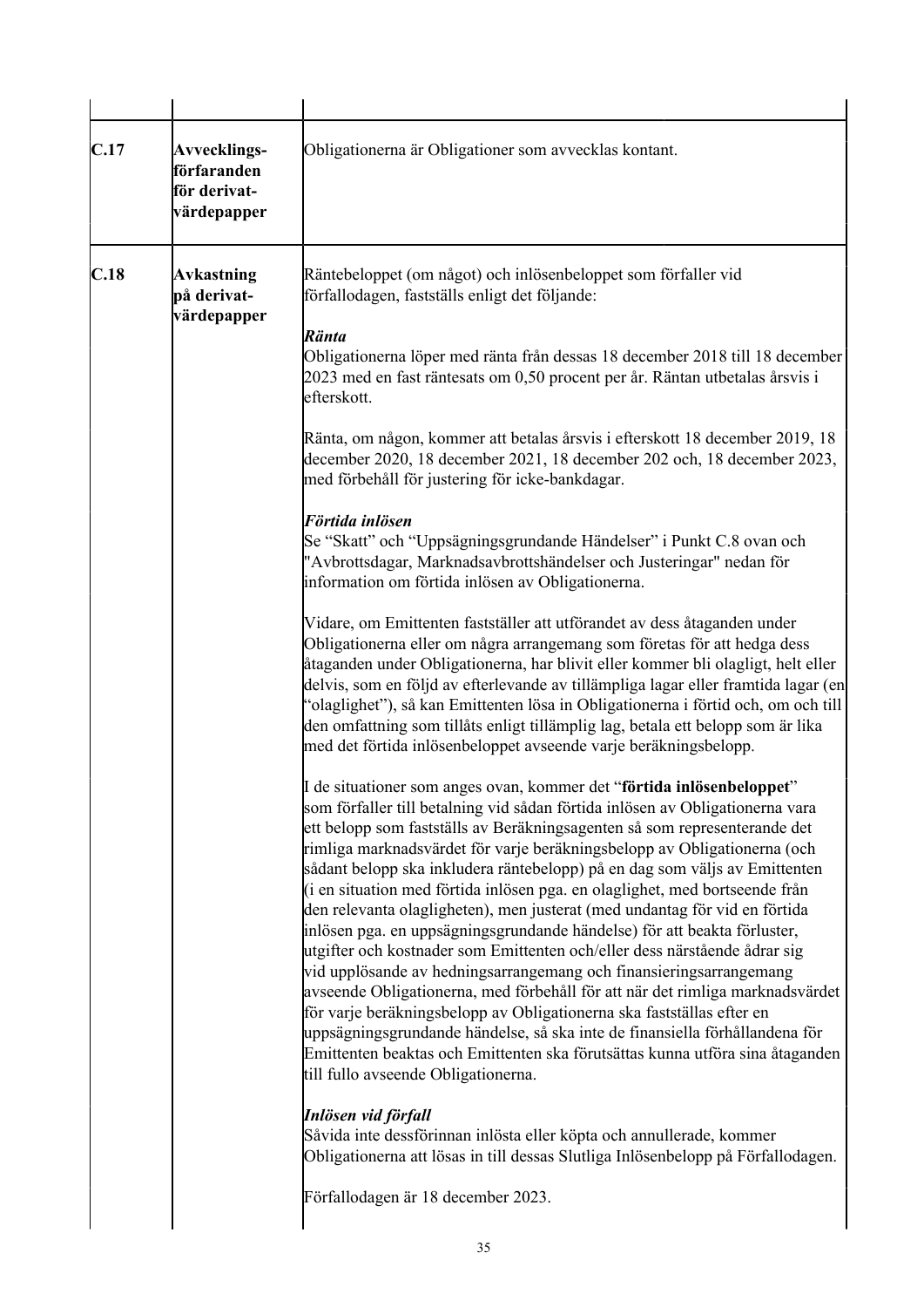Inlösenbeloppet relaterat till Referensfaktor ska vara "**Inlösenbeloppet (Köpoption)**" fastställt utifrån följande formel:

RKB + Referensfaktorbeloppet

Beträffande det ovanstående:

"**Referensfaktorbeloppet**" betyder ett belopp fastställt utifrån följande formel:

BB x MAX[Utvecklingsgolv, (DG x Utveckling(Köpoption))] x VKO

Där:

"**Utveckling (Köpoption)**" betyder summan av de viktade Utvecklingarna för var och en av Referensfaktorerna MINUS 100%

"**Valutakurskonvertering avseende Option**": Inte tillämpligt, VKO = 1

"**Valutakurskonvertering avseende Kapitalbelopp**": Inte tillämpligt,  $VKK = 1$ 

"**Utveckling**" betyder, avseende en Referensfaktor och den angivna slutliga genomsnittsdagarna, genomsnittlig nivå för sådan Referensfaktor på sådana angivna slutliga genomsnittsdagar DIVIDERAT MED startvnivån för sådan Referensfaktor på den initiala värderingsdagen, uttryckt som ett procenttal

"**Relevant Kapitalbelopp**" ("**RKB**") betyder BB multiplicerat med 100 procent multiplicerat med VKK.

| "Utvecklingsgolv"             | $=$ | Noll                                                                                                                                                                                                                                                                                                                                                                            |
|-------------------------------|-----|---------------------------------------------------------------------------------------------------------------------------------------------------------------------------------------------------------------------------------------------------------------------------------------------------------------------------------------------------------------------------------|
| "DG"                          | $=$ | 50%                                                                                                                                                                                                                                                                                                                                                                             |
| "Startkurs"                   | $=$ | 100%                                                                                                                                                                                                                                                                                                                                                                            |
| <b>Värdering</b>              |     |                                                                                                                                                                                                                                                                                                                                                                                 |
| "initial värderingsdag"       | $=$ | 4 december 2018                                                                                                                                                                                                                                                                                                                                                                 |
| "slutliga<br>geomsnittsdagar" | $=$ | 4 juni 2022, 4 juli 2022, 4<br>augusti 2022, 4 september<br>2022, 4 oktober 2022,<br>4 november 2022, 4<br>december 2022, 4 januari<br>2023, 4 februari 2023, 4<br>mars 2023, 4 april 2023,<br>4 maj 2023, 4 juni 2023,<br>4 juli 2023, 4 augusti<br>2023, 4 september 2023, 4<br>oktober 2023, 4 november<br>2023 och 4 december<br>2023 (med förbehåll för<br>senareläggning) |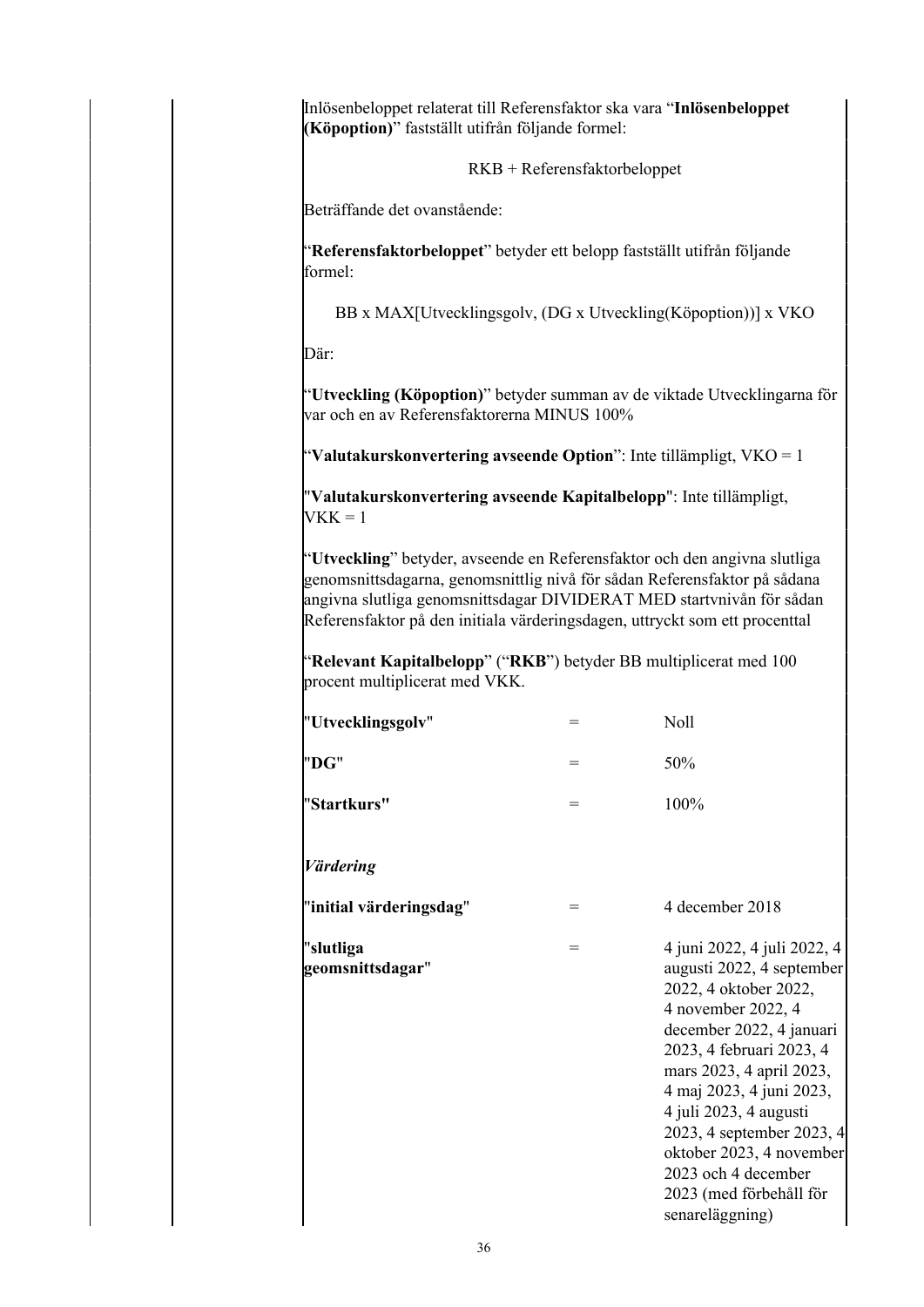|                   |                                          | Avbrottsdagar, Marknadsavbrottshändelser och Justeringar<br>Villkoren för Obligationerna innehåller bestämmelser, beroende på vad som<br>är tillämpligt, som rör händelser som påverkar<br>Referensfaktorn(erna), modifiering eller avslutande av Referensfaktorn(erna)<br>och marknadsstörningsbestämmelser och bestämmelser avseende senare<br>korrigeringar av nivån för Referensfaktorn(erna) och närmare uppgifter om<br>konsekvenserna av sådana händelser. Sådana bestämmelser kan ge Emittenten<br>rätt eller föreskriva att beräkningsagenten ska fastställa vilka justeringar som<br>ska göras efter inträffandet av den relevanta händelsen (vilket kan inkludera<br>senareläggning av varje värdering eller betalning som ska göras eller utbyte till<br>en ersättande referensfaktor) eller att annullera<br>Obligationerna och betala ett belopp lika med det förtida inlösenbeloppet enligt<br>vad som anges i C.16 ovan. |                               |                 |             |
|-------------------|------------------------------------------|------------------------------------------------------------------------------------------------------------------------------------------------------------------------------------------------------------------------------------------------------------------------------------------------------------------------------------------------------------------------------------------------------------------------------------------------------------------------------------------------------------------------------------------------------------------------------------------------------------------------------------------------------------------------------------------------------------------------------------------------------------------------------------------------------------------------------------------------------------------------------------------------------------------------------------------|-------------------------------|-----------------|-------------|
|                   |                                          |                                                                                                                                                                                                                                                                                                                                                                                                                                                                                                                                                                                                                                                                                                                                                                                                                                                                                                                                          |                               |                 |             |
| C.19              | Utövandekurs/<br>slutlig<br>referenskurs | Se Punkt C.18 ovan.                                                                                                                                                                                                                                                                                                                                                                                                                                                                                                                                                                                                                                                                                                                                                                                                                                                                                                                      |                               |                 |             |
| $\overline{C.20}$ | Underliggande                            | Referensfaktorerna är angivna under rubriken "Beskrivning av                                                                                                                                                                                                                                                                                                                                                                                                                                                                                                                                                                                                                                                                                                                                                                                                                                                                             |                               |                 |             |
|                   |                                          | Referensfaktorerna" i Tabellen nedan, som är den typ av Referensfaktor                                                                                                                                                                                                                                                                                                                                                                                                                                                                                                                                                                                                                                                                                                                                                                                                                                                                   |                               |                 |             |
|                   |                                          | angiven under rubriken "Klassificering" i Tabellen nedan.                                                                                                                                                                                                                                                                                                                                                                                                                                                                                                                                                                                                                                                                                                                                                                                                                                                                                |                               |                 |             |
|                   |                                          | <b>Beskrivning av</b>                                                                                                                                                                                                                                                                                                                                                                                                                                                                                                                                                                                                                                                                                                                                                                                                                                                                                                                    | Klassificering                | Webbplats       | <b>Vikt</b> |
|                   |                                          | Referensfaktorerna<br>Centrica PLC                                                                                                                                                                                                                                                                                                                                                                                                                                                                                                                                                                                                                                                                                                                                                                                                                                                                                                       | Aktierelaterat                | <b>CNALN</b>    | $10,00\%$   |
|                   |                                          |                                                                                                                                                                                                                                                                                                                                                                                                                                                                                                                                                                                                                                                                                                                                                                                                                                                                                                                                          | värdepapper                   |                 |             |
|                   |                                          | Roche Holding AH                                                                                                                                                                                                                                                                                                                                                                                                                                                                                                                                                                                                                                                                                                                                                                                                                                                                                                                         | Aktierelaterat<br>värdepapper | <b>ROG SE</b>   | 10,00 %     |
|                   |                                          | Skandinaviska Enskilda Banken<br>AB                                                                                                                                                                                                                                                                                                                                                                                                                                                                                                                                                                                                                                                                                                                                                                                                                                                                                                      | Aktierelaterat<br>värdepapper | <b>SEBA SS</b>  | 10,00%      |
|                   |                                          | Engie SA                                                                                                                                                                                                                                                                                                                                                                                                                                                                                                                                                                                                                                                                                                                                                                                                                                                                                                                                 | Aktierelaterat<br>värdepapper | <b>ENGI FP</b>  | 10,00 %     |
|                   |                                          | <b>HSBC Holdings PLC</b>                                                                                                                                                                                                                                                                                                                                                                                                                                                                                                                                                                                                                                                                                                                                                                                                                                                                                                                 | Aktierelaterat<br>värdepapper | <b>HSBALN</b>   | 10,00 %     |
|                   |                                          | Siemens AG                                                                                                                                                                                                                                                                                                                                                                                                                                                                                                                                                                                                                                                                                                                                                                                                                                                                                                                               | Aktierelaterat<br>värdepapper | SIE GY          | 10,00 %     |
|                   |                                          | GlaxoSmithKline PLC                                                                                                                                                                                                                                                                                                                                                                                                                                                                                                                                                                                                                                                                                                                                                                                                                                                                                                                      | Aktierelaterat<br>värdepapper | <b>GSK LN</b>   | $10,00\%$   |
|                   |                                          | <b>Swiss Re AG</b>                                                                                                                                                                                                                                                                                                                                                                                                                                                                                                                                                                                                                                                                                                                                                                                                                                                                                                                       | Aktierelaterat<br>värdepapper | <b>SREN SE</b>  | 10,00%      |
|                   |                                          | Sampo Oyj                                                                                                                                                                                                                                                                                                                                                                                                                                                                                                                                                                                                                                                                                                                                                                                                                                                                                                                                | Aktierelaterat<br>värdepapper | <b>SAMPO FH</b> | 10,00 %     |
|                   |                                          | Zurich Insurance Group AG                                                                                                                                                                                                                                                                                                                                                                                                                                                                                                                                                                                                                                                                                                                                                                                                                                                                                                                | Aktierelaterat<br>värdepapper | <b>ZURN SE</b>  | 10,00 %     |
|                   |                                          | Information avseende Referensfaktorerna finns tillgänglig från                                                                                                                                                                                                                                                                                                                                                                                                                                                                                                                                                                                                                                                                                                                                                                                                                                                                           |                               |                 |             |
|                   |                                          | internationellt erkända offentliggjorda eller elektroniskt visade källor såsom<br>Bloomberg och varje webbplats för Referensfaktorerna kan erhållas från den<br>webbplats som anges under rubriken "Webbplats" för sådana<br>Referensfaktorer i Tabellen ovan och från annan internationellt erkänd källa<br>för offentliggörande eller elektronisk visning.                                                                                                                                                                                                                                                                                                                                                                                                                                                                                                                                                                             |                               |                 |             |

# **Avsnitt D – Risker**

| Punkt | $\cdot$ .<br>m<br>.<br>m |  |
|-------|--------------------------|--|
|       |                          |  |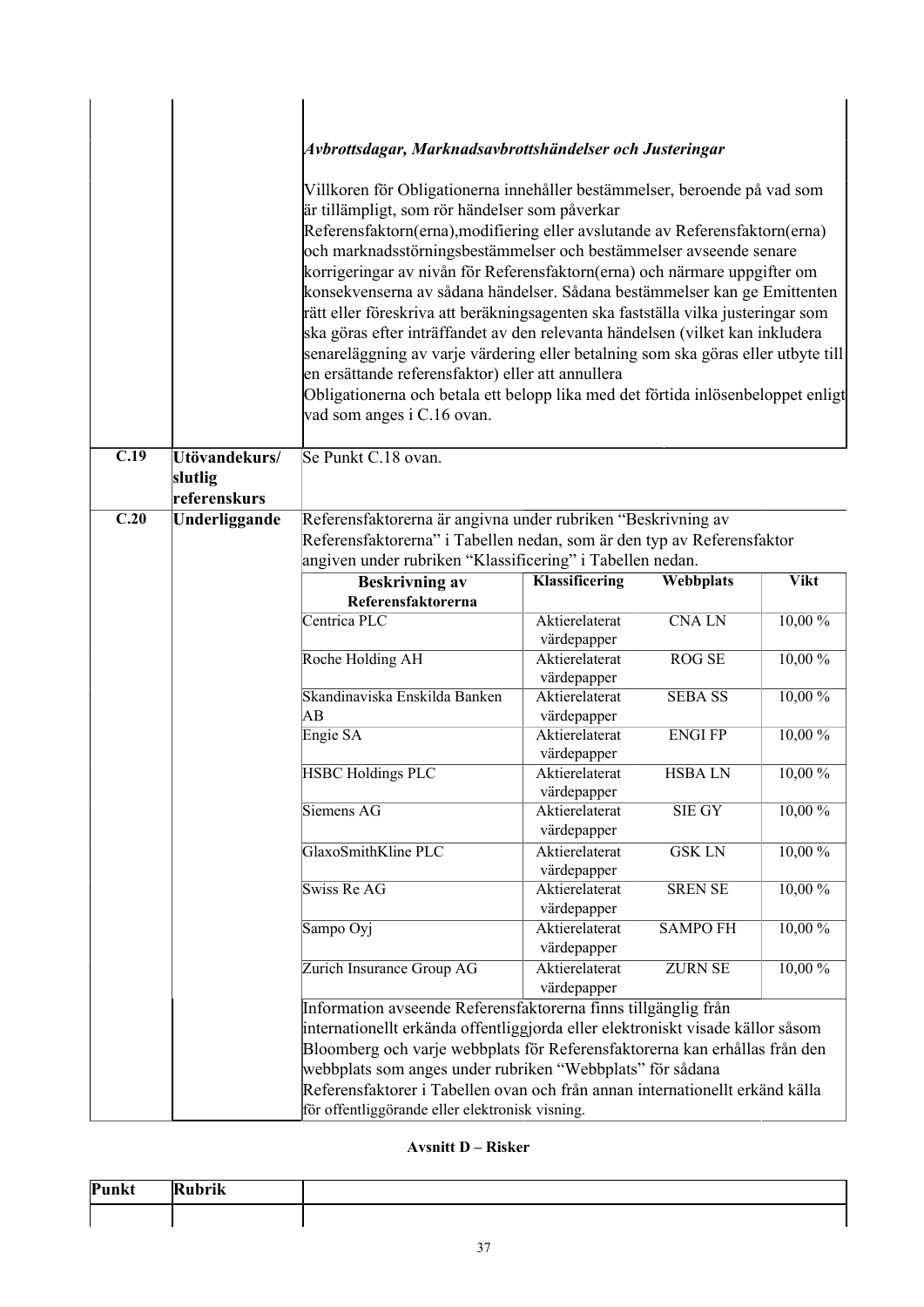| D.2 | Huvudsakliga<br>risker<br><b>Emittenten</b> | Vid köp av Obligationer ikläder sig investerare risken förknippad med att<br>Emittenten kan bli insolvent eller av annan anledning oförmögen att göra alla<br>förknippade med betalning som förfaller under Obligationerna. Det finns ett brett spektrum av<br>faktorer som, var för sig eller tillsammans, kan resultera i att Emittenten inte<br>kan fullgöra sina betalningsförpliktelser under Obligationerna. Det är inte<br>möjligt att identifiera all sådana faktorer eller att fastställa vilka faktorer som<br>är mest troliga att inträffa, eftersom Emittenten kan vara omedveten om alla<br>relevanta faktorer och vissa faktorer som Emittenten för närvarande bedömer<br>som inte väsentliga, kan bli väsentliga på grund av inträffandet av händelser<br>som ligger utom Emittentens kontroll. Emittenten har i detta Grundprospekt<br>identifierat ett antal faktorer som kan väsentligt negativt påverka dess<br>verksamhet och förmåga att erlägga betalning avseende Obligationerna. Dessa<br>faktorer inkluderar:                                                                                                                                                                                                                                                                                                                                                                                                                                                                                                                                                                                                                                                                                                                                                                                                                                                                 |
|-----|---------------------------------------------|--------------------------------------------------------------------------------------------------------------------------------------------------------------------------------------------------------------------------------------------------------------------------------------------------------------------------------------------------------------------------------------------------------------------------------------------------------------------------------------------------------------------------------------------------------------------------------------------------------------------------------------------------------------------------------------------------------------------------------------------------------------------------------------------------------------------------------------------------------------------------------------------------------------------------------------------------------------------------------------------------------------------------------------------------------------------------------------------------------------------------------------------------------------------------------------------------------------------------------------------------------------------------------------------------------------------------------------------------------------------------------------------------------------------------------------------------------------------------------------------------------------------------------------------------------------------------------------------------------------------------------------------------------------------------------------------------------------------------------------------------------------------------------------------------------------------------------------------------------------------------------------------------------|
|     |                                             | Koncernen är exponerad mot ett antal risker, vilka kan kategoriseras<br>som kreditrisk, marknadsrisk, likviditetsrisk, operationell risk, juridisk<br>och näringsrättlig risk, försäkringsrisk, pensionsrisk och affärsrisk;<br>Regulatoriska förändringar kan väsentligt påverka Emittentens<br>$\bullet$<br>verksamhet;<br>Emittenten kommer att möta ökade kapital- och likviditetskrav som en<br>$\bullet$<br>följd av Basel III-ramverket;<br>Implementeringen av direktiv om inrättande av en ram för<br>$\bullet$<br>återhämtning och resolution av kreditinstitut och värdepappersföretag<br>eller åtgärder vidtagna enligt detta direktiv kan betydande påverka<br>värdet på Obligationerna;<br>Koncernen kan bli tvungen att betala ytterligare belopp<br>$\bullet$<br>insättningsgarantiplaner och liknande fonder; och<br>Koncernen kan påverkas av allmänna ekonomiska och geopolitiska<br>förhållanden, vilket kan resultera i uteblivna vinster eller ökade<br>förluster inom Koncernens verksamhet.                                                                                                                                                                                                                                                                                                                                                                                                                                                                                                                                                                                                                                                                                                                                                                                                                                                                                    |
| D.6 | risker<br>Obligationerna                    | $Ny$ ckelinformatio $E$ mittenten anser att faktorerna sammanfattade nedan representerar de<br>om huvudsakliga <i>huvudsakliga riskerna förknippade med att investera i Obligationerna, men</i><br>Emittenten kan vara oförmögen att erlägga belopp avseende Obligationerna<br><b>förknippade med</b> av andra skäl som inte behöver anses vara väsentliga av Emittenten på basis<br>an den information som Emittenten för närvarande har tillgänglig eller som<br>den för närvarande inte kan förutse.<br>Obligationerna kan vara förknippade med en hög grad av risk. Det finns vissa<br>faktorer som är väsentliga för att kunna bedöma marknadsriskerna förknippade<br>med att investera i Obligationerna, vilka inkluderar, utan begränsning, det<br>följande: en aktiv andrahandsmarknad avseende Obligationerna kan komma att<br>inte uppstå eller så kan den vara illikvid och detta kan ha en negativ påverkan<br>värdet för vilket en investerare kan sälja sina Obligationer, om en investerare<br>innehar Obligationer som inte är denominerade i valutan för investerarens<br>hemland så kommer exponering ske mot förändringar i valutakurserna som<br>negativt kan påverka värdet av innehavet och införandet av valutakontroller<br>kan resultera i att en investerare inte får betalt för sina Obligationer, att<br>marknadsvärdet för Obligationerna kommer att påverkas av ett antal faktorer<br>oberoende av Emittentens kreditvärdighet, kreditvärdighetsbetyg tilldelade<br>Emittenten kanske inte återspeglar alla risker förknippade med en investering<br>i Obligationerna, Obligationerna kanske inte är en lämplig investering för<br>alla investerare, eftersom Obligationer i VP System är dematerialiserade<br>värdepapper måste investerare förlita sig på clearingsystemets procedurer för<br>överlåtelse, betalning och kommunikation med Emittenten, att skatter och |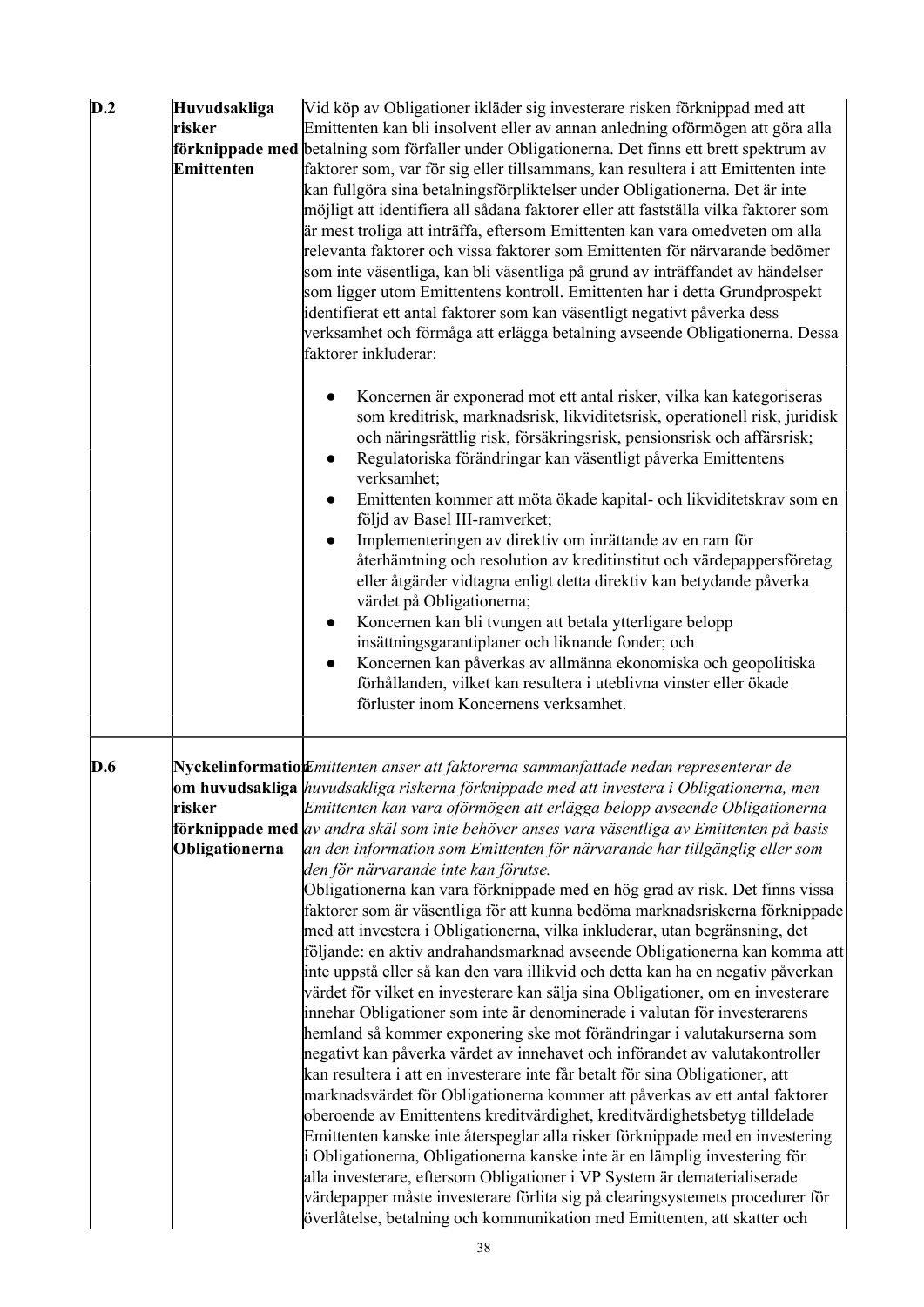| avgifter kan komma att behöva betalas av investerare avseende Obligationerna,<br>att det kan förekomma innehållande av källskatt enligt EU:s Sparandedirektiv,<br>innehållande av källskatt enligt amerikansk lagstiftning (U.S. Foreign Account<br><i>Tax Compliance Act</i> ) kan påverka betalningar avseende Obligationerna,<br>innehållande under lagstiftningen om incitament för anställning (Hiring<br>Incentives to Restore Employment Act) kan påverka betalningar för<br>Obligationerna, de föreslagna finansiella transaktionerna kan tillämpas<br>avseende viss handel med Obligatioenrna, att Villkoren för Obligationerna<br>innehåller bestämmelser som tillåter att detta modifieras utan samtycke av<br>samtliga investerare, att värdet av Obligationer kan påverkas negativt av<br>en förändring i tillämplig rätt eller administrativ praxis, att Emittenten har<br>emitterat säkerställda obligationer och om några relevanta anspråk avseende<br>dessa säkerställda obligationer inte kan mötas ur tillgångsmassan eller likvider<br>resulterande från denna, kommer varje återstående krav att därefter rangordnas<br>lika med Emittentens förpliktelser under Obligationerna.                                                                                                                                                                                                                                             |
|----------------------------------------------------------------------------------------------------------------------------------------------------------------------------------------------------------------------------------------------------------------------------------------------------------------------------------------------------------------------------------------------------------------------------------------------------------------------------------------------------------------------------------------------------------------------------------------------------------------------------------------------------------------------------------------------------------------------------------------------------------------------------------------------------------------------------------------------------------------------------------------------------------------------------------------------------------------------------------------------------------------------------------------------------------------------------------------------------------------------------------------------------------------------------------------------------------------------------------------------------------------------------------------------------------------------------------------------------------------------------------------------------------------------------------------------------|
| Dessutom, det finns vissa faktorer som är väsentliga när det gäller<br>bedömningen av riskerna avseende strukturen för Obligationerna, vilka<br>inkluderar, bland annat, det följande: om fullgörandet av Emittentens<br>förpliktelser under Obligationerna, blir olagligt, kan Emittenten lösa in<br>Obligationerna.                                                                                                                                                                                                                                                                                                                                                                                                                                                                                                                                                                                                                                                                                                                                                                                                                                                                                                                                                                                                                                                                                                                              |
| Det finns vissa ytterligare risker förknippade med Obligationer relaterade<br>till Referensfaktorerna: Potentiella investerare i Obligationerna ska vidare<br>vara införstådda med att riskerna med transaktioner som involverar<br>Obligationerna och bör endast fatta ett investeringsbeslut efter noggrant<br>övervägande, tillsammans med sina rådgivare, av lämpligheten av<br>Obligationerna i ljuset av investerarens egna omständigheter, informationen<br>i Grundprospektet och informationen om Referensfaktorerna till vilka värdet<br>för, eller betalningarna avseende Obligationerna är relaterade. Förändringar<br>i värdet och/eller volatiliten för Referensfaktorerna/förpliktelserna<br>emitterade eller garanterade av en Referensfaktor kan påverka<br>Obligationernas värde. Investerare riskerar att förlora hela sin investering.<br>Investerare kommer inte att ha några anspråk gentemot någon<br>Referensfaktor. Emittentens hedgningsarrangemang kan påverka<br>Obligationernas värde och det kan förekomma intressekonflikter avseende<br>Obligationerna. Marknadsavbrott eller andra justeringshändelser kan<br>inträffa avseende Referensfaktorerna vilket kan resultera i att värderingar<br>och/eller betalningar senareläggs, Obligationerna akan bli föremål för<br>justering (inklusive, utan begränsning till, att den relevanta Referensfaktorn<br>kan bytas ut) eller att Obligationerna löses in i förtid. |
| Obligationerna representerar en investering relaterad till utvecklingen för<br>Referensfaktorerna och potentiella investerare bör notera att avkastningen<br>(om någon) på deras investering i Obligationerna kommer att bero på<br>utvecklingen för Referensfaktorerna.                                                                                                                                                                                                                                                                                                                                                                                                                                                                                                                                                                                                                                                                                                                                                                                                                                                                                                                                                                                                                                                                                                                                                                           |

## **Avsnitt E – Erbjudande**

| Punkt | Rubrik                                             |                                                                                                                                                  |
|-------|----------------------------------------------------|--------------------------------------------------------------------------------------------------------------------------------------------------|
| E.2b  | <b>Motiv till</b><br>erbjudandet<br>och användning | Nettolikviderna från varje emission av Obligationer kommer att användas av<br>Emittenten för att möta delar av dess allmänna finansieringsbehov. |